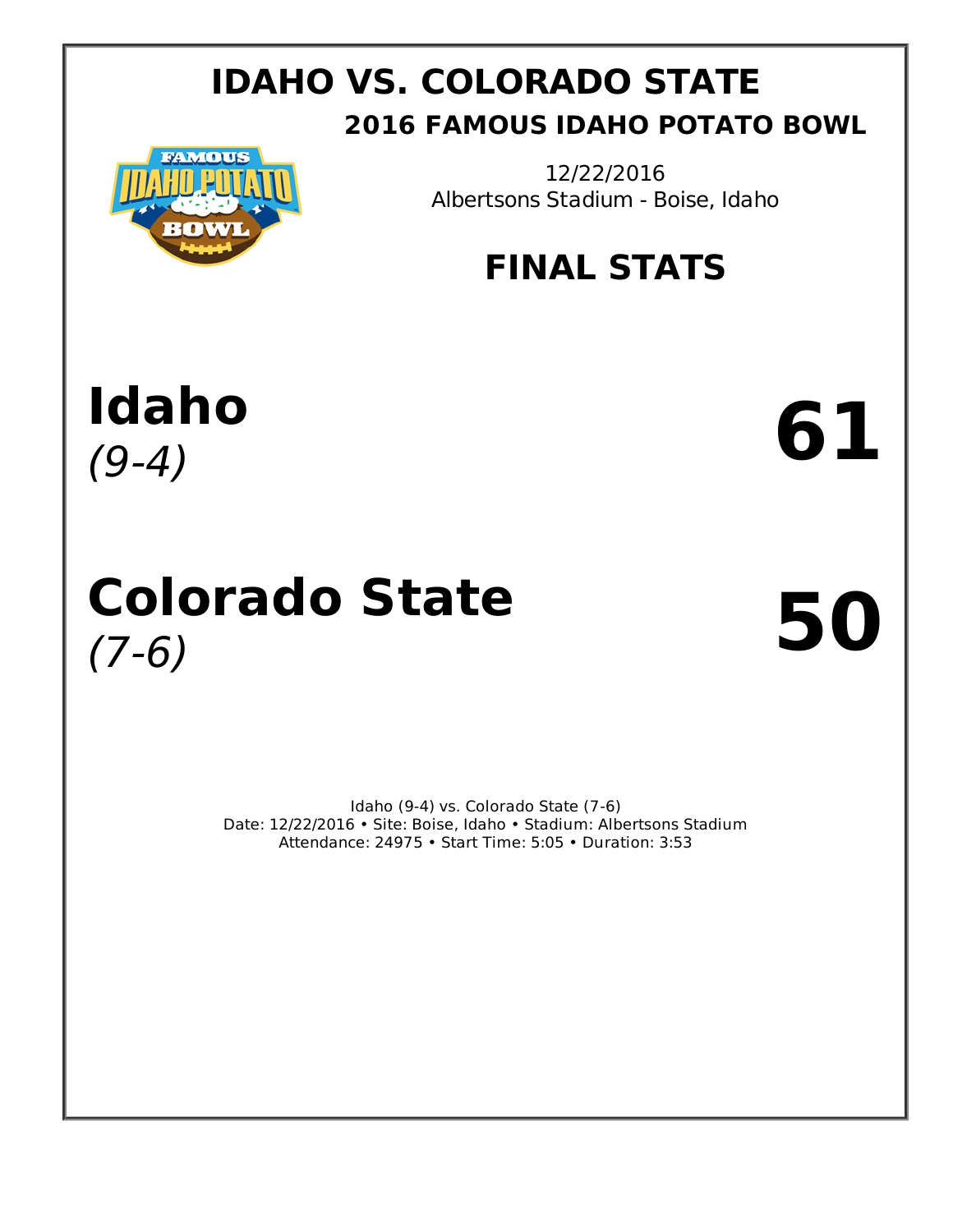#### **Scoring Summary(Final) Idaho vs. Colorado State (12/22/2016 at Boise, Idaho)**

Idaho (9-4) vs. Colorado State (7-6) Date: 12/22/2016 • Site: Boise, Idaho • Stadium: Albertsons Stadium Attendance: 24975

| <b>Score by Quarters</b> |          |             |     | Total |
|--------------------------|----------|-------------|-----|-------|
| Idaho                    | ົາ<br>zu | <b>D.P.</b> | ົາດ |       |
| Colorado State           |          |             | 36  | 50    |

|     |       | <b>Qtr Time Scoring Play</b>                                                                  | V-H       |
|-----|-------|-----------------------------------------------------------------------------------------------|-----------|
| 2nd |       | 14:35 CS - JOHNSON, Olabis 52 yd TD PASS from STEVENS, Nick (KICK by BRYAN, Wyatt), 6-84 1:28 | $0 - 7$   |
| 2nd |       | 12:03 UI - Saunders, I 2 yd TD RUSH 6-65 2:32                                                 | $6 - 7$   |
| 2nd | 09:59 | UI - Saunders, I 26 yd TD RUSH (KICK by Rehkow, Austin), 3-62 0:56                            | $13-7$    |
| 2nd |       | 00:24 UI - Sannon, Jacob 6 yd TD PASS from Linehan, Matt (KICK by Rehkow, Austin), 18-85 6:44 | $20 - 7$  |
| 3rd |       | 11:12 UI - Linehan, Matt 7 yd TD RUSH (KICK by Rehkow, Austin), 9-69 3:48                     | $27 - 7$  |
| 3rd |       | 08:13 UI - Watson, Deon 74 yd TD PASS from Linehan, Matt (KICK by Rehkow, Austin), 1-79 0:18  | $34-7$    |
| 3rd |       | 03:16 UI - Sannon, Jacob 16 yd TD PASS from Linehan, Matt (KICK by Rehkow, Austin), 3-14 0:53 | $41 - 7$  |
| 3rd |       | 01:43 CS - GALLUP, Michael 12 yd TD PASS from STEVENS, Nick (KICK by BRYAN, Wyatt), 5-91 1:33 | $41 - 14$ |
| 4th |       | 12:56 UI - Duckworth, A 5 yd TD RUSH (KICK by Rehkow, Austin), 7-69 3:47                      | 48-14     |
| 4th |       | 12:21 CS - JOHNSON, Olabis 73 yd TD PASS from STEVENS, Nick (KICK by BRYAN, Wyatt), 2-86 0:35 | 48-21     |
| 4th | 09:27 | UI - Frysinger, J 54 yd TD PASS from Linehan, Matt (KICK by Rehkow, Austin), 5-76 2:54        | 55-21     |
| 4th |       | 09:06 CS - GALLUP, Michael 60 yd TD PASS from STEVENS, Nick (KICK by BRYAN, Wyatt), 1-60 0:21 | 55-28     |
| 4th | 07:40 | UI - Saunders, I 12 yd TD RUSH 3-24 1:26                                                      | 61-28     |
| 4th |       | 05:29 CS - GALLUP, Michael 3 yd TD PASS from STEVENS, Nick (KICK by BRYAN, Wyatt), 9-64 2:11  | 61-35     |
| 4th |       | 01:07 CS - DAWKINS, Dalyn 22 yd TD RUSH (KICK by BRYAN, Wyatt), 4-57 1:09                     | 61-42     |
| 4th |       | 00:29 CS - MATTHEWS, Izzy 1 yd TD RUSH (PASS by JOHNSON, Olabis), 3-54 0:38                   | 61-50     |
|     |       |                                                                                               |           |

Kickoff time: 5:05 • End of Game: 8:58pm • Total elapsed time: 3:53 Officials: Referee: Tracy Jones; Umpire: Bill Lamkin; Linesman: Dan Harrington; Line judge: Lance Thompson; Back judge: Tom Fimmen; Field judge: Ben Vasconcells; Side judge: Alex Moore; Scorer: ;

Temperature: 22 F • Wind: WNW 1 • Weather: Mostly Cloudy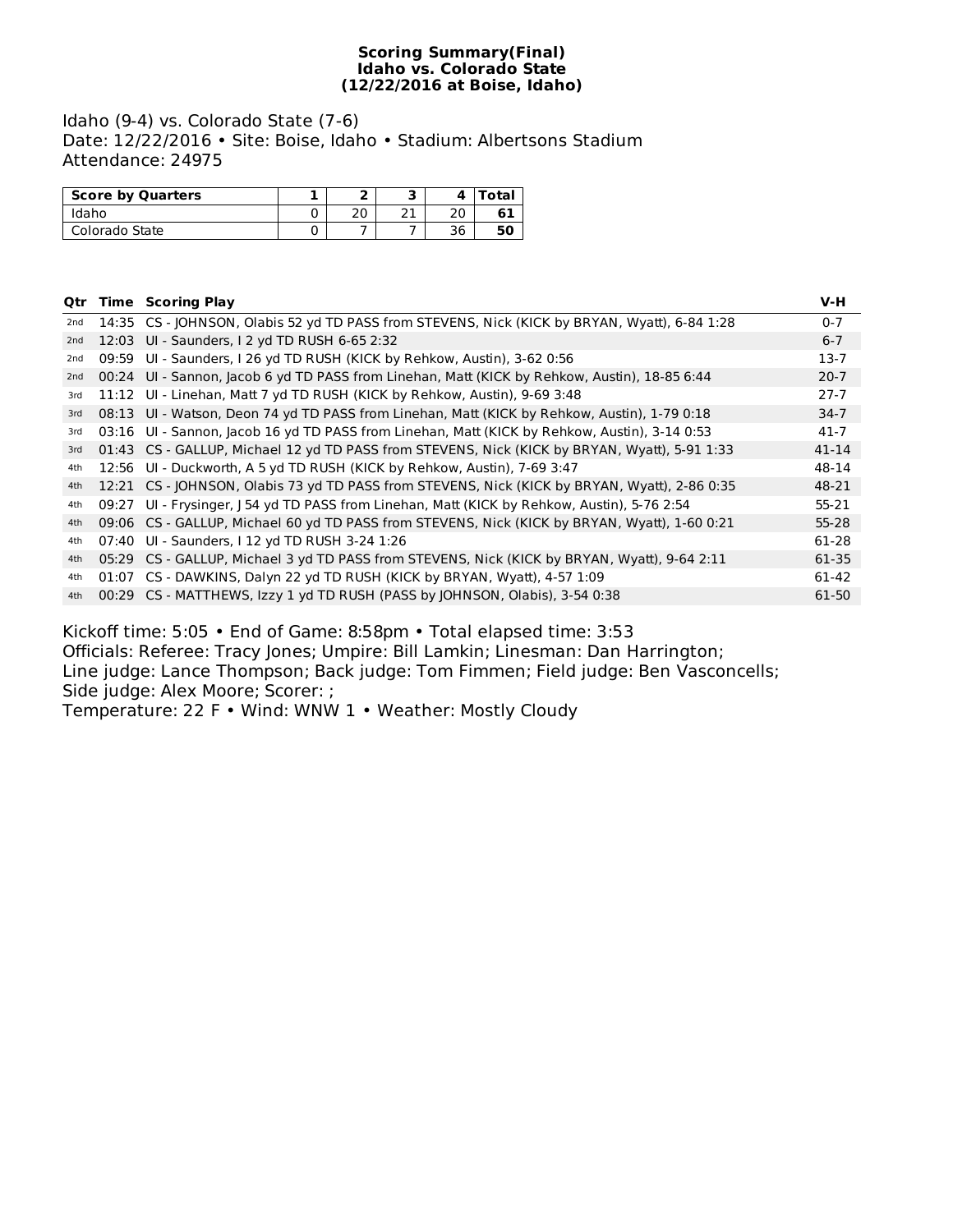#### **Team Statistics(Final) Idaho vs. Colorado State (12/22/2016 at Boise, Idaho)**

|                                  | UI             | <b>CS</b>        |
|----------------------------------|----------------|------------------|
| <b>FIRST DOWNS</b>               | 30             | 25               |
| Rushing                          | 13             | $\overline{7}$   |
| Passing                          | 16             | 14               |
| Penalty                          | $\mathbf 1$    | $\overline{4}$   |
| <b>NET YARDS RUSHING</b>         | 225            | 155              |
| <b>Rushing Attempts</b>          | 51             | 30               |
| Average Per Rush                 | 4.4            | 5.2              |
| <b>Rushing Touchdowns</b>        | 5              | 2                |
| <b>Yards Gained Rushing</b>      | 243            | 164              |
| <b>Yards Lost Rushing</b>        | 18             | 9                |
| <b>NET YARDS PASSING</b>         | 381            | 445              |
| Completions-Attempts-Int         | $21 - 31 - 0$  | $21 - 36 - 2$    |
| Average Per Attempt              | 12.3           | 12.4             |
| Average Per Completion           | 18.1           | 21.2             |
| Passing Touchdowns               | 4              | 5                |
| <b>TOTAL OFFENSIVE YARDS</b>     | 606            | 600              |
| Total offensive plays            | 82             | 66               |
| Average Gain Per Play            | 7.4            | 9.1              |
| Fumbles: Number-Lost             | $1 - 0$        | $2 - 1$          |
| Penalties: Number-Yards          | $7 - 69$       | 10-92            |
| <b>PUNTS-YARDS</b>               | $7 - 243$      | $6 - 255$        |
| Average Yards Per Punt           | 34.7           | 42.5             |
| Net Yards Per Punt               | 35.3           | 38.5             |
| Inside 20                        | 3              | $\overline{2}$   |
| 50+ Yards                        | 1              | $\overline{2}$   |
| Touchbacks                       | $\mathbf 0$    | $\mathbf{1}$     |
| Fair catch                       | 3              | 1                |
| <b>KICKOFFS-YARDS</b>            | 10-535         | 4-229            |
| Average Yards Per Kickoff        | 53.5           | 57.3             |
| Net Yards Per Kickoff            | 44.5           | 16.5             |
| Touchbacks                       | 1              | 0                |
| Punt returns: Number-Yards-TD    | $1 - 4 - 0$    | $1 - 4 - 0$      |
| Average Per Return               | 4              | $-4$             |
| Kickoff returns: Number-Yards-TD | $4 - 90 - 0$   | $9 - 163 - 0$    |
| Average Per Return               | 22.5           | 18.1             |
| Interceptions: Number-Yards-TD   | $2 - 0 - 0$    | $0 - 0 - 0$      |
| Fumble Returns: Number-Yards     | $1 - 0$        |                  |
| Miscellaneous Yards              | $\overline{0}$ | $\boldsymbol{0}$ |
| <b>Possession Time</b>           | 36:05          | 23:55            |
| 1st Quarter                      | 06:25          | 08:35            |
| 2nd Quarter                      | 10:12          | 04:48            |
| 3rd Quarter                      | 09:43          | 05:17            |
| 4th Quarter                      | 09:45          | 05:15            |
| <b>Third-Down Conversions</b>    | 7 of 16        | 4 of 11          |
| <b>Fourth-Down Conversions</b>   | 2 of 2         | 0 of 1           |
| <b>Red Zone Scores-Chances</b>   | 6 of 6         | 3 of 3           |
| Touchdowns                       | 6              | 3                |
| <b>Field Goals</b>               | $0$ of $0$     | $0$ of $0$       |
| Sacks By: Number-Yards           | $0 - 0$        | $3-12$           |
| <b>PAT Kicks</b>                 | $7 - 9$        | $6-6$            |
| <b>Field Goals</b>               | of             | оf               |
| Points off turnovers             | 7              | 0                |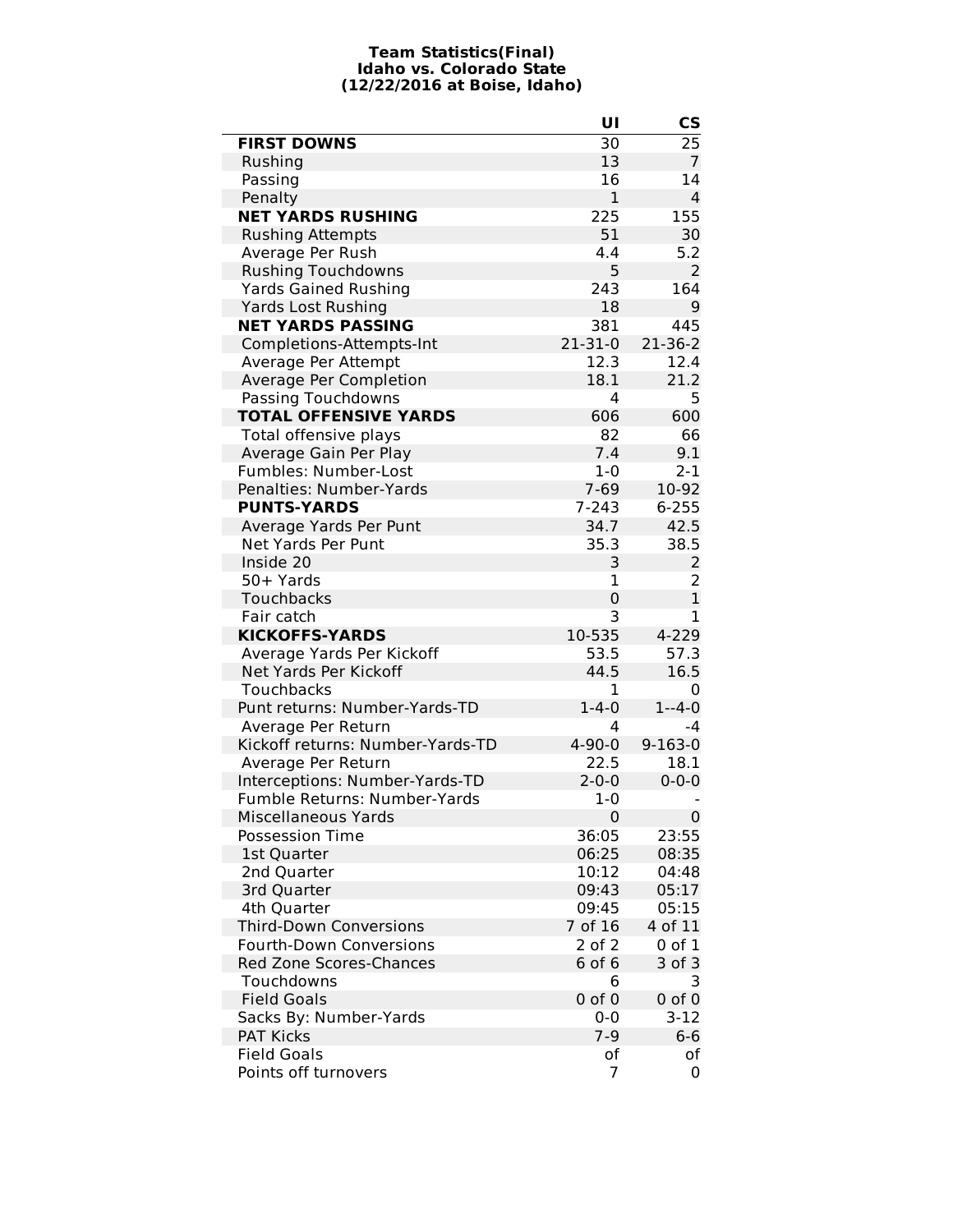#### **Individual Statistics(Final) Idaho vs. Colorado State (12/22/2016 at Boise, Idaho)**

| 149<br>$\overline{2}$<br>147<br>3<br>26<br>16<br>8<br>22<br>33<br>4.5<br>DAWKINS, Dalyn<br>126<br>118<br>1<br>Saunders, I<br>6<br>57<br>$\mathbf{0}$<br>57<br>1<br>42<br>9.5<br>10<br>30<br>29<br>1<br>9<br>Duckworth, A<br>MATTHEWS, Izzy<br>1<br>$\mathbf 1$<br>12<br>$\overline{2}$<br>5<br>5<br>$\Omega$<br>$\overline{4}$<br>12<br>$\Omega$<br>12<br>0<br>12<br>0<br>Jordan, J<br>STEVENS, Nick<br>7<br>$\overline{7}$<br>2<br>3<br>3<br>0<br>2<br>18<br>14<br>4<br>1<br>0.6<br>0<br>Linehan, Matt<br>CLARK, Detrich<br>1<br>4<br>4<br>0<br>4<br>4<br>0<br>Hightower, C<br>30<br>164<br>9<br>155<br>$\overline{2}$<br>22<br><b>Totals</b><br>1<br>3<br>0<br>3<br>3<br>0<br>3<br>Lupeamanu, T<br>$\mathbf 0$<br>1<br>0<br>$\mathbf 0$<br>0<br>0<br>$\Omega$<br>Brantley, D<br>1<br>$\overline{2}$<br>$-2$<br>$-2$<br>0<br>0<br>0<br>Ungerer, Dave<br>4.4<br>51<br>243<br>18<br>225<br>5<br>42<br><b>Totals</b><br><b>Passing</b><br>$C-A-I$<br>Yds<br>TD<br>$C-A-I$<br>Yds TD<br>Long<br>Sack<br>Passing<br>Long<br>$21 - 31 - 0$<br>381<br>4<br>74<br>$21 - 36 - 2$<br>445<br>5<br>Linehan, Matt<br>3<br>STEVENS, Nick<br>73<br>3<br>$21 - 31 - 0$<br>381<br>4<br>74<br>445<br>5<br>73<br><b>Totals</b><br>$21 - 36 - 2$<br><b>Totals</b><br>Yards<br>TD<br>TD<br>Receiving<br>No.<br>Long<br>Tgt<br>Receiving<br>No.<br>Yards<br>Long<br>5<br>140<br>1<br>74<br>7<br>7<br>265<br>2<br>73<br>Watson, Deon<br>JOHNSON, Olabis<br>27<br>108<br>Sannon, Jacob<br>4<br>58<br>2<br>4<br>GALLUP, Michael<br>6<br>3<br>60<br>3<br>69<br>1<br>54<br>4<br>3<br>0<br>14<br>Frysinger, J<br>RUIZ, Robert<br>35<br>3<br>33<br>$\Omega$<br>13<br>5<br>2<br>$\Omega$<br>11<br>Hightower, C<br>MATTHEWS, Izzy<br>16<br>2<br>3<br>41<br>0<br>35<br>FACKRELL, Dalto<br>1<br>14<br>0<br>14<br>Onunwor, A<br>2<br>3<br>5<br>15<br>0<br>11<br>1<br>5<br>0<br>Cowan, Trent<br>DAWKINS, Dalyn<br>1<br>1<br>Mwhela, Reuben<br>20<br>0<br>20<br>1<br>2<br>0<br>2<br>CLARK, Detrich<br>1<br>5<br>5<br>2<br>Saunders, I<br>0<br>73<br>445<br>5<br>21<br><b>Totals</b><br>$\overline{74}$<br>29<br>21<br>381<br>$\overline{\mathbf{A}}$<br><b>Totals</b><br><b>Punting</b><br>Yds<br>Avg<br>In20<br>ТB<br><b>Punting</b><br>Yds<br>No.<br>Long<br>No.<br>Avg<br>Long<br>Rehkow, Austin<br>$\overline{7}$<br>243<br>34.7<br>50<br>3<br>0<br>HUNT, Hayden<br>6<br>255<br>42.5<br>56<br>$\overline{7}$<br>3<br>$\mathbf 0$<br>243<br>34.7<br>50<br>6<br>255<br>42.5<br>56<br><b>Totals</b><br>Totals<br>Punt<br><b>Kickoff</b><br>Intercept<br>Punt<br><b>Kickoff</b><br><b>Interc</b><br>Yds Lg<br>No Yds Lg<br>Yds Lg<br>No Yds Lg<br>No<br>No<br>Yds<br><b>Returns</b><br>No<br>No Yd<br><b>Returns</b><br>Lg<br>$\overline{0}$<br>$\mathbf 0$<br>$\mathsf 0$<br>o<br>8<br>160 46<br>0<br>$\mathbf 0$<br>$\mathbf 0$<br>0<br>$\mathbf 0$<br>1<br>CLARK, Detrich<br>0<br>0<br>0<br>Hampton, D.J.<br>$\overline{0}$<br>4<br>0<br>0<br>3<br>Onunwor, A<br>1<br>4<br>0<br>0<br>0<br>0<br>PERALTA, Nolan<br>0<br>0<br>1<br>3<br>0<br>$\mathbf 0$<br>$\mathbf 0$<br>$\mathbf{1}$<br>0<br>1<br>$-4$<br>0<br>0<br>$\overline{0}$<br>0<br>Jordan, J<br>0<br>0<br>0<br>0<br>0<br>RUIZ, Robert<br>0<br>$\mathbf 0$<br>$\Omega$<br>$\mathbf{1}$<br>17<br>17<br>$\Omega$<br>$\mathbf{0}$<br>0<br>Hightower, L<br>0<br>$\mathbf{1}$<br>$-4$<br>$\mathbf 0$<br>9<br><b>Totals</b><br>163 46<br>$\Omega$<br>$\mathbf 0$<br>73<br>27<br>$\mathbf 0$<br>3<br>0<br>0<br>0<br>Brantley, D<br>0<br>$\mathbf{1}$<br>4<br>$\overline{2}$<br>$\overline{0}$<br>$\overline{0}$<br>4<br>4<br>90<br>27<br><b>Totals</b><br>Time<br><b>Dist</b><br>Result<br><b>Field goals</b><br><b>Qtr Time</b><br>Dist<br><b>Field goals</b><br>Qtr<br>Result<br><b>Kickoffs</b><br>No.<br>Yards<br>ΤВ<br><b>OB</b><br><b>Kickoffs</b><br>Yards<br>ΤВ<br>Avg<br>No.<br>Avg<br>10<br>53.5<br>1<br>0<br>DAVIS, Braxton<br>229 yards<br>57.3<br>$\mathbf 0$<br>Rehkow, Austin<br>535 yards<br>4<br>KR<br>PR<br>IR<br><b>Rcv</b><br>KR<br>PR IR<br><b>All-purpose</b><br>Run<br><b>Rcv</b><br>Total<br>All-purpose<br>Run<br>5<br>152<br>265<br>$\mathbf 0$<br>147<br>0<br>0<br>$\mathbf 0$<br>JOHNSON, Olabis<br>0<br>$\mathbf 0$<br>0<br>Saunders, I<br>3<br>2<br>0<br>0<br>0<br>0<br>140<br>160<br>0<br>0<br>Watson, Deon<br>140<br>CLARK, Detrich<br>5<br>0<br>73<br>0<br>$\mathbf 0$<br>118<br>0<br>0<br>0<br>73<br>DAWKINS, Dalyn<br>0<br>Brantley, D<br>0<br>$\Omega$<br>$\mathbf 0$<br>$\Omega$<br>69<br>$\Omega$<br>$\Omega$<br>69<br>0<br>108<br>$\Omega$ | <b>Rushing</b> | No. | Gain | Loss | Net TD Lg |  | Avg | <b>Rushing</b>  | No. | Gain | Loss | Net TD Lg |      |
|---------------------------------------------------------------------------------------------------------------------------------------------------------------------------------------------------------------------------------------------------------------------------------------------------------------------------------------------------------------------------------------------------------------------------------------------------------------------------------------------------------------------------------------------------------------------------------------------------------------------------------------------------------------------------------------------------------------------------------------------------------------------------------------------------------------------------------------------------------------------------------------------------------------------------------------------------------------------------------------------------------------------------------------------------------------------------------------------------------------------------------------------------------------------------------------------------------------------------------------------------------------------------------------------------------------------------------------------------------------------------------------------------------------------------------------------------------------------------------------------------------------------------------------------------------------------------------------------------------------------------------------------------------------------------------------------------------------------------------------------------------------------------------------------------------------------------------------------------------------------------------------------------------------------------------------------------------------------------------------------------------------------------------------------------------------------------------------------------------------------------------------------------------------------------------------------------------------------------------------------------------------------------------------------------------------------------------------------------------------------------------------------------------------------------------------------------------------------------------------------------------------------------------------------------------------------------------------------------------------------------------------------------------------------------------------------------------------------------------------------------------------------------------------------------------------------------------------------------------------------------------------------------------------------------------------------------------------------------------------------------------------------------------------------------------------------------------------------------------------------------------------------------------------------------------------------------------------------------------------------------------------------------------------------------------------------------------------------------------------------------------------------------------------------------------------------------------------------------------------------------------------------------------------------------------------------------------------------------------------------------------------------------------------------------------------------------------------------------------------------------------------------------------------------------------------------------------------------------------------------------------------------------------------------------------------------------------------------------------------------------------------------------------------------------------------------------------------------------------------------------------------------------------------------------------------------------------------------------------------------------------------------------------------------------------------------------------------------------------------------------------------------------------------------------------------------------------------------------------------------------|----------------|-----|------|------|-----------|--|-----|-----------------|-----|------|------|-----------|------|
|                                                                                                                                                                                                                                                                                                                                                                                                                                                                                                                                                                                                                                                                                                                                                                                                                                                                                                                                                                                                                                                                                                                                                                                                                                                                                                                                                                                                                                                                                                                                                                                                                                                                                                                                                                                                                                                                                                                                                                                                                                                                                                                                                                                                                                                                                                                                                                                                                                                                                                                                                                                                                                                                                                                                                                                                                                                                                                                                                                                                                                                                                                                                                                                                                                                                                                                                                                                                                                                                                                                                                                                                                                                                                                                                                                                                                                                                                                                                                                                                                                                                                                                                                                                                                                                                                                                                                                                                                                                                                                   |                |     |      |      |           |  |     |                 |     |      |      |           |      |
|                                                                                                                                                                                                                                                                                                                                                                                                                                                                                                                                                                                                                                                                                                                                                                                                                                                                                                                                                                                                                                                                                                                                                                                                                                                                                                                                                                                                                                                                                                                                                                                                                                                                                                                                                                                                                                                                                                                                                                                                                                                                                                                                                                                                                                                                                                                                                                                                                                                                                                                                                                                                                                                                                                                                                                                                                                                                                                                                                                                                                                                                                                                                                                                                                                                                                                                                                                                                                                                                                                                                                                                                                                                                                                                                                                                                                                                                                                                                                                                                                                                                                                                                                                                                                                                                                                                                                                                                                                                                                                   |                |     |      |      |           |  |     |                 |     |      |      |           |      |
|                                                                                                                                                                                                                                                                                                                                                                                                                                                                                                                                                                                                                                                                                                                                                                                                                                                                                                                                                                                                                                                                                                                                                                                                                                                                                                                                                                                                                                                                                                                                                                                                                                                                                                                                                                                                                                                                                                                                                                                                                                                                                                                                                                                                                                                                                                                                                                                                                                                                                                                                                                                                                                                                                                                                                                                                                                                                                                                                                                                                                                                                                                                                                                                                                                                                                                                                                                                                                                                                                                                                                                                                                                                                                                                                                                                                                                                                                                                                                                                                                                                                                                                                                                                                                                                                                                                                                                                                                                                                                                   |                |     |      |      |           |  |     |                 |     |      |      |           |      |
|                                                                                                                                                                                                                                                                                                                                                                                                                                                                                                                                                                                                                                                                                                                                                                                                                                                                                                                                                                                                                                                                                                                                                                                                                                                                                                                                                                                                                                                                                                                                                                                                                                                                                                                                                                                                                                                                                                                                                                                                                                                                                                                                                                                                                                                                                                                                                                                                                                                                                                                                                                                                                                                                                                                                                                                                                                                                                                                                                                                                                                                                                                                                                                                                                                                                                                                                                                                                                                                                                                                                                                                                                                                                                                                                                                                                                                                                                                                                                                                                                                                                                                                                                                                                                                                                                                                                                                                                                                                                                                   |                |     |      |      |           |  |     |                 |     |      |      |           |      |
|                                                                                                                                                                                                                                                                                                                                                                                                                                                                                                                                                                                                                                                                                                                                                                                                                                                                                                                                                                                                                                                                                                                                                                                                                                                                                                                                                                                                                                                                                                                                                                                                                                                                                                                                                                                                                                                                                                                                                                                                                                                                                                                                                                                                                                                                                                                                                                                                                                                                                                                                                                                                                                                                                                                                                                                                                                                                                                                                                                                                                                                                                                                                                                                                                                                                                                                                                                                                                                                                                                                                                                                                                                                                                                                                                                                                                                                                                                                                                                                                                                                                                                                                                                                                                                                                                                                                                                                                                                                                                                   |                |     |      |      |           |  |     |                 |     |      |      |           |      |
|                                                                                                                                                                                                                                                                                                                                                                                                                                                                                                                                                                                                                                                                                                                                                                                                                                                                                                                                                                                                                                                                                                                                                                                                                                                                                                                                                                                                                                                                                                                                                                                                                                                                                                                                                                                                                                                                                                                                                                                                                                                                                                                                                                                                                                                                                                                                                                                                                                                                                                                                                                                                                                                                                                                                                                                                                                                                                                                                                                                                                                                                                                                                                                                                                                                                                                                                                                                                                                                                                                                                                                                                                                                                                                                                                                                                                                                                                                                                                                                                                                                                                                                                                                                                                                                                                                                                                                                                                                                                                                   |                |     |      |      |           |  |     |                 |     |      |      |           |      |
|                                                                                                                                                                                                                                                                                                                                                                                                                                                                                                                                                                                                                                                                                                                                                                                                                                                                                                                                                                                                                                                                                                                                                                                                                                                                                                                                                                                                                                                                                                                                                                                                                                                                                                                                                                                                                                                                                                                                                                                                                                                                                                                                                                                                                                                                                                                                                                                                                                                                                                                                                                                                                                                                                                                                                                                                                                                                                                                                                                                                                                                                                                                                                                                                                                                                                                                                                                                                                                                                                                                                                                                                                                                                                                                                                                                                                                                                                                                                                                                                                                                                                                                                                                                                                                                                                                                                                                                                                                                                                                   |                |     |      |      |           |  |     |                 |     |      |      |           |      |
|                                                                                                                                                                                                                                                                                                                                                                                                                                                                                                                                                                                                                                                                                                                                                                                                                                                                                                                                                                                                                                                                                                                                                                                                                                                                                                                                                                                                                                                                                                                                                                                                                                                                                                                                                                                                                                                                                                                                                                                                                                                                                                                                                                                                                                                                                                                                                                                                                                                                                                                                                                                                                                                                                                                                                                                                                                                                                                                                                                                                                                                                                                                                                                                                                                                                                                                                                                                                                                                                                                                                                                                                                                                                                                                                                                                                                                                                                                                                                                                                                                                                                                                                                                                                                                                                                                                                                                                                                                                                                                   |                |     |      |      |           |  |     |                 |     |      |      |           |      |
|                                                                                                                                                                                                                                                                                                                                                                                                                                                                                                                                                                                                                                                                                                                                                                                                                                                                                                                                                                                                                                                                                                                                                                                                                                                                                                                                                                                                                                                                                                                                                                                                                                                                                                                                                                                                                                                                                                                                                                                                                                                                                                                                                                                                                                                                                                                                                                                                                                                                                                                                                                                                                                                                                                                                                                                                                                                                                                                                                                                                                                                                                                                                                                                                                                                                                                                                                                                                                                                                                                                                                                                                                                                                                                                                                                                                                                                                                                                                                                                                                                                                                                                                                                                                                                                                                                                                                                                                                                                                                                   |                |     |      |      |           |  |     |                 |     |      |      |           |      |
|                                                                                                                                                                                                                                                                                                                                                                                                                                                                                                                                                                                                                                                                                                                                                                                                                                                                                                                                                                                                                                                                                                                                                                                                                                                                                                                                                                                                                                                                                                                                                                                                                                                                                                                                                                                                                                                                                                                                                                                                                                                                                                                                                                                                                                                                                                                                                                                                                                                                                                                                                                                                                                                                                                                                                                                                                                                                                                                                                                                                                                                                                                                                                                                                                                                                                                                                                                                                                                                                                                                                                                                                                                                                                                                                                                                                                                                                                                                                                                                                                                                                                                                                                                                                                                                                                                                                                                                                                                                                                                   |                |     |      |      |           |  |     |                 |     |      |      |           |      |
|                                                                                                                                                                                                                                                                                                                                                                                                                                                                                                                                                                                                                                                                                                                                                                                                                                                                                                                                                                                                                                                                                                                                                                                                                                                                                                                                                                                                                                                                                                                                                                                                                                                                                                                                                                                                                                                                                                                                                                                                                                                                                                                                                                                                                                                                                                                                                                                                                                                                                                                                                                                                                                                                                                                                                                                                                                                                                                                                                                                                                                                                                                                                                                                                                                                                                                                                                                                                                                                                                                                                                                                                                                                                                                                                                                                                                                                                                                                                                                                                                                                                                                                                                                                                                                                                                                                                                                                                                                                                                                   |                |     |      |      |           |  |     |                 |     |      |      |           |      |
|                                                                                                                                                                                                                                                                                                                                                                                                                                                                                                                                                                                                                                                                                                                                                                                                                                                                                                                                                                                                                                                                                                                                                                                                                                                                                                                                                                                                                                                                                                                                                                                                                                                                                                                                                                                                                                                                                                                                                                                                                                                                                                                                                                                                                                                                                                                                                                                                                                                                                                                                                                                                                                                                                                                                                                                                                                                                                                                                                                                                                                                                                                                                                                                                                                                                                                                                                                                                                                                                                                                                                                                                                                                                                                                                                                                                                                                                                                                                                                                                                                                                                                                                                                                                                                                                                                                                                                                                                                                                                                   |                |     |      |      |           |  |     |                 |     |      |      |           |      |
|                                                                                                                                                                                                                                                                                                                                                                                                                                                                                                                                                                                                                                                                                                                                                                                                                                                                                                                                                                                                                                                                                                                                                                                                                                                                                                                                                                                                                                                                                                                                                                                                                                                                                                                                                                                                                                                                                                                                                                                                                                                                                                                                                                                                                                                                                                                                                                                                                                                                                                                                                                                                                                                                                                                                                                                                                                                                                                                                                                                                                                                                                                                                                                                                                                                                                                                                                                                                                                                                                                                                                                                                                                                                                                                                                                                                                                                                                                                                                                                                                                                                                                                                                                                                                                                                                                                                                                                                                                                                                                   |                |     |      |      |           |  |     |                 |     |      |      |           |      |
|                                                                                                                                                                                                                                                                                                                                                                                                                                                                                                                                                                                                                                                                                                                                                                                                                                                                                                                                                                                                                                                                                                                                                                                                                                                                                                                                                                                                                                                                                                                                                                                                                                                                                                                                                                                                                                                                                                                                                                                                                                                                                                                                                                                                                                                                                                                                                                                                                                                                                                                                                                                                                                                                                                                                                                                                                                                                                                                                                                                                                                                                                                                                                                                                                                                                                                                                                                                                                                                                                                                                                                                                                                                                                                                                                                                                                                                                                                                                                                                                                                                                                                                                                                                                                                                                                                                                                                                                                                                                                                   |                |     |      |      |           |  |     |                 |     |      |      |           |      |
|                                                                                                                                                                                                                                                                                                                                                                                                                                                                                                                                                                                                                                                                                                                                                                                                                                                                                                                                                                                                                                                                                                                                                                                                                                                                                                                                                                                                                                                                                                                                                                                                                                                                                                                                                                                                                                                                                                                                                                                                                                                                                                                                                                                                                                                                                                                                                                                                                                                                                                                                                                                                                                                                                                                                                                                                                                                                                                                                                                                                                                                                                                                                                                                                                                                                                                                                                                                                                                                                                                                                                                                                                                                                                                                                                                                                                                                                                                                                                                                                                                                                                                                                                                                                                                                                                                                                                                                                                                                                                                   |                |     |      |      |           |  |     |                 |     |      |      |           |      |
|                                                                                                                                                                                                                                                                                                                                                                                                                                                                                                                                                                                                                                                                                                                                                                                                                                                                                                                                                                                                                                                                                                                                                                                                                                                                                                                                                                                                                                                                                                                                                                                                                                                                                                                                                                                                                                                                                                                                                                                                                                                                                                                                                                                                                                                                                                                                                                                                                                                                                                                                                                                                                                                                                                                                                                                                                                                                                                                                                                                                                                                                                                                                                                                                                                                                                                                                                                                                                                                                                                                                                                                                                                                                                                                                                                                                                                                                                                                                                                                                                                                                                                                                                                                                                                                                                                                                                                                                                                                                                                   |                |     |      |      |           |  |     |                 |     |      |      |           |      |
|                                                                                                                                                                                                                                                                                                                                                                                                                                                                                                                                                                                                                                                                                                                                                                                                                                                                                                                                                                                                                                                                                                                                                                                                                                                                                                                                                                                                                                                                                                                                                                                                                                                                                                                                                                                                                                                                                                                                                                                                                                                                                                                                                                                                                                                                                                                                                                                                                                                                                                                                                                                                                                                                                                                                                                                                                                                                                                                                                                                                                                                                                                                                                                                                                                                                                                                                                                                                                                                                                                                                                                                                                                                                                                                                                                                                                                                                                                                                                                                                                                                                                                                                                                                                                                                                                                                                                                                                                                                                                                   |                |     |      |      |           |  |     |                 |     |      |      |           |      |
|                                                                                                                                                                                                                                                                                                                                                                                                                                                                                                                                                                                                                                                                                                                                                                                                                                                                                                                                                                                                                                                                                                                                                                                                                                                                                                                                                                                                                                                                                                                                                                                                                                                                                                                                                                                                                                                                                                                                                                                                                                                                                                                                                                                                                                                                                                                                                                                                                                                                                                                                                                                                                                                                                                                                                                                                                                                                                                                                                                                                                                                                                                                                                                                                                                                                                                                                                                                                                                                                                                                                                                                                                                                                                                                                                                                                                                                                                                                                                                                                                                                                                                                                                                                                                                                                                                                                                                                                                                                                                                   |                |     |      |      |           |  |     |                 |     |      |      |           |      |
|                                                                                                                                                                                                                                                                                                                                                                                                                                                                                                                                                                                                                                                                                                                                                                                                                                                                                                                                                                                                                                                                                                                                                                                                                                                                                                                                                                                                                                                                                                                                                                                                                                                                                                                                                                                                                                                                                                                                                                                                                                                                                                                                                                                                                                                                                                                                                                                                                                                                                                                                                                                                                                                                                                                                                                                                                                                                                                                                                                                                                                                                                                                                                                                                                                                                                                                                                                                                                                                                                                                                                                                                                                                                                                                                                                                                                                                                                                                                                                                                                                                                                                                                                                                                                                                                                                                                                                                                                                                                                                   |                |     |      |      |           |  |     |                 |     |      |      |           |      |
|                                                                                                                                                                                                                                                                                                                                                                                                                                                                                                                                                                                                                                                                                                                                                                                                                                                                                                                                                                                                                                                                                                                                                                                                                                                                                                                                                                                                                                                                                                                                                                                                                                                                                                                                                                                                                                                                                                                                                                                                                                                                                                                                                                                                                                                                                                                                                                                                                                                                                                                                                                                                                                                                                                                                                                                                                                                                                                                                                                                                                                                                                                                                                                                                                                                                                                                                                                                                                                                                                                                                                                                                                                                                                                                                                                                                                                                                                                                                                                                                                                                                                                                                                                                                                                                                                                                                                                                                                                                                                                   |                |     |      |      |           |  |     |                 |     |      |      |           |      |
|                                                                                                                                                                                                                                                                                                                                                                                                                                                                                                                                                                                                                                                                                                                                                                                                                                                                                                                                                                                                                                                                                                                                                                                                                                                                                                                                                                                                                                                                                                                                                                                                                                                                                                                                                                                                                                                                                                                                                                                                                                                                                                                                                                                                                                                                                                                                                                                                                                                                                                                                                                                                                                                                                                                                                                                                                                                                                                                                                                                                                                                                                                                                                                                                                                                                                                                                                                                                                                                                                                                                                                                                                                                                                                                                                                                                                                                                                                                                                                                                                                                                                                                                                                                                                                                                                                                                                                                                                                                                                                   |                |     |      |      |           |  |     |                 |     |      |      |           |      |
|                                                                                                                                                                                                                                                                                                                                                                                                                                                                                                                                                                                                                                                                                                                                                                                                                                                                                                                                                                                                                                                                                                                                                                                                                                                                                                                                                                                                                                                                                                                                                                                                                                                                                                                                                                                                                                                                                                                                                                                                                                                                                                                                                                                                                                                                                                                                                                                                                                                                                                                                                                                                                                                                                                                                                                                                                                                                                                                                                                                                                                                                                                                                                                                                                                                                                                                                                                                                                                                                                                                                                                                                                                                                                                                                                                                                                                                                                                                                                                                                                                                                                                                                                                                                                                                                                                                                                                                                                                                                                                   |                |     |      |      |           |  |     |                 |     |      |      |           |      |
|                                                                                                                                                                                                                                                                                                                                                                                                                                                                                                                                                                                                                                                                                                                                                                                                                                                                                                                                                                                                                                                                                                                                                                                                                                                                                                                                                                                                                                                                                                                                                                                                                                                                                                                                                                                                                                                                                                                                                                                                                                                                                                                                                                                                                                                                                                                                                                                                                                                                                                                                                                                                                                                                                                                                                                                                                                                                                                                                                                                                                                                                                                                                                                                                                                                                                                                                                                                                                                                                                                                                                                                                                                                                                                                                                                                                                                                                                                                                                                                                                                                                                                                                                                                                                                                                                                                                                                                                                                                                                                   |                |     |      |      |           |  |     |                 |     |      |      |           | In20 |
|                                                                                                                                                                                                                                                                                                                                                                                                                                                                                                                                                                                                                                                                                                                                                                                                                                                                                                                                                                                                                                                                                                                                                                                                                                                                                                                                                                                                                                                                                                                                                                                                                                                                                                                                                                                                                                                                                                                                                                                                                                                                                                                                                                                                                                                                                                                                                                                                                                                                                                                                                                                                                                                                                                                                                                                                                                                                                                                                                                                                                                                                                                                                                                                                                                                                                                                                                                                                                                                                                                                                                                                                                                                                                                                                                                                                                                                                                                                                                                                                                                                                                                                                                                                                                                                                                                                                                                                                                                                                                                   |                |     |      |      |           |  |     |                 |     |      |      |           |      |
|                                                                                                                                                                                                                                                                                                                                                                                                                                                                                                                                                                                                                                                                                                                                                                                                                                                                                                                                                                                                                                                                                                                                                                                                                                                                                                                                                                                                                                                                                                                                                                                                                                                                                                                                                                                                                                                                                                                                                                                                                                                                                                                                                                                                                                                                                                                                                                                                                                                                                                                                                                                                                                                                                                                                                                                                                                                                                                                                                                                                                                                                                                                                                                                                                                                                                                                                                                                                                                                                                                                                                                                                                                                                                                                                                                                                                                                                                                                                                                                                                                                                                                                                                                                                                                                                                                                                                                                                                                                                                                   |                |     |      |      |           |  |     |                 |     |      |      |           |      |
|                                                                                                                                                                                                                                                                                                                                                                                                                                                                                                                                                                                                                                                                                                                                                                                                                                                                                                                                                                                                                                                                                                                                                                                                                                                                                                                                                                                                                                                                                                                                                                                                                                                                                                                                                                                                                                                                                                                                                                                                                                                                                                                                                                                                                                                                                                                                                                                                                                                                                                                                                                                                                                                                                                                                                                                                                                                                                                                                                                                                                                                                                                                                                                                                                                                                                                                                                                                                                                                                                                                                                                                                                                                                                                                                                                                                                                                                                                                                                                                                                                                                                                                                                                                                                                                                                                                                                                                                                                                                                                   |                |     |      |      |           |  |     |                 |     |      |      |           |      |
|                                                                                                                                                                                                                                                                                                                                                                                                                                                                                                                                                                                                                                                                                                                                                                                                                                                                                                                                                                                                                                                                                                                                                                                                                                                                                                                                                                                                                                                                                                                                                                                                                                                                                                                                                                                                                                                                                                                                                                                                                                                                                                                                                                                                                                                                                                                                                                                                                                                                                                                                                                                                                                                                                                                                                                                                                                                                                                                                                                                                                                                                                                                                                                                                                                                                                                                                                                                                                                                                                                                                                                                                                                                                                                                                                                                                                                                                                                                                                                                                                                                                                                                                                                                                                                                                                                                                                                                                                                                                                                   |                |     |      |      |           |  |     |                 |     |      |      |           |      |
|                                                                                                                                                                                                                                                                                                                                                                                                                                                                                                                                                                                                                                                                                                                                                                                                                                                                                                                                                                                                                                                                                                                                                                                                                                                                                                                                                                                                                                                                                                                                                                                                                                                                                                                                                                                                                                                                                                                                                                                                                                                                                                                                                                                                                                                                                                                                                                                                                                                                                                                                                                                                                                                                                                                                                                                                                                                                                                                                                                                                                                                                                                                                                                                                                                                                                                                                                                                                                                                                                                                                                                                                                                                                                                                                                                                                                                                                                                                                                                                                                                                                                                                                                                                                                                                                                                                                                                                                                                                                                                   |                |     |      |      |           |  |     |                 |     |      |      |           |      |
|                                                                                                                                                                                                                                                                                                                                                                                                                                                                                                                                                                                                                                                                                                                                                                                                                                                                                                                                                                                                                                                                                                                                                                                                                                                                                                                                                                                                                                                                                                                                                                                                                                                                                                                                                                                                                                                                                                                                                                                                                                                                                                                                                                                                                                                                                                                                                                                                                                                                                                                                                                                                                                                                                                                                                                                                                                                                                                                                                                                                                                                                                                                                                                                                                                                                                                                                                                                                                                                                                                                                                                                                                                                                                                                                                                                                                                                                                                                                                                                                                                                                                                                                                                                                                                                                                                                                                                                                                                                                                                   |                |     |      |      |           |  |     |                 |     |      |      |           |      |
|                                                                                                                                                                                                                                                                                                                                                                                                                                                                                                                                                                                                                                                                                                                                                                                                                                                                                                                                                                                                                                                                                                                                                                                                                                                                                                                                                                                                                                                                                                                                                                                                                                                                                                                                                                                                                                                                                                                                                                                                                                                                                                                                                                                                                                                                                                                                                                                                                                                                                                                                                                                                                                                                                                                                                                                                                                                                                                                                                                                                                                                                                                                                                                                                                                                                                                                                                                                                                                                                                                                                                                                                                                                                                                                                                                                                                                                                                                                                                                                                                                                                                                                                                                                                                                                                                                                                                                                                                                                                                                   |                |     |      |      |           |  |     |                 |     |      |      |           |      |
|                                                                                                                                                                                                                                                                                                                                                                                                                                                                                                                                                                                                                                                                                                                                                                                                                                                                                                                                                                                                                                                                                                                                                                                                                                                                                                                                                                                                                                                                                                                                                                                                                                                                                                                                                                                                                                                                                                                                                                                                                                                                                                                                                                                                                                                                                                                                                                                                                                                                                                                                                                                                                                                                                                                                                                                                                                                                                                                                                                                                                                                                                                                                                                                                                                                                                                                                                                                                                                                                                                                                                                                                                                                                                                                                                                                                                                                                                                                                                                                                                                                                                                                                                                                                                                                                                                                                                                                                                                                                                                   |                |     |      |      |           |  |     |                 |     |      |      |           |      |
|                                                                                                                                                                                                                                                                                                                                                                                                                                                                                                                                                                                                                                                                                                                                                                                                                                                                                                                                                                                                                                                                                                                                                                                                                                                                                                                                                                                                                                                                                                                                                                                                                                                                                                                                                                                                                                                                                                                                                                                                                                                                                                                                                                                                                                                                                                                                                                                                                                                                                                                                                                                                                                                                                                                                                                                                                                                                                                                                                                                                                                                                                                                                                                                                                                                                                                                                                                                                                                                                                                                                                                                                                                                                                                                                                                                                                                                                                                                                                                                                                                                                                                                                                                                                                                                                                                                                                                                                                                                                                                   |                |     |      |      |           |  |     |                 |     |      |      |           |      |
|                                                                                                                                                                                                                                                                                                                                                                                                                                                                                                                                                                                                                                                                                                                                                                                                                                                                                                                                                                                                                                                                                                                                                                                                                                                                                                                                                                                                                                                                                                                                                                                                                                                                                                                                                                                                                                                                                                                                                                                                                                                                                                                                                                                                                                                                                                                                                                                                                                                                                                                                                                                                                                                                                                                                                                                                                                                                                                                                                                                                                                                                                                                                                                                                                                                                                                                                                                                                                                                                                                                                                                                                                                                                                                                                                                                                                                                                                                                                                                                                                                                                                                                                                                                                                                                                                                                                                                                                                                                                                                   |                |     |      |      |           |  |     |                 |     |      |      |           |      |
|                                                                                                                                                                                                                                                                                                                                                                                                                                                                                                                                                                                                                                                                                                                                                                                                                                                                                                                                                                                                                                                                                                                                                                                                                                                                                                                                                                                                                                                                                                                                                                                                                                                                                                                                                                                                                                                                                                                                                                                                                                                                                                                                                                                                                                                                                                                                                                                                                                                                                                                                                                                                                                                                                                                                                                                                                                                                                                                                                                                                                                                                                                                                                                                                                                                                                                                                                                                                                                                                                                                                                                                                                                                                                                                                                                                                                                                                                                                                                                                                                                                                                                                                                                                                                                                                                                                                                                                                                                                                                                   |                |     |      |      |           |  |     |                 |     |      |      |           |      |
|                                                                                                                                                                                                                                                                                                                                                                                                                                                                                                                                                                                                                                                                                                                                                                                                                                                                                                                                                                                                                                                                                                                                                                                                                                                                                                                                                                                                                                                                                                                                                                                                                                                                                                                                                                                                                                                                                                                                                                                                                                                                                                                                                                                                                                                                                                                                                                                                                                                                                                                                                                                                                                                                                                                                                                                                                                                                                                                                                                                                                                                                                                                                                                                                                                                                                                                                                                                                                                                                                                                                                                                                                                                                                                                                                                                                                                                                                                                                                                                                                                                                                                                                                                                                                                                                                                                                                                                                                                                                                                   |                |     |      |      |           |  |     |                 |     |      |      |           |      |
|                                                                                                                                                                                                                                                                                                                                                                                                                                                                                                                                                                                                                                                                                                                                                                                                                                                                                                                                                                                                                                                                                                                                                                                                                                                                                                                                                                                                                                                                                                                                                                                                                                                                                                                                                                                                                                                                                                                                                                                                                                                                                                                                                                                                                                                                                                                                                                                                                                                                                                                                                                                                                                                                                                                                                                                                                                                                                                                                                                                                                                                                                                                                                                                                                                                                                                                                                                                                                                                                                                                                                                                                                                                                                                                                                                                                                                                                                                                                                                                                                                                                                                                                                                                                                                                                                                                                                                                                                                                                                                   |                |     |      |      |           |  |     |                 |     |      |      |           |      |
|                                                                                                                                                                                                                                                                                                                                                                                                                                                                                                                                                                                                                                                                                                                                                                                                                                                                                                                                                                                                                                                                                                                                                                                                                                                                                                                                                                                                                                                                                                                                                                                                                                                                                                                                                                                                                                                                                                                                                                                                                                                                                                                                                                                                                                                                                                                                                                                                                                                                                                                                                                                                                                                                                                                                                                                                                                                                                                                                                                                                                                                                                                                                                                                                                                                                                                                                                                                                                                                                                                                                                                                                                                                                                                                                                                                                                                                                                                                                                                                                                                                                                                                                                                                                                                                                                                                                                                                                                                                                                                   |                |     |      |      |           |  |     |                 |     |      |      |           |      |
|                                                                                                                                                                                                                                                                                                                                                                                                                                                                                                                                                                                                                                                                                                                                                                                                                                                                                                                                                                                                                                                                                                                                                                                                                                                                                                                                                                                                                                                                                                                                                                                                                                                                                                                                                                                                                                                                                                                                                                                                                                                                                                                                                                                                                                                                                                                                                                                                                                                                                                                                                                                                                                                                                                                                                                                                                                                                                                                                                                                                                                                                                                                                                                                                                                                                                                                                                                                                                                                                                                                                                                                                                                                                                                                                                                                                                                                                                                                                                                                                                                                                                                                                                                                                                                                                                                                                                                                                                                                                                                   |                |     |      |      |           |  |     |                 |     |      |      |           |      |
|                                                                                                                                                                                                                                                                                                                                                                                                                                                                                                                                                                                                                                                                                                                                                                                                                                                                                                                                                                                                                                                                                                                                                                                                                                                                                                                                                                                                                                                                                                                                                                                                                                                                                                                                                                                                                                                                                                                                                                                                                                                                                                                                                                                                                                                                                                                                                                                                                                                                                                                                                                                                                                                                                                                                                                                                                                                                                                                                                                                                                                                                                                                                                                                                                                                                                                                                                                                                                                                                                                                                                                                                                                                                                                                                                                                                                                                                                                                                                                                                                                                                                                                                                                                                                                                                                                                                                                                                                                                                                                   |                |     |      |      |           |  |     |                 |     |      |      |           |      |
|                                                                                                                                                                                                                                                                                                                                                                                                                                                                                                                                                                                                                                                                                                                                                                                                                                                                                                                                                                                                                                                                                                                                                                                                                                                                                                                                                                                                                                                                                                                                                                                                                                                                                                                                                                                                                                                                                                                                                                                                                                                                                                                                                                                                                                                                                                                                                                                                                                                                                                                                                                                                                                                                                                                                                                                                                                                                                                                                                                                                                                                                                                                                                                                                                                                                                                                                                                                                                                                                                                                                                                                                                                                                                                                                                                                                                                                                                                                                                                                                                                                                                                                                                                                                                                                                                                                                                                                                                                                                                                   |                |     |      |      |           |  |     |                 |     |      |      |           |      |
|                                                                                                                                                                                                                                                                                                                                                                                                                                                                                                                                                                                                                                                                                                                                                                                                                                                                                                                                                                                                                                                                                                                                                                                                                                                                                                                                                                                                                                                                                                                                                                                                                                                                                                                                                                                                                                                                                                                                                                                                                                                                                                                                                                                                                                                                                                                                                                                                                                                                                                                                                                                                                                                                                                                                                                                                                                                                                                                                                                                                                                                                                                                                                                                                                                                                                                                                                                                                                                                                                                                                                                                                                                                                                                                                                                                                                                                                                                                                                                                                                                                                                                                                                                                                                                                                                                                                                                                                                                                                                                   | Frysinger, J   |     |      |      |           |  |     | GALLUP, Michael |     |      |      |           |      |

#### **Idaho Colorado State**

| <b>Rushing</b> |    | No. Gain Loss Net TD Lg Avg |              |       |              |      |     |
|----------------|----|-----------------------------|--------------|-------|--------------|------|-----|
| DAWKINS, Dalyn | 16 | 126                         |              | 8 118 |              | 1 22 | 7.4 |
| MATTHEWS, Izzy | 10 | 30                          |              | 29    | 1            | q    | 2.9 |
| STEVENS, Nick  | 2. | 5.                          | O            | 5.    | <sup>0</sup> | 4    | 2.5 |
| CLARK, Detrich |    | ∍                           | <sup>0</sup> | 3     | <sup>0</sup> |      | 15  |
| Totals         | 30 | 164                         | a            | 155   |              | 222  | 52  |

| Passing         | $C - A - I$   | <b>Yds TD</b> |           | Long | Sack |
|-----------------|---------------|---------------|-----------|------|------|
| STEVENS, Nick   | $21 - 36 - 2$ | 445           | 5         | 73   | 0    |
| Totals          | $21 - 36 - 2$ | 445           | 5         | 73   | 0    |
| Receiving       | No.           | Yards         | <b>TD</b> | Long | Tgt  |
| JOHNSON, Olabis | 7             | 265           | 2         | 73   | 9    |
| GALLUP, Michael | 6             | 108           | 3         | 60   | 9    |
| RUIZ, Robert    | 3             | 35            | 0         | 14   | 5    |
| MATTHEWS, Izzy  | 2             | 16            | 0         | 11   | 2    |
| FACKRELL, Dalto | 1             | 14            | 0         | 14   | 2    |
| DAWKINS, Dalyn  | 1             | 5             | 0         | 5    | 2    |
| CLARK, Detrich  | 1             | 2             | 0         | 2    | 2    |
| <b>Totals</b>   | 21            | 445           | 5         | 73   | 34   |

| <b>Punting</b> |  |            | No. Yds Avg Long In20 TB |  |
|----------------|--|------------|--------------------------|--|
| HUNT, Hayden   |  | 6 255 42.5 | 56                       |  |
| <b>Totals</b>  |  | 255 42.5   | 56                       |  |

|                |   | <b>Punt</b> |   | Kickoff  |   | Intercept                     |  |
|----------------|---|-------------|---|----------|---|-------------------------------|--|
| Returns        |   |             |   |          |   | No Yds Lg No Yds Lg No Yds Lg |  |
| CLARK, Detrich | 0 |             |   | 8 160 46 |   |                               |  |
| PERALTA, Nolan | 0 |             |   |          |   |                               |  |
| RUIZ, Robert   |   | -4          | O | O        | O |                               |  |
| Totals         |   |             | 9 | 163 46   |   |                               |  |

| <b>Field goals</b> | Otr | Time  |           | <b>Dist</b> |              | Result |       |
|--------------------|-----|-------|-----------|-------------|--------------|--------|-------|
| <b>Kickoffs</b>    | No. | Yards |           |             | Avg          | ΤВ     | OВ    |
| DAVIS, Braxton     | 4   |       | 229 yards |             | 57.3         | 0      | 0     |
| All-purpose        |     | Run   | Rcv       | KR.         | <b>PR IR</b> |        | Total |
| IOHNSON, Olabis    |     | 0     | 265       | 0           | 0            | 0      | 265   |
| CLARK, Detrich     |     | 3     | 2         | 160         | 0            | 0      | 165   |
| DAWKINS, Dalyn     |     | 118   | 5         | 0           | 0            | 0      | 123   |
| GALLUP. Michael    |     | 0     | 108       | 0           | ŋ            | 0      | 108   |

FUMBLES: Idaho- Linehan, Matt 1-0 . Colorado State- DAWKINS, Dalyn 1-0 RUIZ, Robert 1-1 .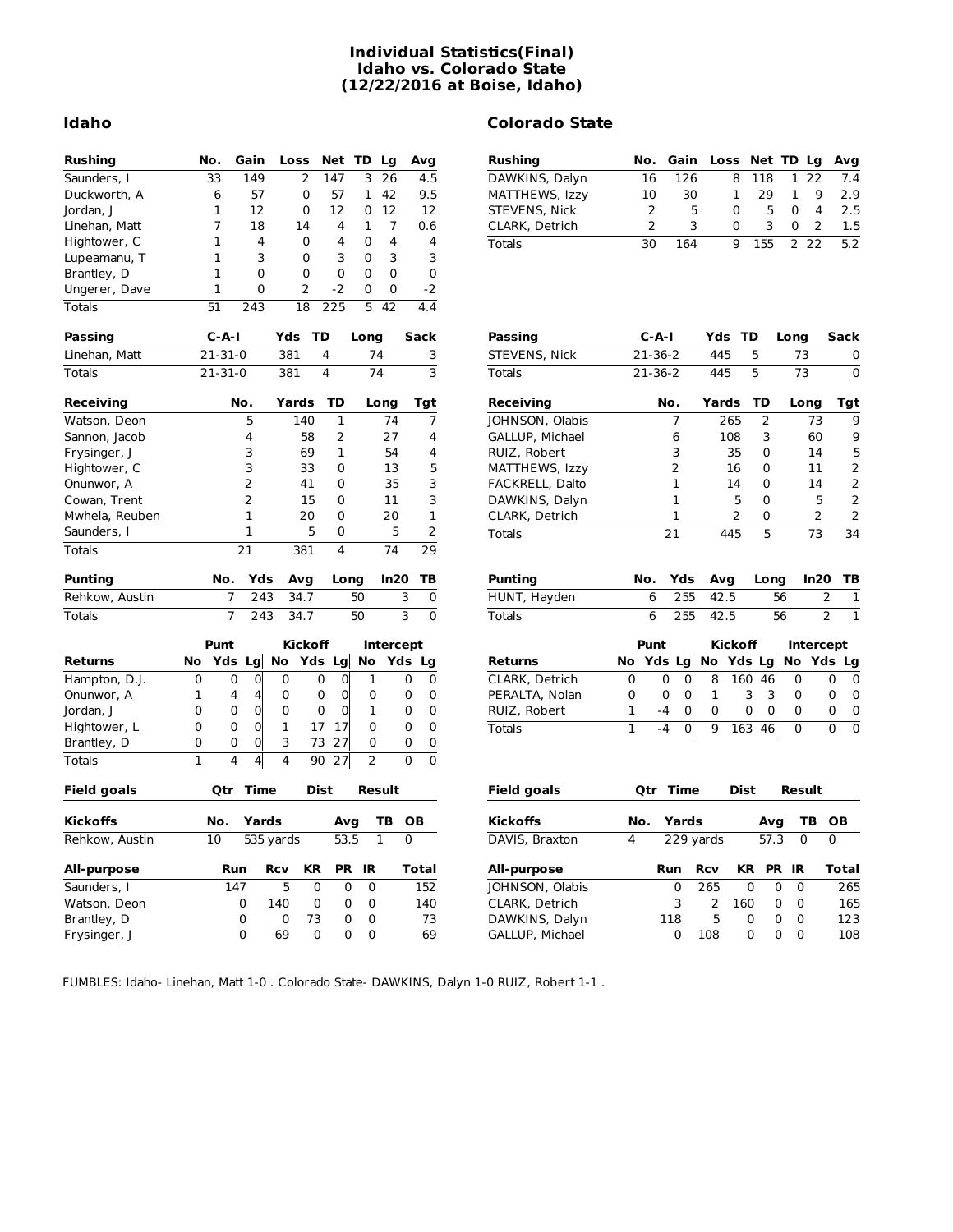|                    |    |                     |                |                          | <b>Defensive Statistics(Final)</b><br>Idaho vs. Colorado State<br>(12/22/2016 at Boise, Idaho) |                          |               |                              |                          |                          |          |
|--------------------|----|---------------------|----------------|--------------------------|------------------------------------------------------------------------------------------------|--------------------------|---------------|------------------------------|--------------------------|--------------------------|----------|
| Idaho<br>#         |    | Solo Ast            | Total          | Sacks-Yds                | <b>TFL-Yds</b>                                                                                 | FF.                      | <b>FR-Yds</b> | Int-Yds                      | <b>BrUp</b>              | <b>Blks</b>              | QBH      |
| 33 Lashley, Tony   |    | 5<br>3              | 8              | $\blacksquare$           | $\overline{a}$                                                                                 | $\overline{a}$           |               | $\overline{\phantom{a}}$     |                          |                          |          |
| 4 Jordan, J        |    | 2<br>5              | 7              | $\overline{\phantom{a}}$ |                                                                                                |                          |               | $1 - 0$                      | $\mathbf{1}$             |                          |          |
| 50 Hall, Ed        |    | $\overline{2}$<br>3 | 5              | $\blacksquare$           |                                                                                                | $\overline{\phantom{a}}$ |               | $\qquad \qquad \blacksquare$ | $\mathbf{1}$             |                          |          |
| 3 Elliss, Kaden    |    | 3<br>1              | 4              | $\overline{\phantom{a}}$ |                                                                                                | $\overline{\phantom{a}}$ |               | $\overline{\phantom{a}}$     |                          |                          |          |
| 11 Siavii, Russell |    | $\Omega$<br>4       | 4              | $\overline{\phantom{0}}$ |                                                                                                |                          |               | ۰                            |                          |                          |          |
| 44 Lupeamanu, T    |    | $\Omega$<br>4       | 4              | $\overline{\phantom{a}}$ | $1.0 - 1$                                                                                      | $\overline{\phantom{a}}$ |               | $\qquad \qquad \blacksquare$ | $\overline{\phantom{a}}$ |                          |          |
| 01 Hawkins, Armond |    | 3<br>0              | 3              | $\overline{\phantom{a}}$ |                                                                                                | ۰                        |               | -                            | 2                        |                          |          |
| 10 Graham, Ty      |    | 3<br>$\Omega$       | 3              | $\overline{\phantom{a}}$ |                                                                                                |                          |               |                              |                          |                          |          |
| 25 Banks, Desmond  |    | 2<br>$\Omega$       | $\overline{2}$ | $\blacksquare$           |                                                                                                |                          |               |                              |                          |                          |          |
| 93 Anderson, Arie  |    | 2<br>0              | 2              | $\overline{\phantom{a}}$ |                                                                                                |                          |               | $\overline{\phantom{a}}$     |                          |                          |          |
| 0B Hampton, D.J.   |    | $\Omega$<br>1       | 1              | $\blacksquare$           | $\overline{\phantom{0}}$                                                                       | ۰                        |               | $1-0$                        |                          |                          |          |
| OF Rehkow, Austin  |    | 1<br>$\Omega$       | 1              | $\overline{\phantom{a}}$ |                                                                                                |                          |               | $\overline{\phantom{a}}$     |                          |                          |          |
| 13 Shelton, Kevin  |    | 1<br>$\Omega$       | 1              | $\overline{\phantom{a}}$ | $1.0 - 1$                                                                                      | $\overline{\phantom{a}}$ |               | $\qquad \qquad \blacksquare$ |                          |                          |          |
| 24 Brantley, D     |    | 1<br>$\Omega$       | 1              | $\overline{\phantom{a}}$ |                                                                                                |                          |               | -                            |                          |                          |          |
| 26 Mwhela, Reuben  |    | $\Omega$<br>1       | 1              | $\blacksquare$           |                                                                                                |                          |               |                              |                          |                          |          |
| 29 Thomas, Sedrick |    | $\mathbf{1}$<br>0   | 1              | $\overline{\phantom{a}}$ |                                                                                                | $\overline{\phantom{a}}$ |               | $\overline{\phantom{a}}$     |                          |                          |          |
| 43 Akanno, Charles | 0  | 1                   | 1              | $\overline{\phantom{a}}$ |                                                                                                | -                        |               | -                            |                          |                          |          |
| 0G Trotter, K      |    |                     |                | $\overline{\phantom{a}}$ |                                                                                                | $\overline{\phantom{a}}$ | $1 - 0$       | $\overline{\phantom{a}}$     | $\overline{\phantom{a}}$ | $\overline{\phantom{a}}$ |          |
| <b>Totals</b>      | 37 | 12                  | 49             | $0 - 0$                  | $2.0 - 2$                                                                                      | $\Omega$                 | $1-0$         | $2 - 0$                      | 4                        | $\Omega$                 | $\Omega$ |

| # Colorado State   | Solo Ast       |              | <b>Total</b>   | Sacks-Yds                | <b>TFL-Yds</b>           |                          | FF FR-Yds                | Int-Yds                  | BrUp                         | <b>Blks</b>              | QBH      |
|--------------------|----------------|--------------|----------------|--------------------------|--------------------------|--------------------------|--------------------------|--------------------------|------------------------------|--------------------------|----------|
| 55 WATSON, Josh    | 6              | 4            | 10             | $\overline{\phantom{a}}$ | $\qquad \qquad -$        | $\overline{\phantom{0}}$ |                          |                          |                              |                          |          |
| 33 DAVIS, Kevin    | 7              | 2            | 9              | $\sim$                   | $1.0 - 2$                | $\overline{\phantom{a}}$ |                          | $\overline{\phantom{a}}$ | $\overline{\phantom{a}}$     |                          |          |
| 43 COLORITO, Evan  | 5              | 3            | 8              | $0.5 - 0$                | $0.5 - 0$                |                          |                          |                          |                              |                          |          |
| 8B SCHLAGER, Jake  | 3              | 3            | 6              |                          |                          |                          |                          |                          |                              |                          |          |
| 20 HICKS, Jamal    | 4              | 1            | 5              | $1.0 - 8$                | $1.0 - 8$                |                          |                          |                          |                              |                          |          |
| 29 SWEET, Justin   | 4              | $\mathbf{1}$ | 5              |                          |                          |                          |                          |                          |                              |                          |          |
| 5 SIMMONS, Tyree   | 2              | 2            | 4              | $\overline{\phantom{a}}$ |                          |                          |                          |                          |                              |                          |          |
| 92 LOVINGOOD, Josh | 3              | $\mathbf{1}$ | $\overline{4}$ | $\sim$                   |                          |                          |                          |                          |                              |                          |          |
| 98 SCHUPP, Johnny  | 3              | 1            | 4              |                          |                          |                          |                          | $\overline{\phantom{a}}$ |                              |                          |          |
| 94 THOMPSON, Darne | $\overline{2}$ | $\mathbf{1}$ | 3              | $0.5 - 1$                | $0.5 - 1$                |                          |                          |                          |                              |                          |          |
| 17 JOHNSON, Shun   | 2              | 0            | 2              |                          |                          |                          |                          |                          |                              |                          |          |
| 42 ELSENBAST, Patr | 1              | $\mathbf{1}$ | 2              | $\overline{\phantom{a}}$ | $\overline{\phantom{a}}$ |                          | $\overline{\phantom{a}}$ | $\overline{\phantom{a}}$ | $\qquad \qquad \blacksquare$ |                          |          |
| 97 MCBRIDE, Toby   |                |              | 2              | $1.0 - 3$                | $1.0 - 3$                |                          |                          |                          | ۰                            |                          |          |
| 2 AWUNGANYI, Robe  | 1              | 0            | $\mathbf{1}$   |                          |                          |                          |                          |                          |                              |                          |          |
| 8K DAVIS, Braxton  | 0              | 1            | 1              |                          |                          |                          |                          |                          |                              |                          |          |
| 11 VADEN, Jordon   | 1              | $\Omega$     | 1              |                          |                          |                          |                          |                          |                              |                          |          |
| 14 HAWKINS, Anthon | 1              | 0            | 1              |                          |                          |                          |                          |                          |                              |                          |          |
| 31 MCDONALD, Max   | 1              | 0            | 1              | $\overline{\phantom{a}}$ |                          |                          |                          |                          |                              |                          |          |
| 52 THOMAS, Tre     | 1              | 0            | 1              | $\blacksquare$           |                          |                          |                          |                          |                              |                          |          |
| 91 BUYS, Jakob     | 1              | 0            | 1              |                          |                          |                          |                          |                          |                              |                          |          |
| 10 NUTT, Kevin     |                |              |                |                          |                          | $\overline{\phantom{a}}$ | $\overline{\phantom{a}}$ |                          | 1                            | $\overline{\phantom{a}}$ |          |
| <b>Totals</b>      | 49             | 22           | 71             | $3 - 12$                 | $4.0 - 14$               | $\Omega$                 | $0 - 0$                  | $0 - 0$                  | $\mathbf{1}$                 | $\Omega$                 | $\Omega$ |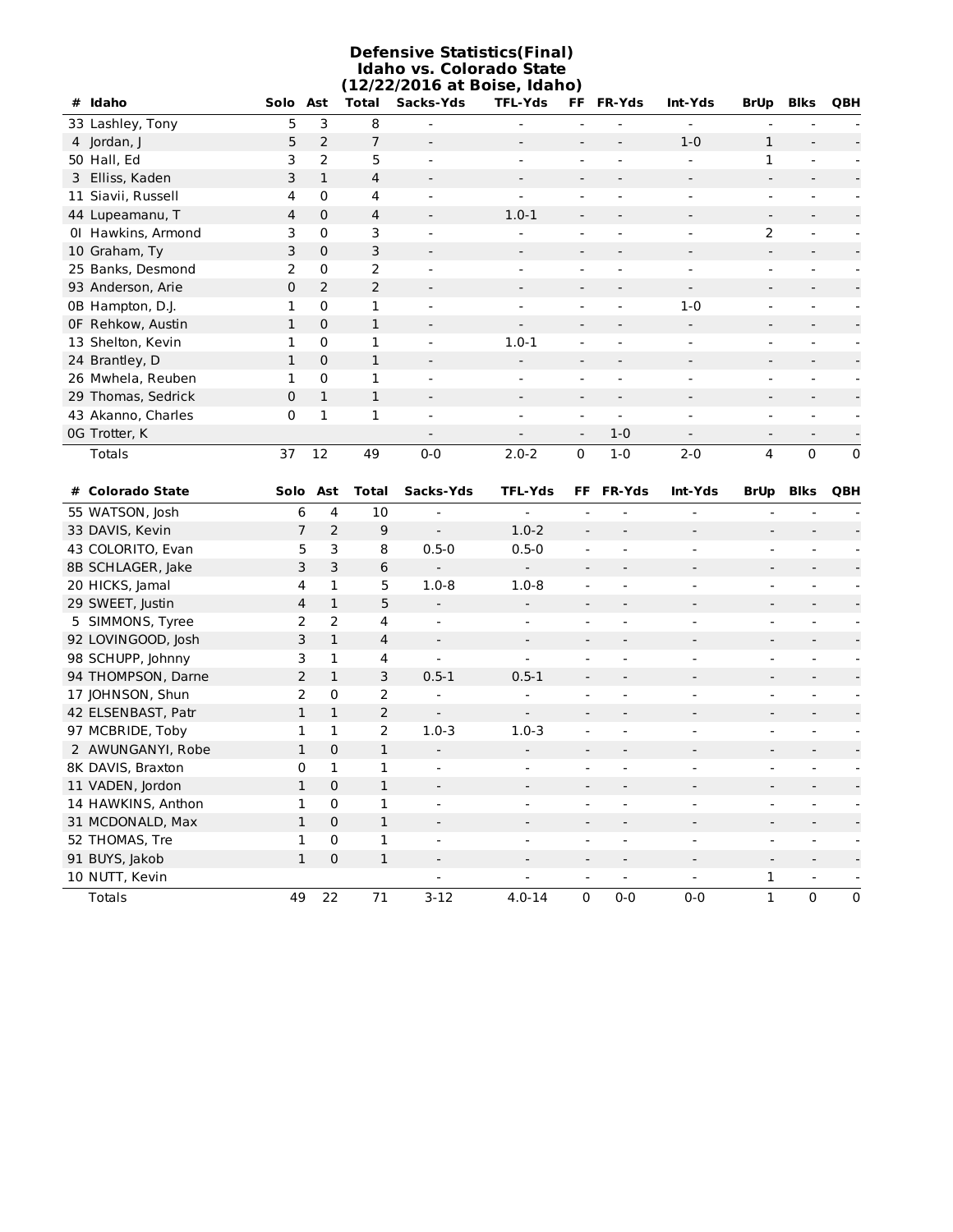#### **Participation Report(Final) Idaho vs. Colorado State (12/22/2016 at Boise, Idaho)**

#### **Idaho**

#### **Colorado State**

| Pos       | ## | <b>OFFENSE</b>  | Pos         | ## | <b>OFFENSE</b>  |
|-----------|----|-----------------|-------------|----|-----------------|
| W         | 0A | Onunwor, A      | RB          | 1  | DAWKINS, Dalyn  |
| QB        | 1A | Linehan, Matt   | <b>WR</b>   | 4  | GALLUP, Michael |
| Z.        | 1D | Cowan, Trent    | QB          | 7Q | STEVENS, Nick   |
| FB.       | 4F | Herman, Josh    | TE          | 9  | NWOSU, Danny    |
| <b>RB</b> | 21 | Saunders, I     | TE          | 32 | PERALTA, Nolan  |
| Χ         | 26 | Mwhela, Reuben  | RG          | 54 | ZERBLIS, Fred   |
| C         | 61 | Matlock, Steve  | LG          | 55 | WATSON, Josh    |
| QT        | 63 | White, Calvin   | RT          | 61 | GOLDITCH, Zack  |
| SG        | 67 | Woods, Mason    | LT          | 76 | CALLENDER, Nick |
| QG        | 74 | Johnson, Noah   | C           | 77 | BENNETT, Jake   |
| ST        | 76 | Rose, Jordan    | <b>WR</b>   | 81 | JOHNSON, Olabis |
|           |    |                 |             |    |                 |
|           |    |                 |             |    |                 |
| Pos       | ## | <b>DEFENSE</b>  | Pos         | ## | <b>DEFENSE</b>  |
| DB        | 0B | Hampton, D.J.   | <b>RCB</b>  | 5  | SIMMONS, Tyree  |
| DB        | 01 | Hawkins, Armond | SS          | 8Β | SCHLAGER, Jake  |
| LB.       | 3  | Elliss, Kaden   | <b>LCB</b>  | 10 | NUTT, Kevin     |
| S         | 4  | Jordan, J       | FS          | 20 | HICKS, Jamal    |
| DB        | 5  | Hightower, L    | <b>WLB</b>  | 33 | DAVIS, Kevin    |
| LB        | 10 | Graham, Ty      | <b>BUCK</b> | 43 | COLORITO, Evan  |
| DL        | 15 | Antoine, Glen   | <b>SLB</b>  | 52 | THOMAS, Tre     |
| ВC        | 25 | Banks, Desmond  | MLB         | 55 | WATSON, Josh    |
| LB        | 33 | Lashley, Tony   | NT.         | 92 | LOVINGOOD, Josh |
| DL        | 44 | Lupeamanu, T    | <b>LDE</b>  | 94 | THOMPSON, Darne |
| DE        | 97 | Coleman, Aikeem | DT          | 97 | MCBRIDE, Toby   |

**Idaho:** 0F-Rehkow, Austin; 0G-Trotter, K; 0C-Watson, Deon; 2D-Duckworth, A; 2-Ungerer, Dave; 6-Hightower, C; 7-Smith, Khalin; 8- Sannon, Jacob; 11-Siavii, Russell; 13-Shelton, Kevin; 24-Brantley, D; 27-Frysinger, J; 29-Thomas, Sedrick; 38-Strodtbeck, B; 40-Linehan, Mike; 43-Akanno, Charles; 50-Hall, Ed; 69-Fawkes, Kato; 75-Peterson, D; 93-Anderson, Arie; 95-Ballard, Brett;

**Colorado State:** 2-AWUNGANYI, Robe; 5O-THURSTON, Paul; 7-TAYLOR, Demontr; 8K-DAVIS, Braxton; 8-CLARK, Detrich; 11-VADEN, Jordon; 14-HAWKINS, Anthon; 15-ROBINSON, Kiel; 17-JOHNSON, Shun; 18-SCOTT, Braylin; 29-SWEET, Justin; 30-FACKRELL, Dalto; 31- MCDONALD, Max; 35-MATTHEWS, Izzy; 36-OHENE-GYENI, Br; 42-ELSENBAST, Patr; 49-HUNT, Hayden; 89-RUIZ, Robert; 91-BUYS, Jakob; 96-BRYAN, Wyatt; 98-SCHUPP, Johnny;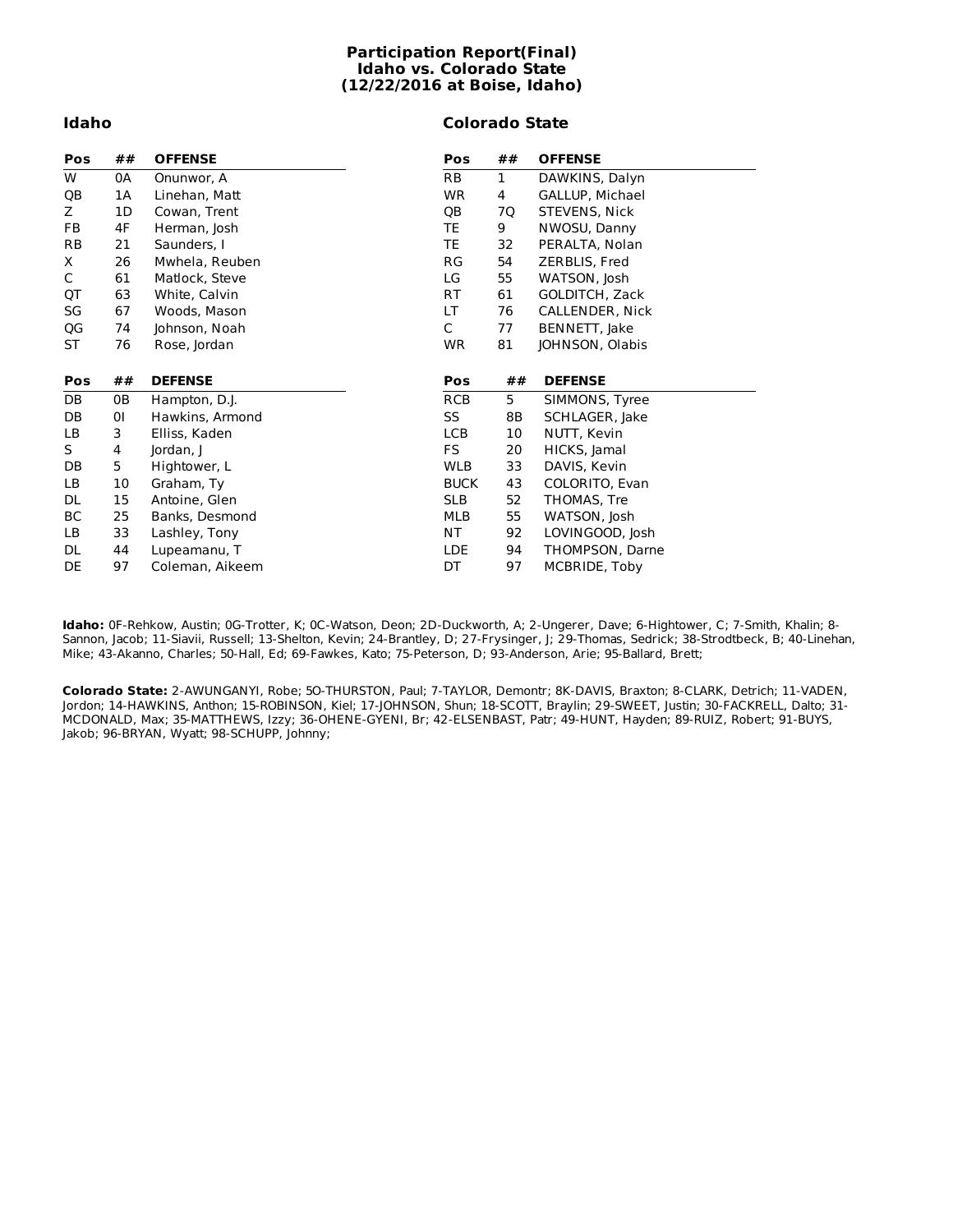#### **Drive Chart (By Team)(Final) Idaho vs. Colorado State (12/22/2016 at Boise, Idaho)**

|      |                 |                  |       | <b>Drive Started</b> |                  |       | <b>Drive Ended</b> |               | Consumed   |  |  |
|------|-----------------|------------------|-------|----------------------|------------------|-------|--------------------|---------------|------------|--|--|
| Team | Qtr             | Spot             | Time  | <b>Obtained</b>      | Spot             | Time  | <b>How lost</b>    | <b>PI-Yds</b> | <b>TOP</b> |  |  |
| UI   | 1st             | UI21             | 11:27 | <b>DOWNS</b>         | UI21             | 09:59 | <b>PUNT</b>        | $3 - 0$       | 1:28       |  |  |
| UI   | 1st             | UI41             | 09:20 | <b>INT</b>           | UI42             | 07:47 | <b>PUNT</b>        | $3 - 1$       | 1:33       |  |  |
| UI   | 1st             | U <sub>120</sub> | 06:18 | <b>PUNT</b>          | UI17             | 05:06 | <b>PUNT</b>        | $3 - -3$      | 1:12       |  |  |
| UI   | 1st             | UI25             | 03:15 | <b>PUNT</b>          | UI50             | 01:03 | <b>PUNT</b>        | $6 - 25$      | 2:12       |  |  |
| UI   | 2 <sub>nd</sub> | UI35             | 14:35 | КO                   | CS <sub>00</sub> | 12:03 | *TD                | 6 - 65        | 2:32       |  |  |
| UI   | 2 <sub>nd</sub> | <b>UI38</b>      | 10:55 | <b>PUNT</b>          | <b>CS00</b>      | 09:59 | *TD                | $3 - 62$      | 0:56       |  |  |
| UI   | 2nd             | UI15             | 07:08 | <b>PUNT</b>          | CS <sub>00</sub> | 00:24 | *TD                | $18 - 85$     | 6:44       |  |  |
| UI   | 3rd             | UI31             | 15:00 | KO.                  | <b>CS00</b>      | 11:12 | *TD                | $9 - 69$      | 3:48       |  |  |
| UI   | 3rd             | UI21             | 08:31 | <b>PUNT</b>          | <b>CS00</b>      | 08:13 | *TD                | $1 - 79$      | 0:18       |  |  |
| UI   | 3rd             | U <sub>109</sub> | 07:10 | <b>PUNT</b>          | UI32             | 04:09 | <b>PUNT</b>        | $5 - 23$      | 3:01       |  |  |
| UI   | 3rd             | CS14             | 04:09 | <b>FUMB</b>          | CS <sub>00</sub> | 03:16 | *TD                | $3 - 14$      | 0:53       |  |  |
| UI   | 3rd             | UI31             | 01:43 | KO.                  | <b>CS00</b>      | 12:56 | *TD                | $-69$         | 3:47       |  |  |
| UI   | 4th             | U <sub>124</sub> | 12:21 | КO                   | CS <sub>00</sub> | 09:27 | *TD                | 5 - 76        | 2:54       |  |  |
| UI   | 4th             | CS <sub>24</sub> | 09:06 | KO                   | <b>CS00</b>      | 07:40 | *TD                | $3 - 24$      | 1:26       |  |  |
| UI   | 4th             | UI47             | 05:29 | КO                   | UI50             | 03:03 | <b>PUNT</b>        | $3 - 3$       | 2:26       |  |  |
| UI   | 4th             | UI20             | 02:42 | <b>INT</b>           | UI23             | 02:16 | <b>PUNT</b>        | $3 - 3$       | 0:26       |  |  |
| UI   | 4th             | <b>CS40</b>      | 00:29 | KO                   | CS <sub>28</sub> | 00:00 | <b>HALF</b>        | $1 - 12$      | 0:29       |  |  |

|                      | 1st     | 2nd   | 3rd   | 4th     | 1st   | 2nd   |       |
|----------------------|---------|-------|-------|---------|-------|-------|-------|
| Idaho                | Otr     | Otr   | Otr   | Otr     | Half  | Half  | Total |
| Time of possession   | 06:25   | 10:12 | 09:43 | 09:45   | 16:37 | 19:28 | 36:05 |
| 3rd down conversions | $0 - 4$ | 2-4   | 3-4   | $2 - 4$ | 2-8   | 5-8   | 7-16  |
| 4th down conversions | ი-ი     | 2-2   | 0-0   | 0-0     | 2-2   | ი-ი   | 2-2   |

|           |     |             |       | <b>Drive Started</b> |             | <b>Drive Ended</b> |                 | <b>Consumed</b> |            |  |
|-----------|-----|-------------|-------|----------------------|-------------|--------------------|-----------------|-----------------|------------|--|
| Team      | Qtr | <b>Spot</b> | Time  | <b>Obtained</b>      | Spot        | Time               | <b>How lost</b> | <b>PI-Yds</b>   | <b>TOP</b> |  |
| <b>CS</b> | 1st | CS40        | 15:00 | KO.                  | UI21        | 11:27              | <b>DOWNS</b>    | $6 - 39$        | 3:33       |  |
| CS        | 1st | CS42        | 09:59 | <b>PUNT</b>          | CS42        | 09:20              | <b>INT</b>      | $2 - 0$         | 0:39       |  |
| CS.       | 1st | CS40        | 07:47 | <b>PUNT</b>          | CS44        | 06:18              | <b>PUNT</b>     | $3 - 4$         | 1:29       |  |
| CS.       | 1st | <b>CS36</b> | 05:06 | <b>PUNT</b>          | CS42        | 03:15              | <b>PUNT</b>     | $3 - 6$         | 1:51       |  |
| CS        | 1st | CS16        | 01:03 | <b>PUNT</b>          | U100        | 14:35              | *TD             | 6 - 84          | 1:28       |  |
| <b>CS</b> | 2nd | <b>CS25</b> | 12:03 | KO.                  | CS31        | 10:55              | <b>PUNT</b>     | $3 - 6$         | 1:08       |  |
| CS        | 2nd | CS27        | 09:59 | KO                   | CS45        | 07:08              | <b>PUNT</b>     | 6 - 18          | 2:51       |  |
| CS        | 2nd | CS17        | 00:24 | KO                   | <b>CS29</b> | 00:00              | <b>HALF</b>     | $1 - 12$        | 0:24       |  |
| CS.       | 3rd | CS21        | 11:12 | KO                   | CS41        | 08:31              | <b>PUNT</b>     | 6 - 20          | 2:41       |  |
| <b>CS</b> | 3rd | <b>CS39</b> | 08:13 | KO.                  | <b>CS38</b> | 07:10              | <b>PUNT</b>     | $3 - -1$        | 1:03       |  |
| CS        | 3rd | CS18        | 00:00 | <b>PUNT</b>          | CS14        | 04:09              | <b>FUMB</b>     | $0 - -4$        | 0:00       |  |
| <b>CS</b> | 3rd | <b>CS09</b> | 03:16 | KO                   | U100        | 01:43              | *TD             | $5 - 91$        | 1:33       |  |
| CS.       | 4th | CS14        | 12:56 | KO                   | U100        | 12:21              | *TD             | $2 - 86$        | 0:35       |  |
| CS.       | 4th | <b>CS40</b> | 09:27 | KO                   | U100        | 09:06              | $*TD$           | $-60$<br>1      | 0:21       |  |
| CS        | 4th | CS36        | 07:40 | KO.                  | U100        | 05:29              | *TD             | 9 - 64          | 2:11       |  |
| <b>CS</b> | 4th | CS17        | 03:03 | <b>PUNT</b>          | CS45        | 02:42              | <b>INT</b>      | $3 - 28$        | 0:21       |  |
| <b>CS</b> | 4th | CS43        | 02:16 | <b>PUNT</b>          | U100        | 01:07              | *TD             | 4 - 57          | 1:09       |  |
| CS.       | 4th | CS46        | 01:07 | KO                   | U100        | 00:29              | *TD             | 3 - 54          | 0:38       |  |
|           |     |             |       |                      |             |                    |                 |                 |            |  |

|                       | <b>1st</b> | 2nd     | 3rd   | 4th   | 1st     | 2nd   |          |
|-----------------------|------------|---------|-------|-------|---------|-------|----------|
| <b>Colorado State</b> | Otr        | Otr     | Otr   | Otr   | Half    | Half  | Total    |
| Time of possession    | 08:35      | 04:48   | 05:17 | 05:15 | 13:23   | 10:32 | 23:55    |
| 3rd down conversions  | 0-3        | $7 - 4$ | 1-3   | 1-1   | 2-7     | 2-4   | $4 - 11$ |
| 4th down conversions  | ი-1        | $0 - 0$ | 0-0   | 0-0   | $0 - 1$ | በ-በ   | $0 - 1$  |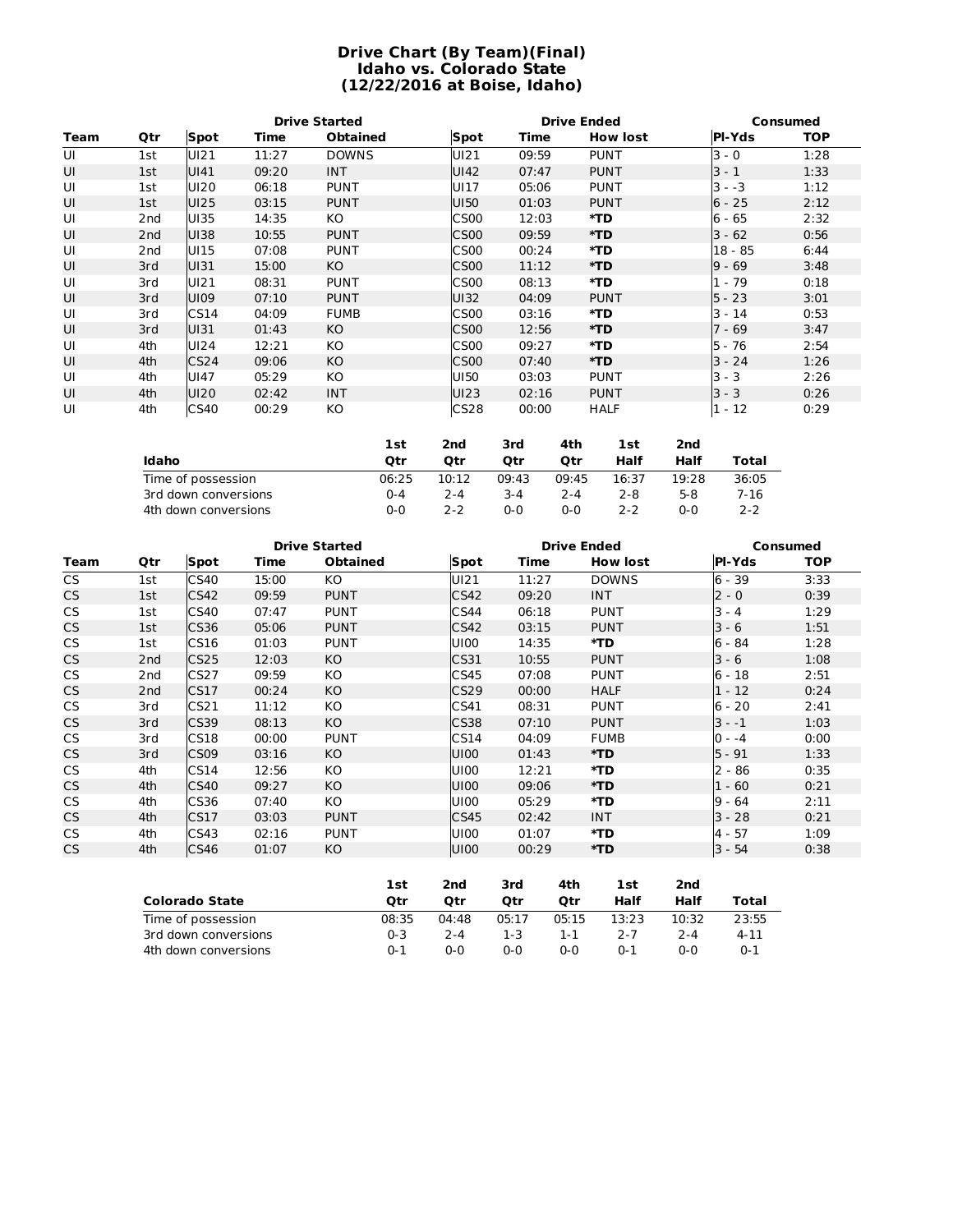#### **Drive Chart (By Quarter)(Final) Idaho vs. Colorado State (12/22/2016 at Boise, Idaho)**

|                        |                 |                  |       | <b>Drive Started</b> |             | <b>Drive Ended</b> |                 | <b>Consumed</b> |            |  |
|------------------------|-----------------|------------------|-------|----------------------|-------------|--------------------|-----------------|-----------------|------------|--|
| <b>Team</b>            | Qtr             | <b>Spot</b>      | Time  | <b>Obtained</b>      | <b>Spot</b> | <b>Time</b>        | <b>How lost</b> | PI-Yds          | <b>TOP</b> |  |
| $\overline{\text{CS}}$ | 1st             | CS40             | 15:00 | <b>KO</b>            | UI21        | 11:27              | <b>DOWNS</b>    | $6 - 39$        | 3:33       |  |
| UI                     | 1st             | UI21             | 11:27 | <b>DOWNS</b>         | UI21        | 09:59              | <b>PUNT</b>     | $3 - 0$         | 1:28       |  |
| <b>CS</b>              | 1st             | CS42             | 09:59 | <b>PUNT</b>          | CS42        | 09:20              | <b>INT</b>      | $2 - 0$         | 0:39       |  |
| UI                     | 1st             | UI41             | 09:20 | <b>INT</b>           | UI42        | 07:47              | <b>PUNT</b>     | $3 - 1$         | 1:33       |  |
| <b>CS</b>              | 1st             | CS40             | 07:47 | <b>PUNT</b>          | CS44        | 06:18              | <b>PUNT</b>     | $3 - 4$         | 1:29       |  |
| UI                     | 1st             | UI20             | 06:18 | <b>PUNT</b>          | UI17        | 05:06              | <b>PUNT</b>     | $3 - -3$        | 1:12       |  |
| <b>CS</b>              | 1st             | CS36             | 05:06 | <b>PUNT</b>          | CS42        | 03:15              | <b>PUNT</b>     | $3 - 6$         | 1:51       |  |
| UI                     | 1st             | UI25             | 03:15 | <b>PUNT</b>          | UI50        | 01:03              | <b>PUNT</b>     | $6 - 25$        | 2:12       |  |
| <b>CS</b>              | 1st             | CS16             | 01:03 | <b>PUNT</b>          | UI00        | 14:35              | *TD             | 6 - 84          | 1:28       |  |
| UI                     | 2 <sub>nd</sub> | UI35             | 14:35 | KO                   | <b>CS00</b> | 12:03              | *TD             | $6 - 65$        | 2:32       |  |
| CS                     | 2 <sub>nd</sub> | <b>CS25</b>      | 12:03 | KO                   | CS31        | 10:55              | <b>PUNT</b>     | $3 - 6$         | 1:08       |  |
| UI                     | 2 <sub>nd</sub> | UI38             | 10:55 | <b>PUNT</b>          | <b>CS00</b> | 09:59              | *TD             | $3 - 62$        | 0:56       |  |
| <b>CS</b>              | 2 <sub>nd</sub> | CS27             | 09:59 | KO                   | <b>CS45</b> | 07:08              | <b>PUNT</b>     | $6 - 18$        | 2:51       |  |
| UI                     | 2 <sub>nd</sub> | UI15             | 07:08 | <b>PUNT</b>          | <b>CS00</b> | 00:24              | *TD             | $18 - 85$       | 6:44       |  |
| <b>CS</b>              | 2 <sub>nd</sub> | CS17             | 00:24 | KO                   | CS29        | 00:00              | <b>HALF</b>     | $1 - 12$        | 0:24       |  |
| UI                     | 3rd             | UI31             | 15:00 | KO                   | <b>CS00</b> | 11:12              | *TD             | $9 - 69$        | 3:48       |  |
| <b>CS</b>              | 3rd             | C <sub>S21</sub> | 11:12 | KO                   | CS41        | 08:31              | <b>PUNT</b>     | $6 - 20$        | 2:41       |  |
| UI                     | 3rd             | UI21             | 08:31 | <b>PUNT</b>          | <b>CS00</b> | 08:13              | *TD             | $1 - 79$        | 0:18       |  |
| <b>CS</b>              | 3rd             | CS39             | 08:13 | KO                   | <b>CS38</b> | 07:10              | <b>PUNT</b>     | $3 - -1$        | 1:03       |  |
| UI                     | 3rd             | UI09             | 07:10 | <b>PUNT</b>          | UI32        | 04:09              | <b>PUNT</b>     | $5 - 23$        | 3:01       |  |
| <b>CS</b>              | 3rd             | <b>CS18</b>      | 00:00 | <b>PUNT</b>          | CS14        | 04:09              | <b>FUMB</b>     | $0 - -4$        | 0:00       |  |
| UI                     | 3rd             | <b>CS14</b>      | 04:09 | <b>FUMB</b>          | <b>CS00</b> | 03:16              | *TD             | $3 - 14$        | 0:53       |  |
| <b>CS</b>              | 3rd             | CS09             | 03:16 | KO                   | UI00        | 01:43              | *TD             | $5 - 91$        | 1:33       |  |
| UI                     | 3rd             | UI31             | 01:43 | KO                   | <b>CS00</b> | 12:56              | *TD             | $7 - 69$        | 3:47       |  |
| <b>CS</b>              | 4th             | CS14             | 12:56 | KO                   | UI00        | 12:21              | *TD             | $2 - 86$        | 0:35       |  |
| UI                     | 4th             | UI24             | 12:21 | KO                   | <b>CS00</b> | 09:27              | *TD             | $5 - 76$        | 2:54       |  |
| <b>CS</b>              | 4th             | CS40             | 09:27 | KO                   | UI00        | 09:06              | *TD             | $1 - 60$        | 0:21       |  |
| UI                     | 4th             | CS <sub>24</sub> | 09:06 | <b>KO</b>            | <b>CS00</b> | 07:40              | *TD             | $3 - 24$        | 1:26       |  |
| <b>CS</b>              | 4th             | CS36             | 07:40 | KO                   | U100        | 05:29              | *TD             | $9 - 64$        | 2:11       |  |
| UI                     | 4th             | UI47             | 05:29 | KO                   | UI50        | 03:03              | <b>PUNT</b>     | $3 - 3$         | 2:26       |  |
| <b>CS</b>              | 4th             | CS17             | 03:03 | <b>PUNT</b>          | CS45        | 02:42              | <b>INT</b>      | $3 - 28$        | 0:21       |  |
| UI                     | 4th             | UI20             | 02:42 | <b>INT</b>           | UI23        | 02:16              | <b>PUNT</b>     | $3 - 3$         | 0:26       |  |
| <b>CS</b>              | 4th             | CS43             | 02:16 | <b>PUNT</b>          | UI00        | 01:07              | *TD             | 4 - 57          | 1:09       |  |
| <b>CS</b>              | 4th             | CS46             | 01:07 | KO                   | U100        | 00:29              | *TD             | $3 - 54$        | 0:38       |  |
| UI                     | 4th             | CS40             | 00:29 | KO                   | CS28        | 00:00              | <b>HALF</b>     | $1 - 12$        | 0:29       |  |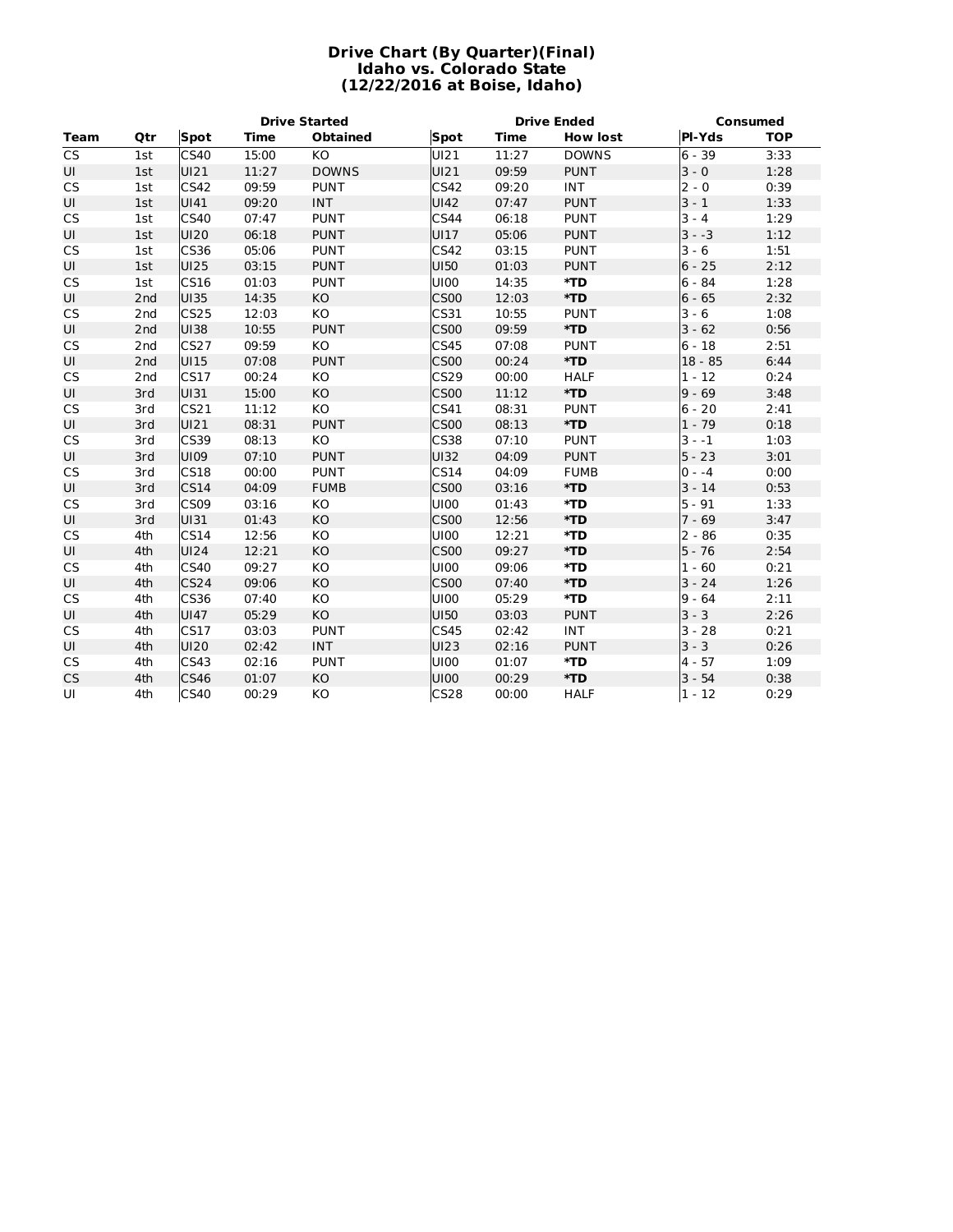#### **Play-by-Play Summary (1st quarter) Idaho vs. Colorado State (12/22/2016 at Boise, Idaho)**

|             |                        | Coin Toss: Colorado State wins the toss and will receive.                                                      |    |
|-------------|------------------------|----------------------------------------------------------------------------------------------------------------|----|
|             |                        | Idaho will defend the South Goal.                                                                              |    |
|             |                        | Rehkow, Austin kickoff 56 yards to the CS9, CLARK, Detrich return 46 yards to the UI45 (Rehkow, Austin),       |    |
|             |                        | PENALTY CS unsportsmanlike conduct 15 yards to the CS40, 1st and 10, CS ball on CS40.                          |    |
|             | 1-10 CS40              | STEVENS, Nick pass complete to GALLUP, Michael for 9 yards to the CS49, out-of-bounds (Hawkins, Armond).       |    |
| $2 - 1$     | CS49                   | DAWKINS, Dalyn rush right for 21 yards to the UI30, 1ST DOWN CS (Jordan, J).                                   | R  |
|             | 1-10 UI30              | CLARK, Detrich rush right for 1 yard to the UI29 (Lupeamanu, T).                                               |    |
| $2 - 9$     | UI29                   | DAWKINS, Dalyn rush over right guard for 4 yards to the UI25 (Hall, Ed).                                       |    |
| $3-5$       | UI25                   | STEVENS, Nick rush over right guard for 4 yards to the UI21 (Lupeamanu, T).                                    |    |
| 4-1         | UI21                   | MATTHEWS, Izzy rush over right guard for no gain to the UI21 (Jordan, J;Anderson, Arie).                       |    |
|             |                        | 6 plays, 39 yards, 3:33                                                                                        |    |
|             |                        |                                                                                                                |    |
|             |                        | IDAHO drive start at 11:27.                                                                                    |    |
|             | 1-10 UI21              | Linehan, Matt sacked for loss of 8 yards to the UI13 (HICKS, Jamal).                                           |    |
|             | 2-18 UI13              | Linehan, Matt pass incomplete to Hightower, C (NUTT, Kevin).                                                   |    |
|             | 3-18 UI13              | Saunders, I rush right for 8 yards to the UI21 (HICKS, Jamal).                                                 |    |
|             | 4-10 UI21              | Rehkow, Austin punt 37 yards to the CS42, fair catch by RUIZ, Robert.                                          |    |
|             |                        | 3 plays, 0 yards, 1:28                                                                                         |    |
|             |                        |                                                                                                                |    |
|             |                        | <b>COLORADO STATE drive start at 09:59.</b>                                                                    |    |
|             | 1-10 CS42              | MATTHEWS, Izzy rush left for no gain to the CS42 (Elliss, Kaden).                                              |    |
|             | 2-10 CS42              | STEVENS, Nick pass intercepted by Jordan, J at the UI41, Jordan, J return 0 yards to the UI41.                 |    |
|             |                        | 2 plays, 0 yards, 0:39                                                                                         |    |
|             |                        |                                                                                                                |    |
|             |                        | IDAHO drive start at 09:20.                                                                                    |    |
|             | 1-10 UI41              | Saunders, I rush up middle for 4 yards to the UI45 (COLORITO, Evan).                                           |    |
| $2 - 6$     | UI45                   | Linehan, Matt sacked for loss of 3 yards to the UI42 (MCBRIDE, Toby).                                          |    |
| $3-9$       | UI42                   | Linehan, Matt pass incomplete to Frysinger, J.                                                                 |    |
| $4 - 9$     | UI42                   | Rehkow, Austin punt 18 yards to the CS40, downed.                                                              |    |
|             |                        | 3 plays, 1 yards, 1:33                                                                                         |    |
|             |                        | <b>COLORADO STATE drive start at 07:47.</b>                                                                    |    |
|             | 1-10 CS40              | DAWKINS, Dalyn rush left for loss of 6 yards to the CS34, fumble by DAWKINS, Dalyn recovered by CS             |    |
|             |                        | DAWKINS, Dalyn at CS33.                                                                                        |    |
|             | 2-17 CS33              | DAWKINS, Dalyn rush left for 11 yards to the CS44 (Siavii, Russell).                                           |    |
| 3-6         | CS44                   | STEVENS, Nick pass incomplete to JOHNSON, Olabis.                                                              |    |
| 4-6         | CS44                   | HUNT, Hayden punt 56 yards to the UI0, touchback.                                                              |    |
|             |                        | 3 plays, 4 yards, 1:29                                                                                         |    |
|             |                        |                                                                                                                |    |
|             |                        | <b>IDAHO drive start at 06:18.</b>                                                                             |    |
|             | 1-10 UI20              | Saunders, I rush over left quard for 3 yards to the UI23 (COLORITO, Evan; SCHLAGER, Jake), PENALTY UI          |    |
|             |                        | personal foul (Rose, Jordan) 11 yards to the UI12.                                                             |    |
| 2nd and 18. |                        |                                                                                                                |    |
|             | 2-18 UI12<br>3-13 UI17 | Saunders, I rush right for 5 yards to the UI17 (WATSON, Josh).<br>Linehan, Matt pass incomplete to Onunwor, A. |    |
|             | 4-13 UI17              | Rehkow, Austin punt 37 yards to the CS46, fair catch by RUIZ, Robert, PENALTY CS holding (ELSENBAST, Patr)     |    |
|             |                        | 10 yards to the CS36, 1st and 10, CS ball on CS36.                                                             |    |
|             |                        | 3 plays, -3 yards, 1:12                                                                                        |    |
|             |                        |                                                                                                                |    |
|             |                        | <b>COLORADO STATE drive start at 05:06.</b>                                                                    |    |
|             | 1-10 CS36              | STEVENS, Nick pass complete to CLARK, Detrich for 2 yards to the CS38 (Elliss, Kaden).                         |    |
| $2 - 8$     | CS38                   | MATTHEWS, Izzy rush over left quard for 3 yards to the CS41 (Jordan, J).                                       |    |
| $3-5$       | CS41                   | MATTHEWS, Izzy rush right for 1 yard to the CS42 (Lashley, Tony; Jordan, J).                                   |    |
| $4 - 4$     | CS42                   | HUNT, Hayden punt 33 yards to the UI25, out-of-bounds.                                                         |    |
|             |                        | 3 plays, 6 yards, 1:51                                                                                         |    |
|             |                        |                                                                                                                |    |
|             |                        | IDAHO drive start at 03:15.                                                                                    |    |
|             | 1-10 UI25              | Saunders, I rush over left quard for 6 yards to the UI31 (ELSENBAST, Patr).                                    |    |
| $2 - 4$     | UI31                   | Saunders, I rush up middle for 4 yards to the UI35, 1ST DOWN UI (SWEET, Justin).                               | R. |
| $1 - 10$    | <b>UI35</b>            | Linehan, Matt pass complete to Hightower, C for 11 yards to the UI46, 1ST DOWN UI (VADEN, Jordon).             | P  |
| 1-10        | UI46                   | Saunders, I rush right for 4 yards to the 50 yardline (SCHLAGER, Jake).                                        |    |
| $2 - 6$     | UI50                   | Linehan, Matt pass incomplete to Watson, Deon.                                                                 |    |
| $3-6$       | UI50                   | Linehan, Matt pass incomplete to Cowan, Trent.                                                                 |    |
| 4-6         | UI50                   | Rehkow, Austin punt 34 yards to the CS16, downed.                                                              |    |
|             |                        | 6 plays, 25 yards, 2:12                                                                                        |    |
|             |                        | COLORADO STATE drive start at 01:03.                                                                           |    |
|             | 1-10 CS16              | DAWKINS, Dalyn rush left for 3 yards to the CS19 (Hall, Ed).                                                   |    |
| $2 - 7$     | CS19                   | STEVENS, Nick pass incomplete to GALLUP, Michael.                                                              |    |

- 3-7 CS19 STEVENS, Nick pass complete to RUIZ, Robert for 11 yards to the CS30, 1ST DOWN CS (Jordan, J). P<br>1-10 CS30 DAWKINS, Dalyn rush left for 9 yards to the CS39 (Banks, Desmond).
- DAWKINS, Dalyn rush left for 9 yards to the CS39 (Banks, Desmond).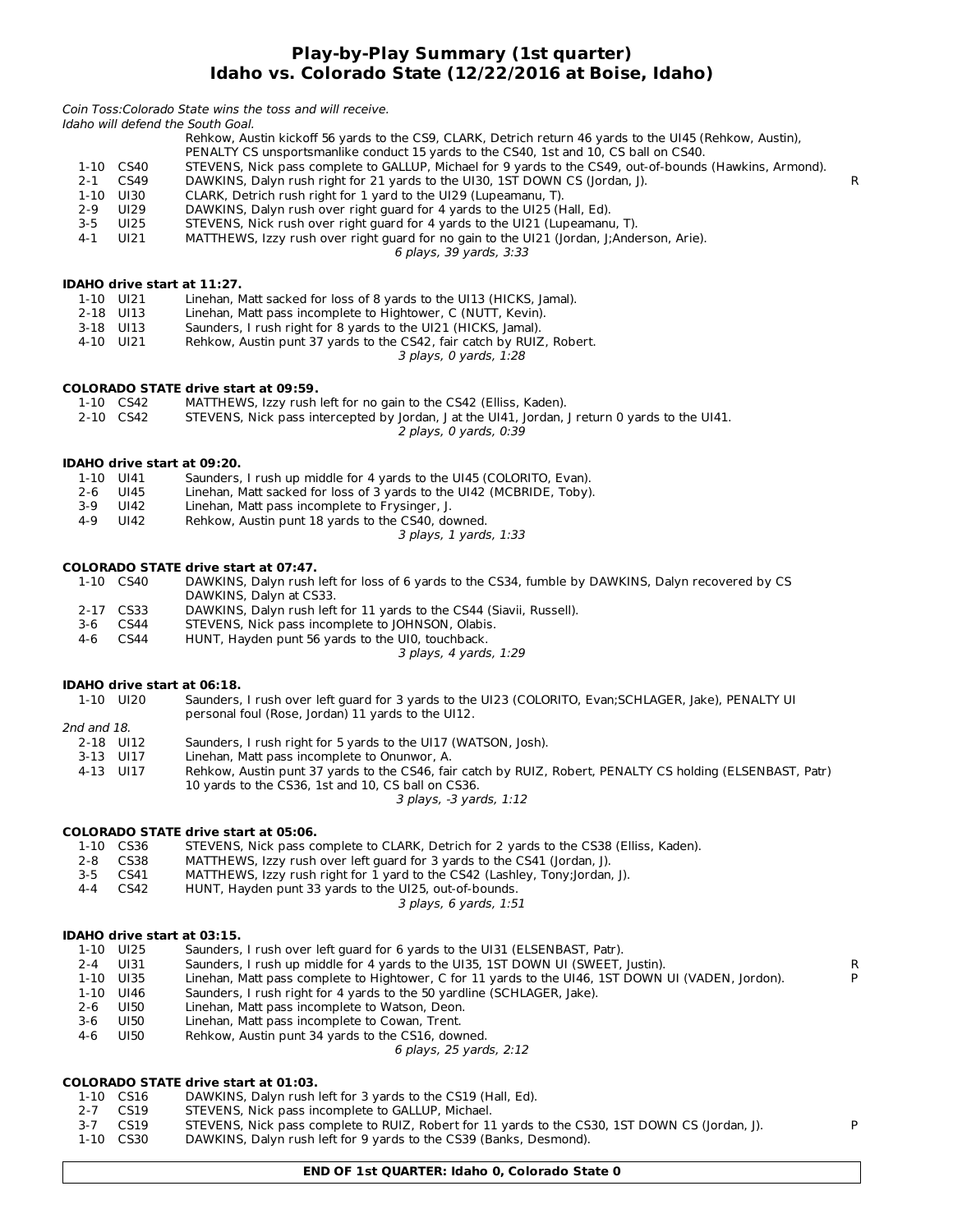|                        | Time 1st Downs |  |  | Conversions            |         |                 |          |           |
|------------------------|----------------|--|--|------------------------|---------|-----------------|----------|-----------|
| <b>Quarter Summary</b> |                |  |  | Score Poss R P X T 3rd | 4th     | Rushina Passina |          | Penalties |
| Idaho                  |                |  |  | 06:25 1 1 0 2 0-4      | $0 - 0$ | 9-23            | 1-6-0-11 | 1-11      |
| Colorado State         |                |  |  | 08:35 1 1 0 2 0-3      | $0 - 1$ | 12-50           | 3-6-1-22 | 2-25      |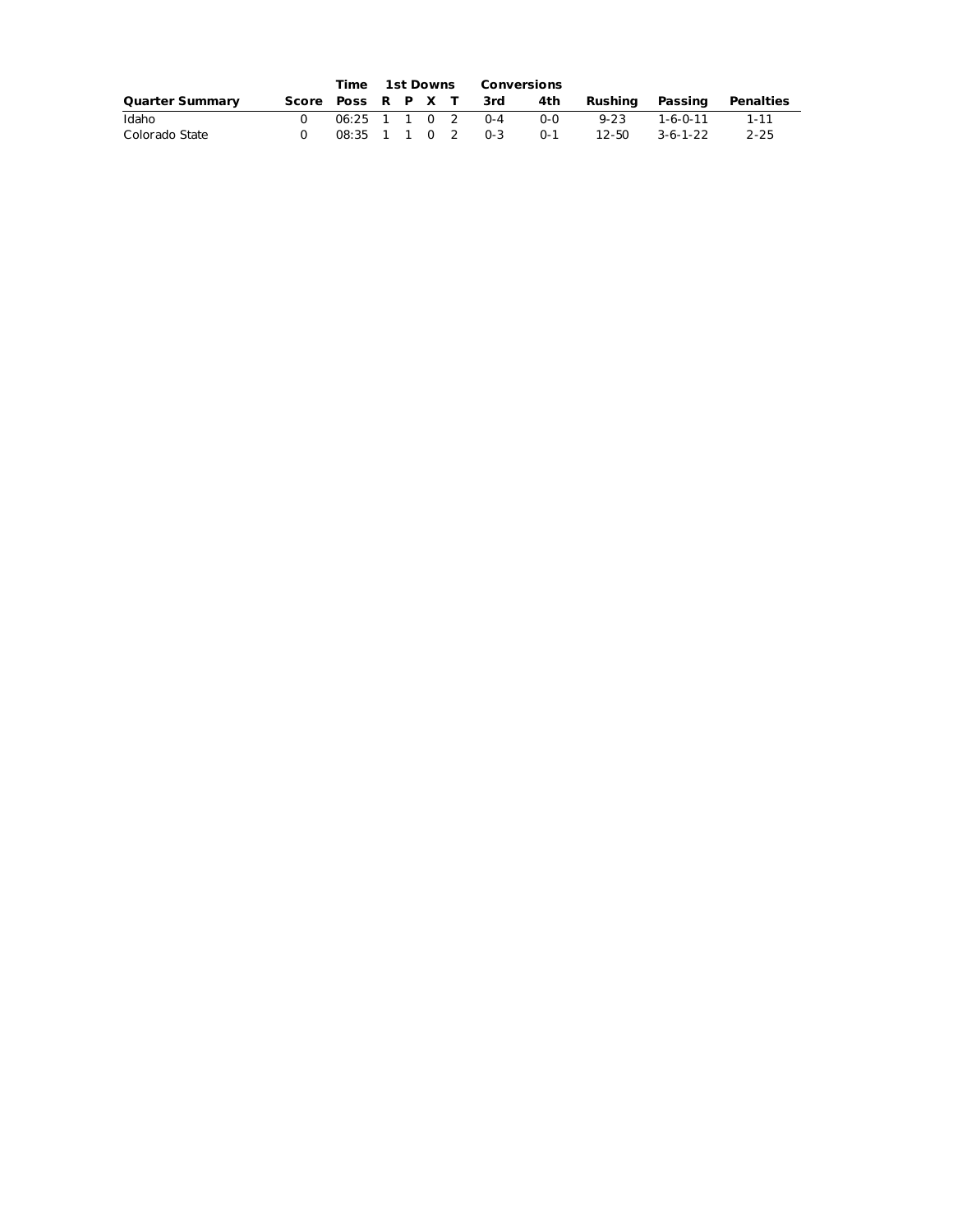#### **Quickie Statistics (1st Quarter only) Idaho vs. Colorado State (12/22/2016 at Boise, Idaho)**

|                                  | UI            | СS             |
|----------------------------------|---------------|----------------|
| Score                            | 0             | 0              |
| <b>FIRST DOWNS</b>               | $\mathcal{P}$ | $\overline{2}$ |
| <b>RUSHES-YARDS (NET)</b>        | $9 - 23$      | 12-50          |
| <b>PASSING-YARDS (NET)</b>       | 11            | 22             |
| Passes Att-Comp-Int              | $6 - 1 - 0$   | $6 - 3 - 1$    |
| <b>TOTAL OFFENSE PLAYS-YARDS</b> | 15-34         | 18-72          |
| <b>Fumble Returns-Yards</b>      | $0 - 0$       | $0 - 0$        |
| <b>Punt Returns-Yards</b>        | $0 - 0$       | $0 - 0$        |
| Kickoff Returns-Yards            | $0 - 0$       | $1 - 46$       |
| Interception Returns-Yards       | $1-0$         | $0 - 0$        |
| Punts (Number-Avg)               | 4-31.5        | $2 - 44.5$     |
| Fumbles-Lost                     | $0 - 0$       | $1-0$          |
| Penalties-Yards                  | $1 - 11$      | $2 - 25$       |
| Possession Time                  | 06:25         | 08:35          |
| <b>Third-Down Conversions</b>    | $0 - 4$       | $0 - 3$        |
| <b>Fourth-Down Conversions</b>   | $0 - 0$       | $0 - 1$        |

| <b>Rushing</b>      | No. | Gain        |     | Loss         | Net         | TD           | Avg                 | Lg             | <b>Rushing</b>      | No.            | Gain         | Loss         | Net TD       |              | Avg            | Lg              |
|---------------------|-----|-------------|-----|--------------|-------------|--------------|---------------------|----------------|---------------------|----------------|--------------|--------------|--------------|--------------|----------------|-----------------|
| Saunders, I         | 7   | 34          |     | 0            | 34          | 0            | 4.9                 | 8              | DAWKINS, Dalyn      | 6              | 48           | $-6$         | 42           | $\mathbf 0$  | $\overline{7}$ | 21              |
|                     |     |             |     |              |             |              |                     |                | MATTHEWS, Izzy      | 4              | 4            | 0            | 4            | 0            | 1              | 3               |
|                     |     |             |     |              |             |              |                     |                | STEVENS, Nick       | 1              | 4            | 0            | 4            | 0            | 4              | 4               |
|                     |     |             |     |              |             |              |                     |                | CLARK, Detrich      | $\mathbf{1}$   | $\mathbf{1}$ | $\Omega$     | $\mathbf{1}$ | $\mathbf 0$  | $\mathbf{1}$   | $\mathbf{1}$    |
| <b>Passing</b>      |     | $C-A-I$     |     | Yds          | <b>TD</b>   | Lg           |                     | <b>Sack</b>    | <b>Passing</b>      |                | $C-A-I$      | Yds          | TD           | Lg           |                | Sack            |
| Linehan, Matt       |     | $1 - 5 - 0$ |     | $\Omega$     | $\Omega$    | 11           |                     | $\overline{2}$ | STEVENS, Nick       |                | $3 - 6 - 1$  | 22           | $\Omega$     | 11           |                | $\mathbf 0$     |
| <b>Receiving</b>    |     | No.         |     | Yards        |             | <b>TD</b>    | Tgt                 | Lg             | <b>Receiving</b>    |                | No.          | Yards        |              | <b>TD</b>    | Tgt            | Lg              |
| Watson, Deon        |     | 0           |     |              | $\mathbf 0$ | $\Omega$     | $\mathbf{1}$        |                | JOHNSON, Olabis     |                | 0            |              | 0            | 0            | $\mathbf 1$    |                 |
| Hightower, C        |     | 1           |     | 11           |             | 0            | 2                   | 11             | GALLUP, Michael     |                | 1            |              | 9            | $\Omega$     | $\overline{2}$ | 9               |
| Frysinger, J        |     | 0           |     |              | $\Omega$    | $\Omega$     | $\mathbf{1}$        |                | RUIZ, Robert        |                | 1            |              | 11           | $\Omega$     | $\mathbf{1}$   | 11              |
| <b>Punting</b>      |     | No.         | Yds | Avg          |             | Lng          | In20                | ТB             | <b>Punting</b>      | No.            | Yds          | Avg          | Lng          |              | In20           | TB              |
| Rehkow, Austin      |     | 4           | 126 | 31.5         |             | 37           | $\mathbf{1}$        | $\Omega$       | HUNT, Hayden        | $\overline{2}$ | 89           | 44.5         |              | 56           | $\Omega$       | $\mathbf{1}$    |
| <b>Punt Returns</b> |     |             | No. |              | Yards       |              | <b>TD</b>           | Lg             | <b>Punt Returns</b> |                | No.          |              | Yards        |              | <b>TD</b>      | Lg              |
| <b>Kick Returns</b> |     |             | No. |              | Yards       |              | <b>TD</b>           | Lg             | <b>Kick Returns</b> |                | No.          |              | Yards        |              | TD             | Lg              |
|                     |     |             |     |              |             |              |                     |                | CLARK, Detrich      |                | 1            |              |              | 46           | $\Omega$       | $\overline{46}$ |
| <b>Tackles</b>      |     | UA-A        |     | <b>Total</b> |             | <b>Sacks</b> |                     | <b>TFL</b>     | <b>Tackles</b>      | <b>UA-A</b>    |              | <b>Total</b> |              | <b>Sacks</b> |                | <b>TFL</b>      |
| Lashley, Tony       |     | $0 - 1$     |     | 0.5          |             |              | 0.0                 | 0.0            | WATSON, Josh        |                | $1 - 0$      | 1.0          |              |              | 0.0            | 0.0             |
| Jordan, J           |     | $3 - 2$     |     | 4.0          |             |              | 0.0                 | 0.0            | COLORITO, Evan      |                | $1 - 1$      | 1.5          |              |              | 0.0            | 0.0             |
| Hall, Ed            |     | $2 - 0$     |     | 2.0          |             |              | 0.0                 | 0.0            | SCHLAGER, Jake      |                | $1 - 1$      | 1.5          |              |              | 0.0            | 0.0             |
| Elliss, Kaden       |     | $2 - 0$     |     | 2.0          |             |              | 0.0                 | 0.0            |                     |                |              |              |              |              |                |                 |
| <b>Qtr</b>          |     | <b>Time</b> |     |              |             |              | <b>Scoring Play</b> |                |                     |                |              |              |              | $V-H$        |                |                 |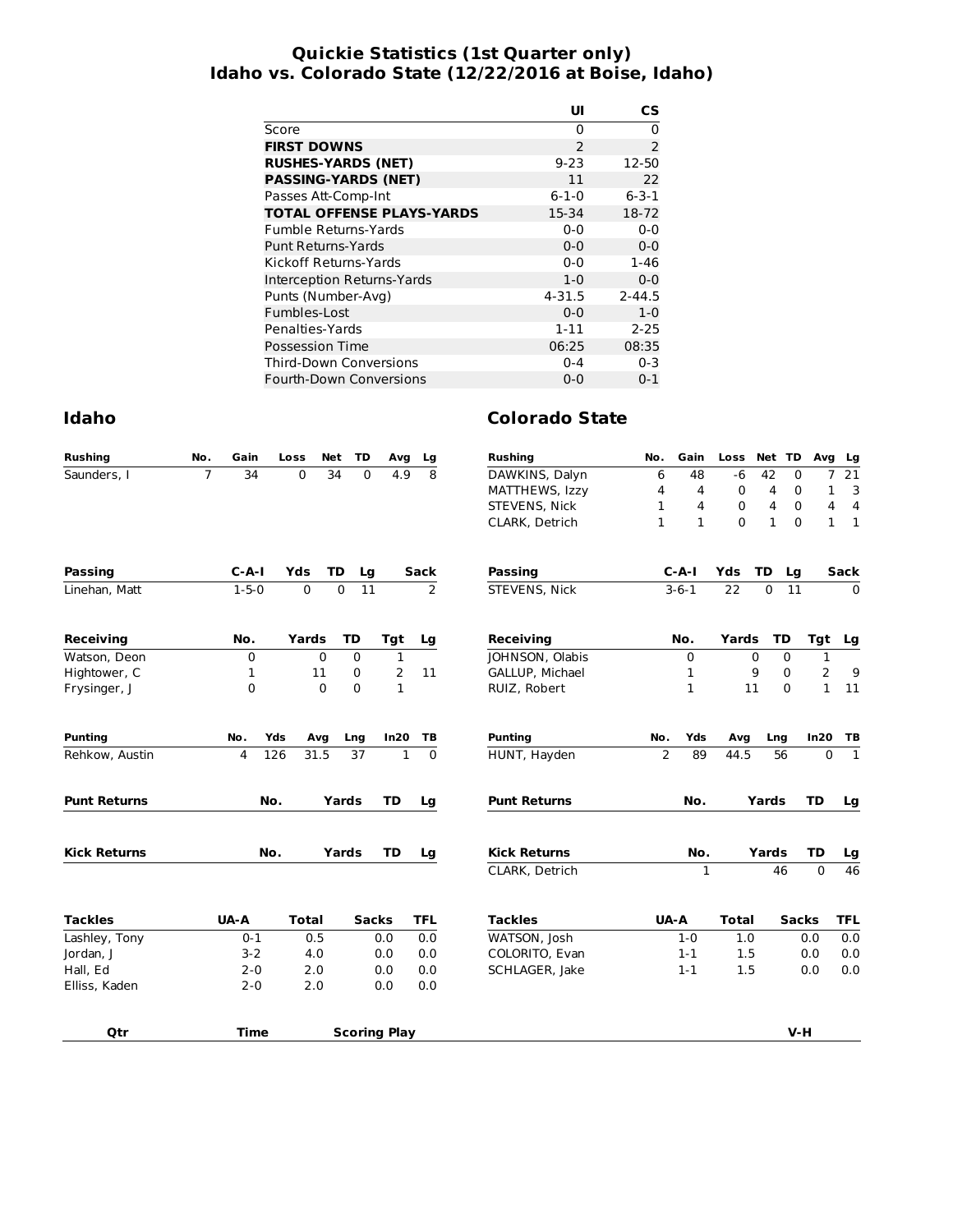#### **Play-by-Play Summary (2nd quarter) Idaho vs. Colorado State (12/22/2016 at Boise, Idaho)**

| $2 - 1$<br>$2 - 1$ | CS39<br>CS39<br>1-10 CS48 | Start of 2nd quarter, clock 15:00.<br>DAWKINS, Dalyn rush up middle for 9 yards to the CS48, 1ST DOWN CS (Jordan, J).<br>STEVENS, Nick pass complete to JOHNSON, Olabis for 52 yards to the UI0, 1ST DOWN CS, TOUCHDOWN,<br>clock 14:35. | R<br>P |
|--------------------|---------------------------|------------------------------------------------------------------------------------------------------------------------------------------------------------------------------------------------------------------------------------------|--------|
| 1-0                | UI03                      | BRYAN, Wyatt kick attempt good.                                                                                                                                                                                                          |        |
|                    |                           | Idaho 0, Colorado State 7                                                                                                                                                                                                                |        |
|                    |                           | 6 plays, 84 yards, 1:28                                                                                                                                                                                                                  |        |
|                    |                           | DAVIS, Braxton kickoff 55 yards to the UI10, Brantley, D return 25 yards to the UI35 (ELSENBAST, Patr;DAVIS,                                                                                                                             |        |

**IDAHO drive start at 14:35.** Braxton). Linehan, Matt rush up middle for 7 yards to the UI42 (MCDONALD, Max). 2-3 UI42 Saunders, I rush up middle for 8 yards to the 50 yardline, 1ST DOWN UI (LOVINGOOD, Josh;WATSON, Josh). R<br>1-10 UI50 Linehan, Matt pass complete to Sannon, Jacob for 9 yards to the CS41, out-of-bounds (SWEET, Justin Linehan, Matt pass complete to Sannon, Jacob for 9 yards to the CS41, out-of-bounds (SWEET, Justin). 2-1 CS41 Saunders, I rush over right guard for 3 yards to the CS38, 1ST DOWN UI (LOVINGOOD, Josh). R 1-10 CS38 Linehan, Matt pass complete to Watson, Deon for 36 yards to the CS2, 1ST DOWN UI, out-of-bounds, PENALTY CS holding declined. P 1-0 CS02 Saunders, I rush up middle for 2 yards to the CS0, TOUCHDOWN, clock 12:03.

1-0 CS03 Rehkow, Austin kick attempt failed.

#### **Idaho 6, Colorado State 7**

6 plays, 65 yards, 2:32

Rehkow, Austin kickoff 65 yards to the CS0, touchback.

|           | <b>COLORADO STATE drive start at 12:03.</b>                                                   |
|-----------|-----------------------------------------------------------------------------------------------|
| 1-10 CS25 | STEVENS, Nick pass incomplete to JOHNSON, Olabis, dropped pass.                               |
| 2-10 CS25 | PENALTY CS false start (GALLUP, Michael) 5 yards to the CS20.                                 |
| 2-15 CS20 | STEVENS, Nick pass incomplete to FACKRELL, Dalto (Hawkins, Armond).                           |
| 3-15 CS20 | STEVENS, Nick pass complete to MATTHEWS, Izzy for 11 yards to the CS31 (Hawkins, Armond).     |
| 4-4 CS31  | HUNT, Hayden punt 35 yards to the UI34, Onunwor, A return 4 yards to the UI38 (DAVIS, Kevin). |
|           | 3 plays, 6 yards, 1:08                                                                        |
|           |                                                                                               |

#### **IDAHO drive start at 10:55.**

| 1-10 UI38 | Saunders, I rush up middle for 1 yard to the UI39 (DAVIS, Kevin).                               |    |
|-----------|-------------------------------------------------------------------------------------------------|----|
| 2-9 UI39  | Linehan, Matt pass complete to Onunwor, A for 35 yards to the CS26, 1ST DOWN UI, out-of-bounds. | P. |
| 1-10 CS26 | Saunders, I rush up middle for 26 yards to the CSO, 1ST DOWN UI, TOUCHDOWN, clock 09:59.        |    |
| 1-0 CS03  | Rehkow, Austin kick attempt good.                                                               |    |

#### **Idaho 13, Colorado State 7**

3 plays, 62 yards, 0:56

Rehkow, Austin kickoff 63 yards to the CS2, CLARK, Detrich return 25 yards to the CS27 (Mwhela, Reuben).

#### **COLORADO STATE drive start at 09:59.**

|       | 1-10 CS27        | CLARK, Detrich rush reverse for 2 yards to the CS29 (Lupeamanu, T).                   |    |
|-------|------------------|---------------------------------------------------------------------------------------|----|
| 2-8   | CS <sub>29</sub> | STEVENS, Nick rush up middle for 1 yard to the CS30 (Anderson, Arie; Hall, Ed).       |    |
| $3-7$ | CS30             | STEVENS, Nick pass complete to GALLUP, Michael for 13 yards to the CS43, 1ST DOWN CS. | P. |
|       | 1-10 CS43        | DAWKINS, Dalyn rush right for 2 yards to the CS45 (Lashley, Tony).                    |    |
| 2-8   | CS45             | STEVENS, Nick pass incomplete to GALLUP, Michael.                                     |    |
| 3-8   | CS45             | STEVENS, Nick pass incomplete to NWOSU, Danny.                                        |    |
| 4-8   | CS45             | HUNT, Hayden punt 40 yards to the UI15, fair catch by Onunwor, A.                     |    |
|       |                  | 6 plays, 18 yards, 2:51                                                               |    |

#### **IDAHO drive start at 07:08.**

|          | 1-10 UI15        | Linehan, Matt pass complete to Watson, Deon for 14 yards to the UI29, 1ST DOWN UI (MCBRIDE,<br>Toby:WATSON, Josh).   | P  |
|----------|------------------|----------------------------------------------------------------------------------------------------------------------|----|
| 1-10     | UI29             | Linehan, Matt pass complete to Cowan, Trent for 11 yards to the UI40, 1ST DOWN UI.                                   |    |
| 1-10     | UI40             | Saunders, I rush up middle for no gain to the UI40 (COLORITO, Evan).                                                 |    |
| $2 - 10$ | UI 40            | Linehan, Matt pass complete to Watson, Deon for 7 yards to the UI47.                                                 |    |
| 3-3      | UI47             | Linehan, Matt pass complete to Cowan, Trent for 4 yards to the CS49, 1ST DOWN UI, out-of-bounds<br>(SCHLAGER, Jake). |    |
|          | 1-10 CS49        | Duckworth, A rush up middle for 3 yards to the CS46 (DAVIS, Kevin).                                                  |    |
| $2 - 7$  | CS46             | Linehan, Matt pass incomplete to Hightower, C.                                                                       |    |
| $3 - 7$  | CS46             | Linehan, Matt pass complete to Onunwor, A for 6 yards to the CS40 (SIMMONS, Tyree).                                  |    |
| 4-1      | CS40             | Lupeamanu, T rush over right quard for 3 yards to the CS37, 1ST DOWN UI (THOMPSON, Darne).                           | R. |
|          | 1-10 CS37        | Linehan, Matt pass incomplete to Watson, Deon.                                                                       |    |
|          | 2-10 CS37        | Linehan, Matt rush R for 4 yards to the CS33 (DAVIS, Kevin).                                                         |    |
| 3-6      | CS33             | Brantley, D rush over left quard for no gain to the CS33 (DAVIS, Kevin; COLORITO, Evan).                             |    |
| 4-6      | CS33             | Timeout Idaho, clock 02:12.                                                                                          |    |
| 4-6      | CS33             | Linehan, Matt pass complete to Watson, Deon for 9 yards to the CS24, 1ST DOWN UI (SIMMONS, Tyree).                   | P  |
| $1 - 10$ | CS <sub>24</sub> | Linehan, Matt pass complete to Hightower, C for 9 yards to the CS15, out-of-bounds.                                  |    |
| $2 - 1$  | CS <sub>15</sub> | Duckworth, A rush up middle for 2 yards to the CS13, 1ST DOWN UI (HICKS, Jamal; SCHLAGER, Jake).                     | R  |
|          | 1-10 CS13        | Hightower, C rush left for 4 yards to the CS9 (SIMMONS, Tyree; SCHLAGER, Jake).                                      |    |
|          |                  |                                                                                                                      |    |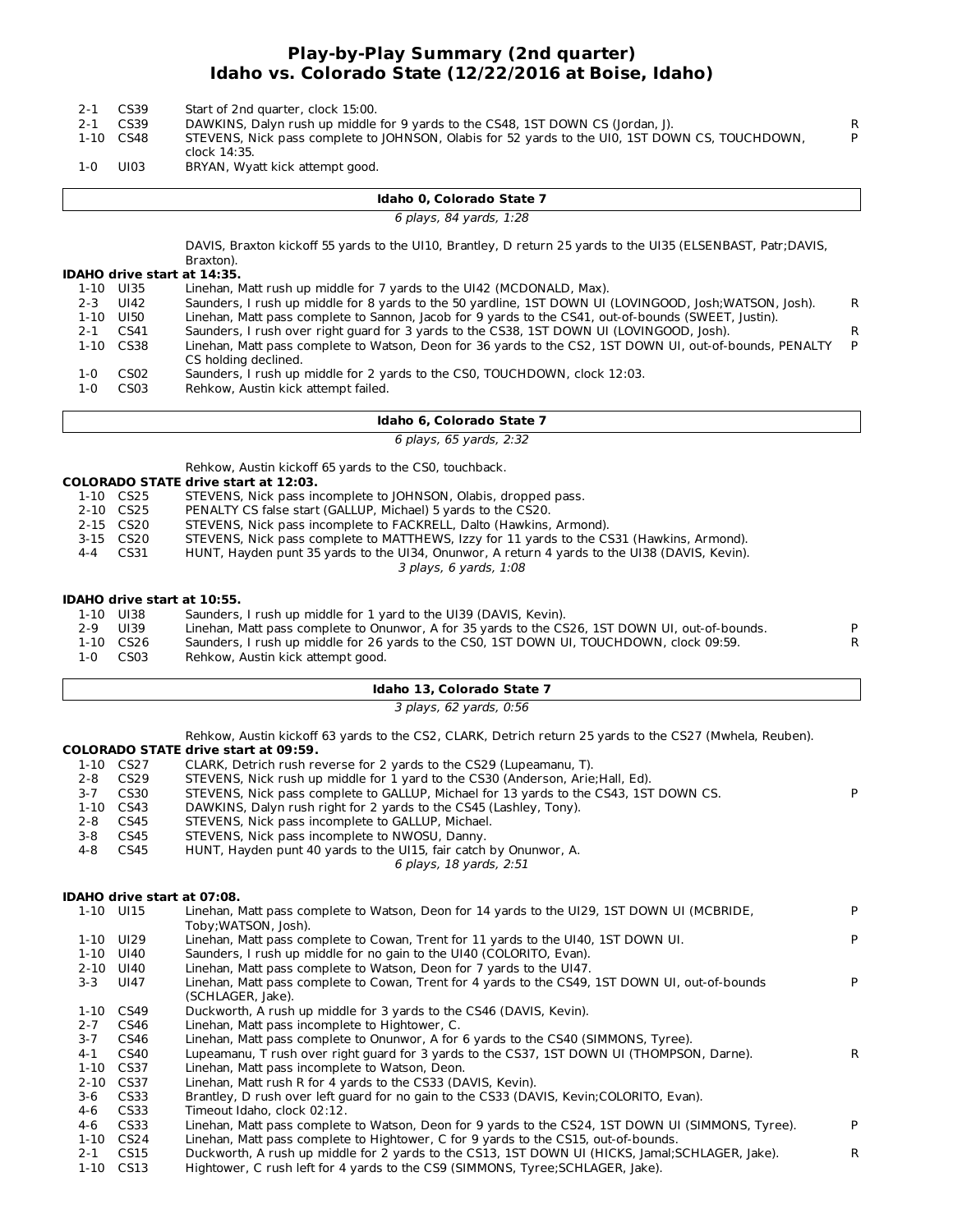| 2-6 | CS09 |  |  | Saunders, I rush up middle for 3 yards to the CS6 (DAVIS, Kevin). |  |  |  |  |  |
|-----|------|--|--|-------------------------------------------------------------------|--|--|--|--|--|
|-----|------|--|--|-------------------------------------------------------------------|--|--|--|--|--|

- 3-3 CS06 Timeout Idaho, clock 00:31.<br>3-3 CS06 Timeout Colorado State, cloc
- 
- 3-3 CS06 Timeout Colorado State, clock 00:31.<br>3-3 CS06 Linehan, Matt pass complete to Sanno Linehan, Matt pass complete to Sannon, Jacob for 6 yards to the CS0, 1ST DOWN UI, TOUCHDOWN, clock 00:24.
- 1-0 CS03 Rehkow, Austin kick attempt good.

| Idaho 20, Colorado State 7 |  |
|----------------------------|--|
| 18 plays, 85 yards, 6:44   |  |

P

Rehkow, Austin kickoff 49 yards to the CS16, CLARK, Detrich return 17 yards to the CS33 (Thomas, Sedrick;Hall, Ed), PENALTY CS unsportsmanlike conduct 16 yards to the CS17, 1st and 10, CS ball on CS17.

## **COLORADO STATE drive start at 00:24.**

1-10 CS17 DAWKINS, Dalyn rush right for 12 yards to the CS29, 1ST DOWN CS (Lashley, Tony). R<br>1-10 CS29 End of half, clock 00:00.

End of half, clock 00:00.

1 plays, 12 yards, 0:24

#### **END OF 2nd QUARTER: Idaho 20, Colorado State 7**

|                        |                        |  |  | <b>Time 1st Downs Conversions</b> |            |         |             |                  |
|------------------------|------------------------|--|--|-----------------------------------|------------|---------|-------------|------------------|
| <b>Quarter Summary</b> | Score Poss R P X T 3rd |  |  |                                   | 4th        | Rushina | Passing     | <b>Penalties</b> |
| Idaho                  | 20.                    |  |  | 10:12 5 7 0 12 2-4 2-2            |            | 14-66   | 11-13-0-146 | $0 - 0$          |
| Colorado State         |                        |  |  | $04:48$ 2 2 0 4 2 -4              | <u>ດ-ດ</u> | 5-26    | 3-7-0-76    | $2 - 21$         |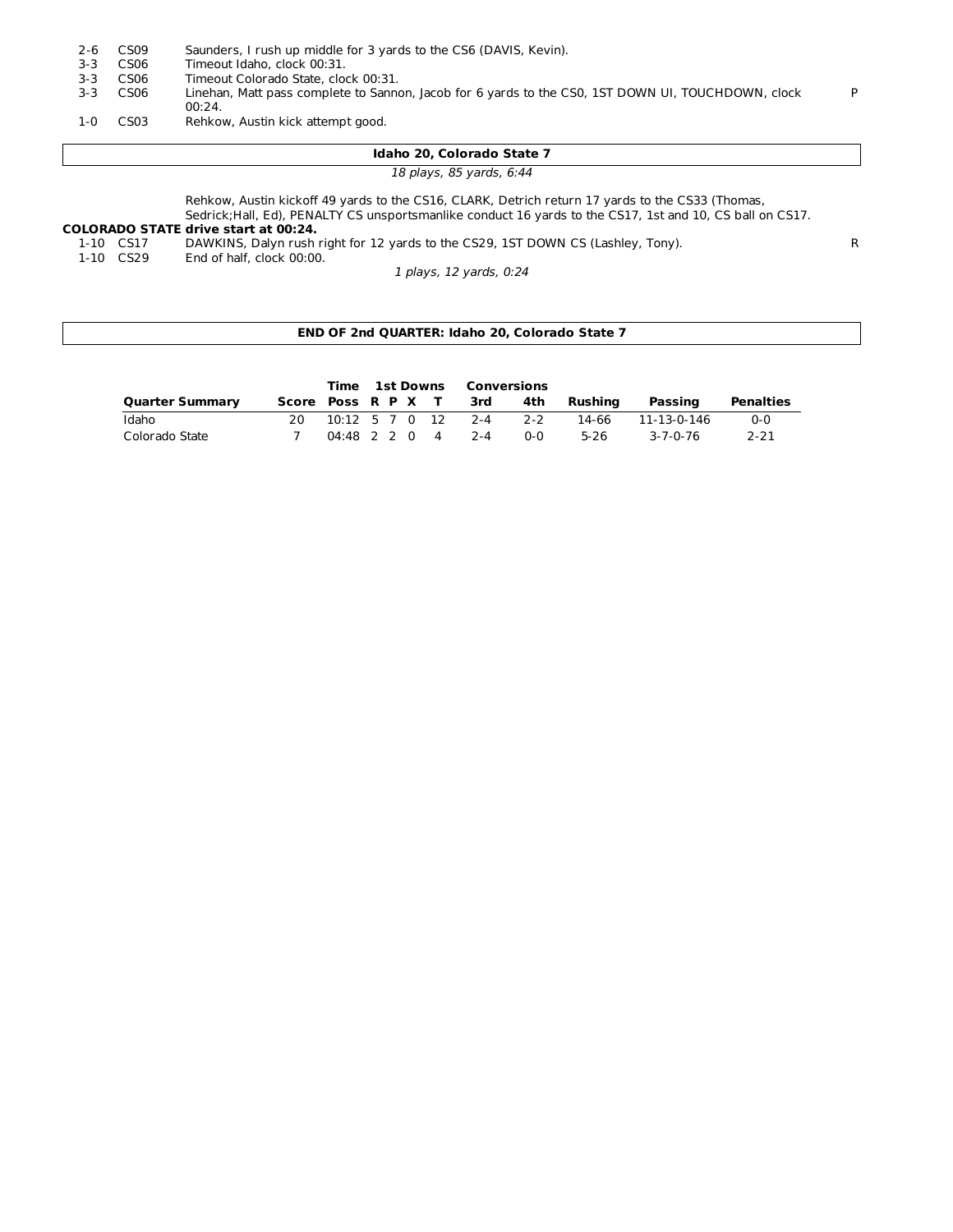#### **Quickie Statistics (Halftime Cumulative) Idaho vs. Colorado State (12/22/2016 at Boise, Idaho)**

|                                  | UI       | СS           |
|----------------------------------|----------|--------------|
| Score                            | 20       | 7            |
| <b>FIRST DOWNS</b>               | 14       | 6            |
| <b>RUSHES-YARDS (NET)</b>        | 23-89    | 17-76        |
| <b>PASSING-YARDS (NET)</b>       | 157      | 98           |
| Passes Att-Comp-Int              | 19-12-0  | $13 - 6 - 1$ |
| <b>TOTAL OFFENSE PLAYS-YARDS</b> | 42-246   | 30-174       |
| Fumble Returns-Yards             | $0 - 0$  | $0 - 0$      |
| Punt Returns-Yards               | $1 - 4$  | $0 - 0$      |
| Kickoff Returns-Yards            | $1-25$   | $3 - 88$     |
| Interception Returns-Yards       | $1-0$    | $0 - 0$      |
| Punts (Number-Avg)               | 4-31.5   | 4-82         |
| Fumbles-Lost                     | $0 - 0$  | $2 - 0$      |
| Penalties-Yards                  | $1 - 11$ | $4 - 46$     |
| Possession Time                  | 16:37    | 13:23        |
| <b>Third-Down Conversions</b>    | $2 - 8$  | $2 - 7$      |
| Fourth-Down Conversions          | $2 - 2$  | $0 - 1$      |

| Idaho               |                |                |              |          |                 |                |                 | <b>Colorado State</b> |                |              |                    |                 |                            |                              |
|---------------------|----------------|----------------|--------------|----------|-----------------|----------------|-----------------|-----------------------|----------------|--------------|--------------------|-----------------|----------------------------|------------------------------|
| <b>Rushing</b>      | No.            | Gain           | Loss         | Net TD   |                 | Lg             | Avg             | <b>Rushing</b>        | No.            | Gain         | Loss               |                 | Net TD Lg                  | Avg                          |
| Saunders, I         | 14             | 77             | 0            | 77       | $\mathbf 0$     | 26             | 5.5             | DAWKINS, Dalyn        | 9              | 71           | $-6$               | 65              | 21<br>$\mathbf 0$          | 7.2                          |
| Duckworth, A        | $\overline{2}$ | 5              | 0            | 5        | 0               | 3              | 2.5             | MATTHEWS, Izzy        | 4              | 4            | 0                  | 4               | 3<br>0                     | 1                            |
| Linehan, Matt       | $\overline{2}$ | 11             | 0            | 11       | $\Omega$        | $\overline{7}$ | 5.5             | STEVENS, Nick         | 2              | 5            | 0                  | 5               | 4<br>$\mathbf 0$           | 2.5                          |
|                     |                |                |              |          |                 |                |                 | CLARK, Detrich        | $\overline{2}$ | 3            | 0                  | 3               | $\overline{2}$<br>$\Omega$ | 1.5                          |
| <b>Passing</b>      |                | $C - A - I$    | Yds          | TD       | Lg              |                | Sack            | <b>Passing</b>        |                | $C - A - I$  | Yds                | TD              | Lg                         | Sack                         |
| Linehan, Matt       |                | $12 - 18 - 0$  | 146          | $\Omega$ | 36              |                | 2               | STEVENS, Nick         |                | $6 - 11 - 1$ | 98                 | $\Omega$        | 52                         | $\mathbf 0$                  |
| <b>Receiving</b>    |                | No.            | Yds          |          | TD              | Tgt            | Lg              | Receiving             |                | No.          | Yds                | TD              | Tgt                        | Lg                           |
| Watson, Deon        |                | 4              | 66           |          | $\Omega$        | 6              | 36              | JOHNSON, Olabis       |                |              | $\mathbf{1}$<br>52 |                 | 3<br>$\Omega$              | 52                           |
| Sannon, Jacob       |                | 2              | 15           |          | 0               | 2              | 9               | GALLUP, Michael       |                |              | 2<br>22            |                 | 0<br>4                     | 13                           |
| Hightower, C        |                | 2              | 20           |          | 0               | 4              | 11              | RUIZ, Robert          |                |              | 1<br>11            |                 | 0<br>1                     | 11                           |
| Frysinger, J        |                | $\mathbf 0$    | $\mathbf 0$  |          | $\Omega$        | $\mathbf{1}$   |                 | MATTHEWS, Izzy        |                |              | $\mathbf{1}$<br>11 |                 | $\mathbf{1}$<br>$\Omega$   | 11                           |
| <b>Punting</b>      |                | No.            | Yds          | Avg      | Lg              | In20           | ΤВ              | <b>Punting</b>        | No.            | Yds          | Avg                | Lg              | In20                       | ТB                           |
| Rehkow, Austin      |                | $\overline{4}$ | 126          | 31.5     | $\overline{37}$ | 1              | $\mathbf 0$     | HUNT, Hayden          | 4              | 164          | 41.0               | $\overline{56}$ |                            | $\mathbf{1}$<br>$\mathbf{1}$ |
| <b>Punt Returns</b> |                | No.            |              | Yards    |                 | TD             | Lg              | <b>Punt Returns</b>   |                | No.          |                    | Yards           | TD                         | Lg                           |
| Onunwor, A          |                | $\mathbf{1}$   |              |          | 4               | $\Omega$       | 4               |                       |                |              |                    |                 |                            |                              |
| <b>Kick Returns</b> |                | No.            |              | Yards    |                 | TD             | Lg              | <b>Kick Returns</b>   |                | No.          |                    | Yards           | <b>TD</b>                  | Lg                           |
| Brantley, D         |                | 1              |              |          | 25              | $\Omega$       | $\overline{25}$ | CLARK, Detrich        |                | 3            |                    | 88              | $\Omega$                   | 46                           |
| <b>Tackles</b>      |                | UA-A           | <b>Total</b> |          | Sacks           |                | TFL             | <b>Tackles</b>        | UA-A           |              | <b>Total</b>       |                 | <b>Sacks</b>               | <b>TFL</b>                   |
|                     |                | $2 - 1$        | 2.5          |          |                 | 0.0            | 0.0             | WATSON, Josh          |                | $1-2$        | 2.0                |                 | 0.0                        | 0.0                          |
| Lashley, Tony       |                |                |              |          |                 |                |                 |                       |                |              |                    |                 |                            |                              |
| Jordan, J           |                | $4 - 2$        | 5.0          |          |                 | 0.0            | 0.0             | DAVIS, Kevin          |                | $5-1$        | 5.5                |                 | 0.0                        | 0.0                          |
| Hall, Ed            |                | $2 - 2$        | 3.0          |          |                 | 0.0            | 0.0             | COLORITO, Evan        |                | $2 - 2$      | 3.0                |                 | 0.0                        | 0.0                          |

|  | <b>VG THIS SCOTTING INT</b>                                                                       | ----     |
|--|---------------------------------------------------------------------------------------------------|----------|
|  | 2nd 14:35 CS - JOHNSON, Olabis 52 yd TD PASS from STEVENS, Nick (KICK by BRYAN, Wyatt), 6-84 1:28 | $0 - 7$  |
|  | 2nd 12:03 UI - Saunders, I 2 yd TD RUSH 6-65 2:32                                                 | $6 - 7$  |
|  | 2nd 09:59 UI - Saunders, I 26 yd TD RUSH (KICK by Rehkow, Austin), 3-62 0:56                      | 13-7     |
|  | 2nd 00:24 UI - Sannon, Jacob 6 yd TD PASS from Linehan, Matt (KICK by Rehkow, Austin), 18-85 6:44 | $20 - 7$ |
|  |                                                                                                   |          |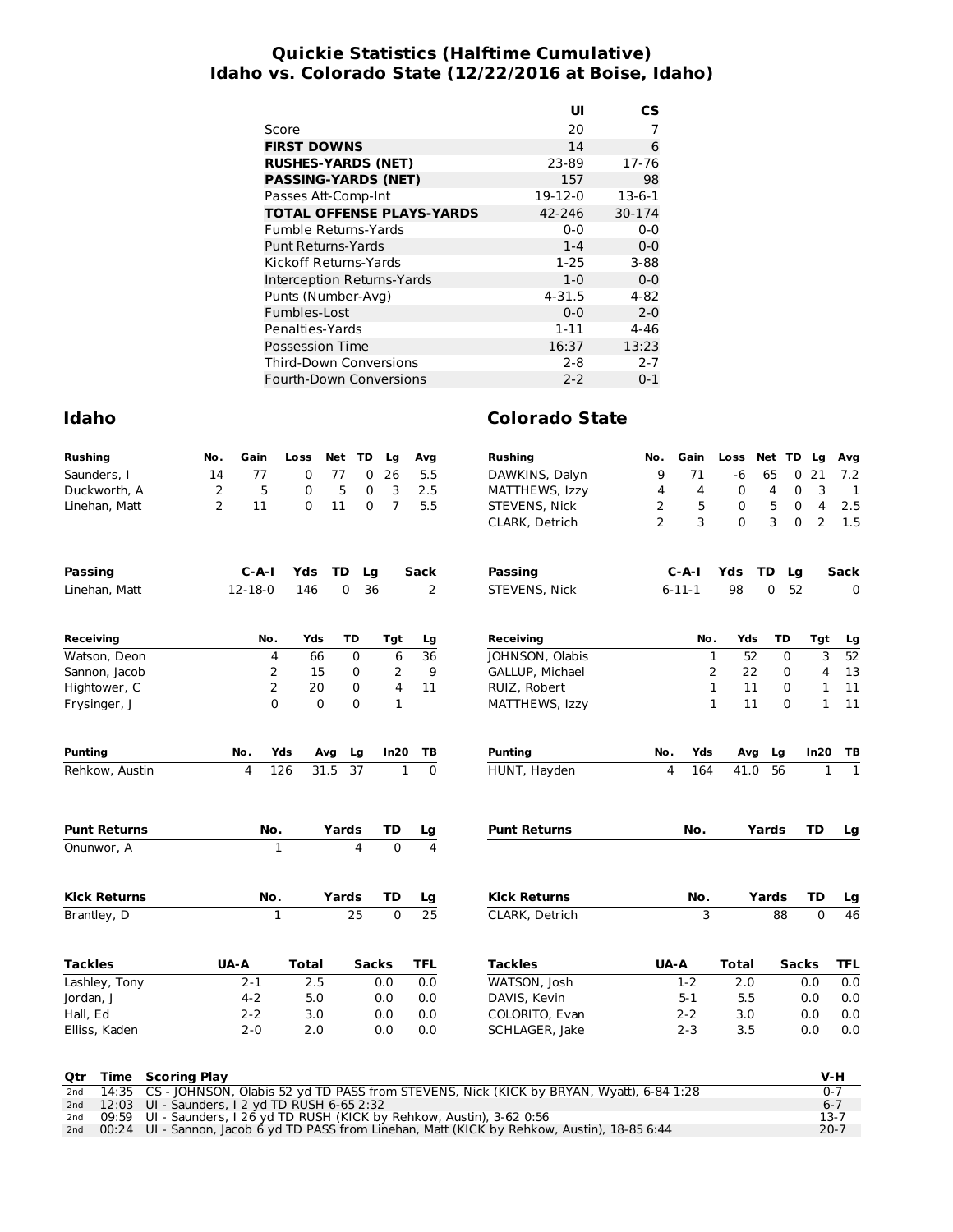#### **Quickie Statistics (2nd Quarter only) Idaho vs. Colorado State (12/22/2016 at Boise, Idaho)**

|                                  | UI            | СS          |
|----------------------------------|---------------|-------------|
| Score                            | 20            | 7           |
| <b>FIRST DOWNS</b>               | 12            | 4           |
| <b>RUSHES-YARDS (NET)</b>        | 14-66         | $5 - 26$    |
| <b>PASSING-YARDS (NET)</b>       | 146           | 76          |
| Passes Att-Comp-Int              | $13 - 11 - 0$ | $7 - 3 - 0$ |
| <b>TOTAL OFFENSE PLAYS-YARDS</b> | 27-212        | 12-102      |
| <b>Fumble Returns-Yards</b>      | $0 - 0$       | $0 - 0$     |
| Punt Returns-Yards               | $1 - 4$       | $0 - 0$     |
| Kickoff Returns-Yards            | $1-25$        | $2 - 42$    |
| Interception Returns-Yards       | $0 - 0$       | $0 - 0$     |
| Punts (Number-Avg)               |               | $2 - 37.5$  |
| Fumbles-Lost                     | $0 - 0$       | $0 - 0$     |
| Penalties-Yards                  | ი-ი           | $2 - 21$    |
| <b>Possession Time</b>           | 10:12         | 04:48       |
| <b>Third-Down Conversions</b>    | $2 - 4$       | $2 - 4$     |
| <b>Fourth-Down Conversions</b>   | $2 - 2$       | $0 - 0$     |

| <b>Rushing</b>      | No.            | Gain          | Loss         | Net TD       |                | Avg            | Lg              | <b>Rushing</b>      | No.            | Gain           | Loss Net TD     |                |              | Avg            | Lg              |
|---------------------|----------------|---------------|--------------|--------------|----------------|----------------|-----------------|---------------------|----------------|----------------|-----------------|----------------|--------------|----------------|-----------------|
| Saunders, I         | $\overline{7}$ | 43            | $\mathbf 0$  | 43           | $\overline{2}$ | 6.1            | 26              | DAWKINS, Dalyn      | 3              | 23             | $\mathbf 0$     | 23             | 0            | 7.7            | 12              |
| Duckworth, A        | $\overline{2}$ | 5             | 0            | 5            | 0              | 2.5            | 3               | STEVENS, Nick       | 1              | 1              | 0               | $\mathbf 1$    | 0            | 1              | 1               |
| Linehan, Matt       | $\overline{2}$ | 11            | 0            | 11           | $\Omega$       | 5.5            | $\overline{7}$  | CLARK, Detrich      | $\mathbf{1}$   | $\overline{2}$ | $\mathbf{0}$    | $\overline{2}$ | $\mathbf{0}$ | $\overline{2}$ | $\overline{2}$  |
| <b>Passing</b>      |                | $C - A - I$   | <b>Yds</b>   | TD           | Lg             |                | <b>Sack</b>     | <b>Passing</b>      |                | $C-A-I$        | Yds             | TD             | Lg           |                | Sack            |
| Linehan, Matt       |                | $11 - 13 - 0$ | 146          | $\mathbf{1}$ | 36             |                | 0               | STEVENS, Nick       |                | $3 - 5 - 0$    | $\overline{76}$ | $\mathbf{1}$   | 52           |                | $\Omega$        |
| Receiving           |                | No.           | Yards        | <b>TD</b>    |                | Tgt            | Lg              | <b>Receiving</b>    |                | No.            | Yards           |                | TD           | Tgt            | Lg              |
| Watson, Deon        |                | 4             |              | 66           | 0              | 5              | $\overline{36}$ | JOHNSON, Olabis     |                | 1              |                 | 52             | $\mathbf{1}$ | 2              | 52              |
| Sannon, Jacob       |                | 2             |              | 15           | 1              | $\mathbf{2}$   | 9               | GALLUP, Michael     |                | 1              |                 | 13             | 0            | 2              | 13              |
| Hightower, C        |                | $\mathbf{1}$  |              | 9            | $\Omega$       | $\overline{2}$ | 9               | MATTHEWS, Izzy      |                | 1              |                 | 11             | $\Omega$     | $\mathbf{1}$   | 11              |
| <b>Punting</b>      | No.            | Yds           | Avg          | Lng          |                | In20           | TB              | <b>Punting</b>      | No.            | Yds            | Avq             | Lng            |              | In20           | ΤВ              |
|                     |                |               |              |              |                |                |                 | HUNT, Hayden        | $\overline{2}$ | 75             | 37.5            | 40             |              | $\mathbf{1}$   | $\mathbf{0}$    |
| <b>Punt Returns</b> |                | No.           |              | Yards        |                | TD             | Lg              | <b>Punt Returns</b> |                | No.            |                 | Yards          |              | TD             | Lg              |
| Onunwor, A          |                |               | $\mathbf{1}$ |              | $\overline{a}$ | $\overline{0}$ | $\overline{4}$  |                     |                |                |                 |                |              |                |                 |
| <b>Kick Returns</b> |                | No.           |              | Yards        |                | <b>TD</b>      | Lg              | <b>Kick Returns</b> |                | No.            |                 | Yards          |              | <b>TD</b>      | Lg              |
| Brantley, D         |                |               | $\mathbf{1}$ |              | 25             | $\Omega$       | $\overline{25}$ | CLARK, Detrich      |                | 2              |                 | 42             |              | $\Omega$       | $\overline{25}$ |
|                     |                |               |              |              |                |                |                 |                     |                |                |                 |                |              |                |                 |
| <b>Tackles</b>      |                | UA-A          | <b>Total</b> |              | <b>Sacks</b>   |                | <b>TFL</b>      | <b>Tackles</b>      |                | UA-A           | <b>Total</b>    |                | <b>Sacks</b> |                | <b>TFL</b>      |
| Lashley, Tony       |                | $2 - 0$       | 2.0          |              |                | 0.0            | 0.0             | WATSON, Josh        |                | $0 - 2$        | 1.0             |                |              | 0.0            | 0.0             |
| Jordan, J           |                | $1 - 0$       | 1.0          |              |                | 0.0            | 0.0             | DAVIS, Kevin        |                | $5 - 1$        | 5.5             |                |              | 0.0            | 0.0             |
| Hall, Ed            |                | $0 - 2$       | 1.0          |              |                | 0.0            | 0.0             | COLORITO, Evan      |                | $1 - 1$        | 1.5             |                |              | 0.0            | 0.0             |

|  | Otr Time Scoring Play                                                                             | V-H      |
|--|---------------------------------------------------------------------------------------------------|----------|
|  | 2nd 14:35 CS - JOHNSON, Olabis 52 yd TD PASS from STEVENS, Nick (KICK by BRYAN, Wyatt), 6-84 1:28 | $0 - 7$  |
|  | 2nd 12:03 UI - Saunders, I 2 yd TD RUSH 6-65 2:32                                                 | $6 - 7$  |
|  | 2nd 09:59 UI - Saunders, I 26 yd TD RUSH (KICK by Rehkow, Austin), 3-62 0:56                      | $13-7$   |
|  | 2nd 00:24 UI - Sannon, Jacob 6 yd TD PASS from Linehan, Matt (KICK by Rehkow, Austin), 18-85 6:44 | $20 - 7$ |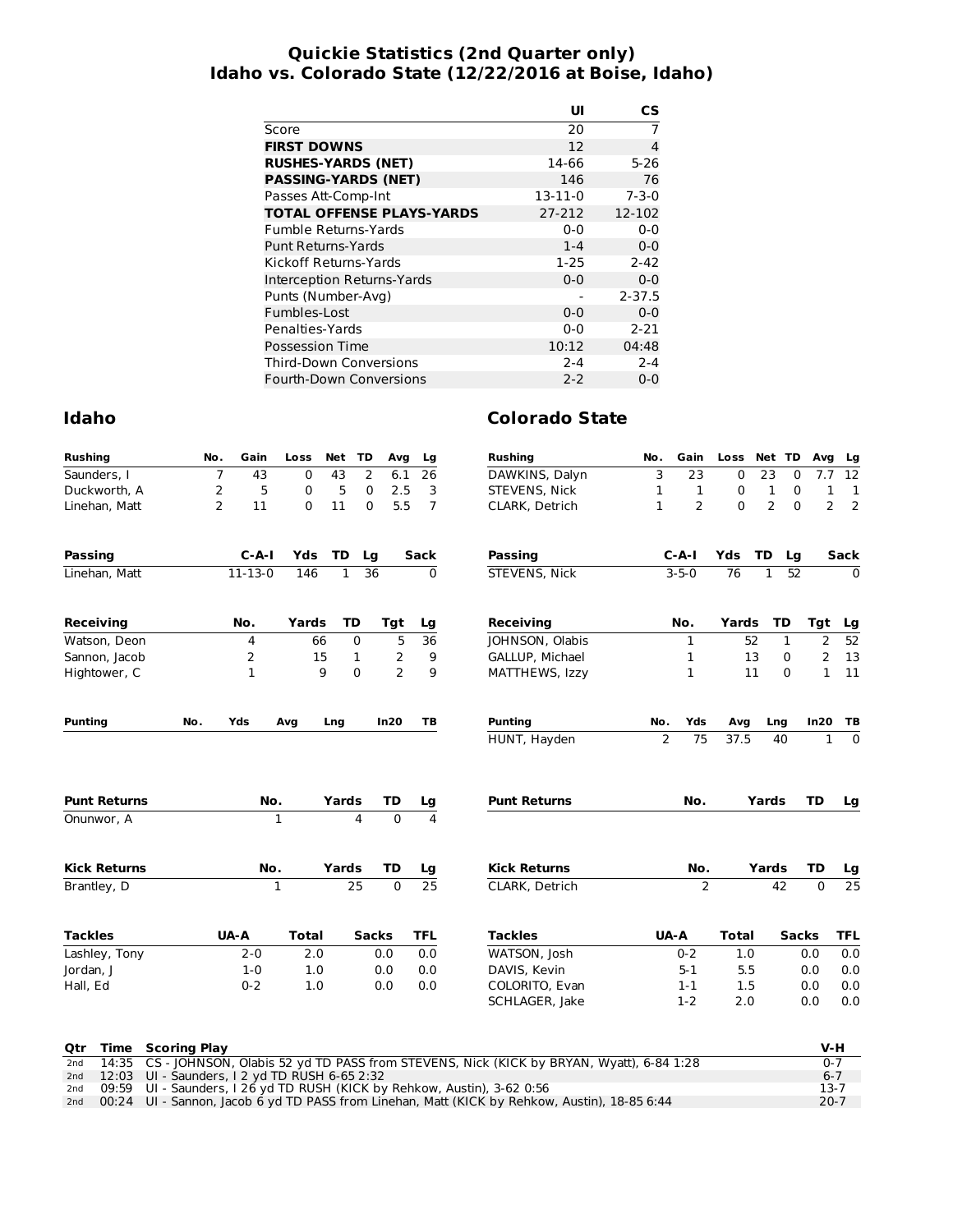#### **Play-by-Play Summary (3rd quarter) Idaho vs. Colorado State (12/22/2016 at Boise, Idaho)**

|          |                             | Idaho 27, Colorado State 7                                                                                          |    |
|----------|-----------------------------|---------------------------------------------------------------------------------------------------------------------|----|
| 1-0      | CS <sub>03</sub>            | Rehkow, Austin kick attempt good.                                                                                   |    |
| $3-4$    | CS <sub>07</sub>            | Linehan, Matt rush left for 7 yards to the CS0, 1ST DOWN UI, TOUCHDOWN, clock 11:12.                                | R. |
| $2 - 6$  | CS <sub>09</sub>            | Saunders, I rush up middle for 2 yards to the CS7 (SCHUPP, Johnny).                                                 |    |
| 1-10     | CS13                        | Saunders, I rush up middle for 4 yards to the CS9 (LOVINGOOD, Josh).                                                |    |
| $3-9$    | CS <sub>23</sub>            | Linehan, Matt pass complete to Frysinger, J for 10 yards to the CS13, 1ST DOWN UI, out-of-bounds (DAVIS,<br>Kevin). | P  |
| $3-9$    | CS <sub>2</sub> 3           | Timeout Idaho, clock 12:44.                                                                                         |    |
| $2 - 9$  | CS <sub>2</sub> 3           | Linehan, Matt pass incomplete to Saunders, I.                                                                       |    |
| 1-10     | CS24                        | Saunders, I rush over left quard for 1 yard to the CS23 (THOMPSON, Darne).                                          |    |
|          |                             | (Jamal).                                                                                                            |    |
| $1 - 10$ | UI49                        | Linehan, Matt pass complete to Sannon, Jacob for 27 yards to the CS24, 1ST DOWN UI, out-of-bounds (HICKS,           | P  |
| $2 - 5$  | UI36                        | Linehan, Matt pass complete to Hightower, C for 13 yards to the UI49, 1ST DOWN UI (COLORITO, Evan).                 | P  |
| 1-10     | UI31                        | Saunders, I rush over left tackle for 5 yards to the UI36 (DAVIS, Kevin; SIMMONS, Tyree).                           |    |
|          | IDAHO drive start at 15:00. |                                                                                                                     |    |
|          |                             | DAVIS, Braxton kickoff 55 yards to the UI10, Brantley, D return 21 yards to the UI31 (THOMAS, Tre).                 |    |
|          | 1-10 CS29                   | Start of 3rd quarter, clock 15:00, CS ball on CS35.                                                                 |    |

9 plays, 69 yards, 3:48

Rehkow, Austin kickoff 54 yards to the CS11, CLARK, Detrich return 10 yards to the CS21 (Brantley, D).

#### **COLORADO STATE drive start at 11:12.**

|         | 1-10 CS21 | DAWKINS, Dalyn rush up middle for loss of 1 yard to the CS20 (Lupeamanu, T).       |    |
|---------|-----------|------------------------------------------------------------------------------------|----|
|         | 2-11 CS20 | DAWKINS, Dalyn rush left for 2 yards to the CS22.                                  |    |
|         | 3-9 CS22  | STEVENS, Nick pass complete to RUIZ, Robert for 14 yards to the CS36, 1ST DOWN CS. | P. |
|         | 1-10 CS36 | DAWKINS, Dalyn rush over right guard for 5 yards to the CS41 (Graham, Ty).         |    |
| $2 - 5$ | CS41      | DAWKINS, Dalyn rush right for no gain to the CS41 (Graham, Ty).                    |    |
| 3-5     | CS41      | STEVENS, Nick pass incomplete to RUIZ, Robert (Hall, Ed).                          |    |
| 4-5     | CS41      | HUNT, Hayden punt 38 yards to the UI21, downed.                                    |    |
|         |           | 6 plays, 20 yards, 2:41                                                            |    |

#### **IDAHO drive start at 08:31.**

|       | 1-10 UI21        | Saunders, I rush right for loss of 2 yards to the UI19 (THOMPSON, Darne), PENALTY CS offside defense<br>(THOMPSON, Darne) 5 yards to the UI26, NO PLAY. |    |
|-------|------------------|---------------------------------------------------------------------------------------------------------------------------------------------------------|----|
| $1-5$ | UI26             | Linehan, Matt pass complete to Watson, Deon for 74 yards to the CS0, 1ST DOWN UI, TOUCHDOWN, clock<br>08:13.                                            | P. |
| 1-0.  | CS <sub>03</sub> | Rehkow, Austin kick attempt good.                                                                                                                       |    |

#### **Idaho 34, Colorado State 7**

1-0 UI35 PENALTY UI unsportsmanlike conduct 15 yards to the UI20.

1 plays, 79 yards, 0:18

Rehkow, Austin kickoff 47 yards to the CS33, CLARK, Detrich return 16 yards to the CS49 (Hawkins, Armond), PENALTY CS holding 10 yards to the CS39, 1st and 10, CS ball on CS39.

P

#### **COLORADO STATE drive start at 08:13.**

| 1-10 CS39 | MATTHEWS, Izzy rush over right tackle for loss of 1 yard to the CS38 (Shelton, Kevin). |
|-----------|----------------------------------------------------------------------------------------|
| 2-11 CS38 | STEVENS, Nick pass incomplete to PERALTA, Nolan.                                       |
| 3-11 CS38 | STEVENS, Nick pass incomplete to DAWKINS, Dalyn.                                       |
|           |                                                                                        |

4-11 CS38 HUNT, Hayden punt 53 yards to the UI9, downed.

3 plays, -1 yards, 1:03

#### **IDAHO drive start at 07:10.**

| 1-10 | UI09      | Saunders, I rush up middle for 2 yards to the UI11 (COLORITO, Evan).                               |
|------|-----------|----------------------------------------------------------------------------------------------------|
| 2-8  | UI11      | Linehan, Matt pass complete to Mwhela, Reuben for 20 yards to the UI31, 1ST DOWN UI, out-of-bounds |
|      |           | (HICKS, Jamal).                                                                                    |
|      | 1-10 UI31 | Linehan, Matt pass incomplete.                                                                     |
|      |           |                                                                                                    |

- 2-10 UI31 Saunders, I rush up middle for 2 yards to the UI33 (LOVINGOOD, Josh).
- 3-8 UI33 Linehan, Matt sacked for loss of 1 yard to the UI32 (THOMPSON, Darne;COLORITO, Evan).
- 4-9 UI32 Rehkow, Austin punt 50 yards to the CS18, RUIZ, Robert return 0 yards to the CS18, fumble by RUIZ, Robert recovered by UI Trotter, K at CS14.

5 plays, 23 yards, 3:01

#### **IDAHO drive start at 04:09.**

|         | 1-10 CS14 | Saunders, I rush up middle for 3 yards to the CS11 (SCHLAGER, Jake).                                |          |
|---------|-----------|-----------------------------------------------------------------------------------------------------|----------|
| $2 - 7$ | CS11      | Linehan, Matt pass incomplete.                                                                      |          |
| $3 - 7$ | CS11      | PENALTY UI false start (Watson, Deon) 5 yards to the CS16.                                          |          |
|         | 3-12 CS16 | Linehan, Matt pass complete to Sannon, Jacob for 16 yards to the CS0, 1ST DOWN UI, TOUCHDOWN, clock | <b>P</b> |
|         |           | 03:16.                                                                                              |          |
| $1 - 0$ | CS03.     | Rehkow, Austin kick attempt good.                                                                   |          |

#### **Idaho 41, Colorado State 7**

3 plays, 14 yards, 0:53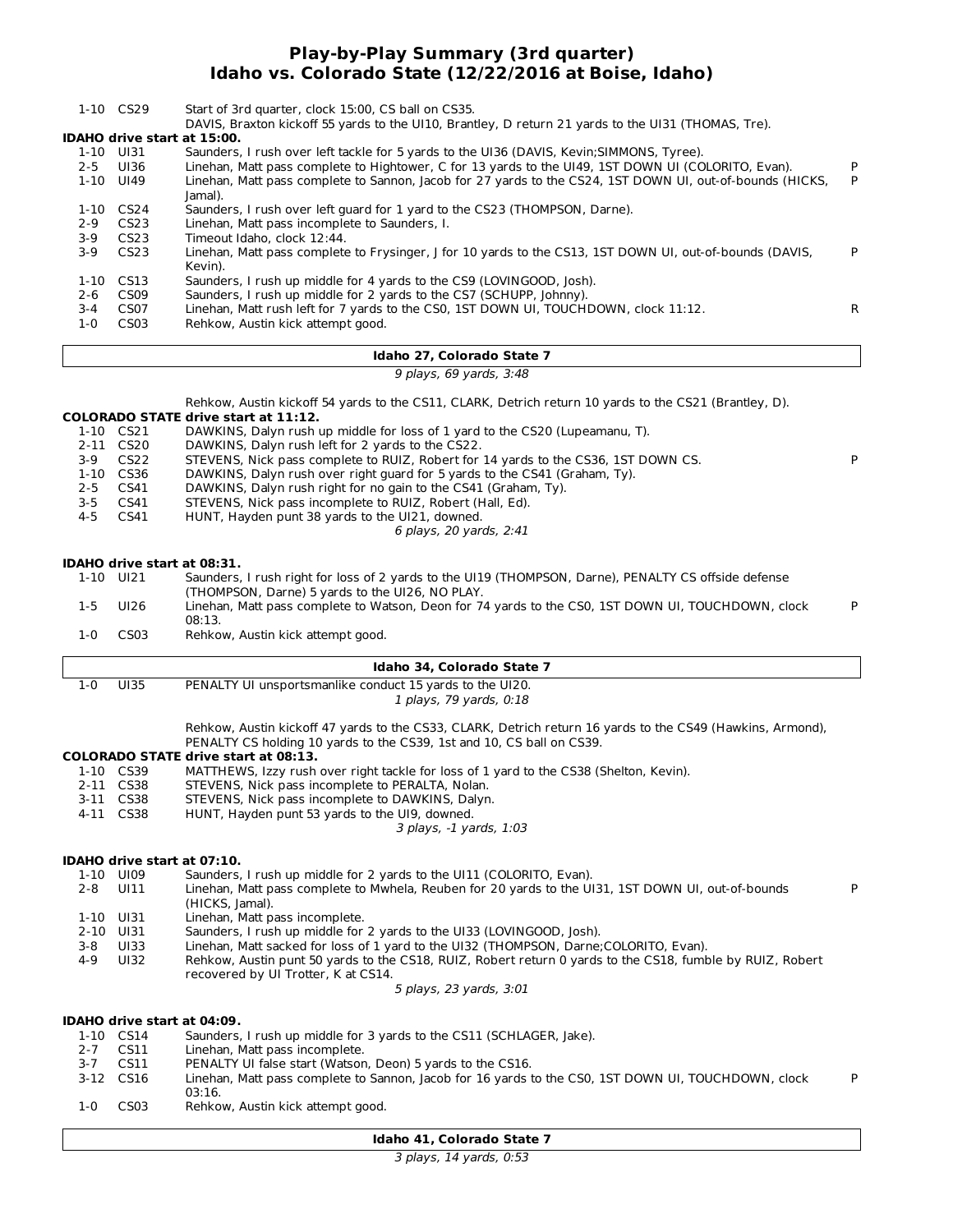|            |           | Rehkow, Austin kickoff 61 yards to the CS4, CLARK, Detrich return 14 yards to the CS18, PENALTY CS holding |    |
|------------|-----------|------------------------------------------------------------------------------------------------------------|----|
|            |           | declined, PENALTY CS illegal block (ELSENBAST, Patr) 9 yards to the CS9, 1st and 10, CS ball on CS9.       |    |
|            |           | <b>COLORADO STATE drive start at 03:16.</b>                                                                |    |
|            | 1-10 CS09 | STEVENS, Nick pass complete to JOHNSON, Olabis for 47 yards to the UI44, 1ST DOWN CS (Hampton, D.J.).      | P. |
|            | 1-10 UI44 | STEVENS, Nick pass complete to JOHNSON, Olabis for 24 yards to the UI20, 1ST DOWN CS (Siavii, Russell).    | P  |
|            | 1-10 UI20 | MATTHEWS, Izzy rush up middle for 5 yards to the UI15 (Elliss, Kaden;Lashley, Tony), PENALTY UI            |    |
|            |           | unsportsmanlike conduct 8 yards to the UI7, 1ST DOWN CS.                                                   |    |
| 1st and 7. |           |                                                                                                            |    |
| 1-0        | U107      | STEVENS, Nick pass incomplete to NWOSU, Danny (Hawkins, Armond).                                           |    |
| $2 - 0$    | UI07      | PENALTY CS delay of game 5 yards to the UI12.                                                              |    |
| $2 - 0$    | UI 12     | STEVENS, Nick pass complete to GALLUP, Michael for 12 yards to the UI0, TOUCHDOWN, clock 01:43.            |    |
| 1-0        | UI03      | BRYAN, Wyatt kick attempt good.                                                                            |    |
|            |           |                                                                                                            |    |
|            |           |                                                                                                            |    |

#### **Idaho 41, Colorado State 14**

5 plays, 91 yards, 1:33

DAVIS, Braxton kickoff 61 yards to the UI4, Brantley, D return 27 yards to the UI31 (HAWKINS, Anthon).

## **IDAHO drive start at 01:43.**

- 1-10 UI31 Saunders, I rush up middle for 8 yards to the UI39 (WATSON, Josh).
- 2-2 UI39 Saunders, I rush up middle for 2 yards to the UI41, 1ST DOWN UI (SCHUPP, Johnny;WATSON, Josh). R
- 1-10 UI41 Saunders, I rush over right guard for 5 yards to the UI46 (WATSON, Josh).

#### **END OF 3rd QUARTER: Idaho 41, Colorado State 14**

|                        | Time 1st Downs         |                   |  |  |  | Conversions |            |         |           |           |
|------------------------|------------------------|-------------------|--|--|--|-------------|------------|---------|-----------|-----------|
| <b>Quarter Summary</b> | Score Poss R P X T 3rd |                   |  |  |  |             | 4th        | Rushina | Passing   | Penalties |
| Idaho                  |                        | 09:43 2 6 0 8 3-4 |  |  |  |             | ი-ი        | 12-40   | 6-9-0-160 | $3 - 28$  |
| Colorado State         |                        | 05:17 0 3 1 4 1-3 |  |  |  |             | <u>ດ-ດ</u> | 6-10    | 4-8-0-97  | 4-29      |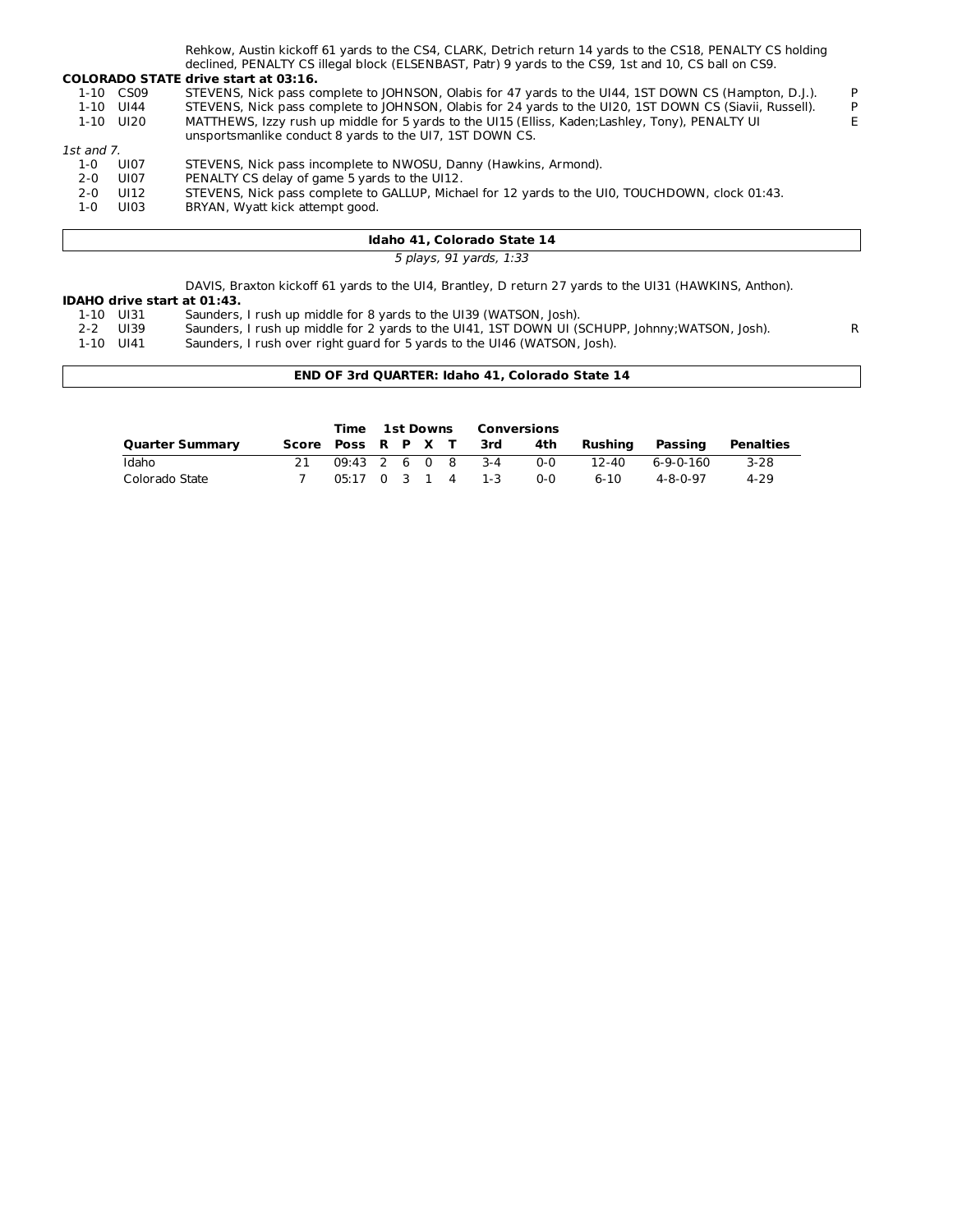#### **Quickie Statistics (3rd Quarter Cumulative) Idaho vs. Colorado State (12/22/2016 at Boise, Idaho)**

|                                  | UI        | СS            |
|----------------------------------|-----------|---------------|
| Score                            | 41        | 14            |
| <b>FIRST DOWNS</b>               | 22        | 10            |
| <b>RUSHES-YARDS (NET)</b>        | 35-129    | 23-86         |
| <b>PASSING-YARDS (NET)</b>       | 317       | 195           |
| Passes Att-Comp-Int              | $28-18-0$ | $21 - 10 - 1$ |
| <b>TOTAL OFFENSE PLAYS-YARDS</b> | 63-446    | 44-281        |
| <b>Fumble Returns-Yards</b>      | $1-0$     | $0 - 0$       |
| Punt Returns-Yards               | $1 - 4$   | $1 - 4$       |
| Kickoff Returns-Yards            | $3 - 73$  | 6-128         |
| Interception Returns-Yards       | $1-0$     | $0 - 0$       |
| Punts (Number-Avg)               | 5-81.5    | 6-127.5       |
| Fumbles-Lost                     | $0 - 0$   | $4 - 2$       |
| Penalties-Yards                  | 4-39      | $8 - 75$      |
| Possession Time                  | 26:20     | 18:40         |
| <b>Third-Down Conversions</b>    | $5 - 12$  | $3-10$        |
| Fourth-Down Conversions          | $2 - 2$   | $0 - 1$       |

| <b>Rushing</b>                                              | No.                 | Gain      | Loss         | Net              | TD           | Lg             | Avq            | <b>Rushing</b>                                                                          | No.            | Gain         | Loss         | Net TD   | Lg                | Avg                            |
|-------------------------------------------------------------|---------------------|-----------|--------------|------------------|--------------|----------------|----------------|-----------------------------------------------------------------------------------------|----------------|--------------|--------------|----------|-------------------|--------------------------------|
| Saunders, I                                                 | 24                  | 111       | 0            | $\overline{111}$ | 0            | 26             | 4.6            | DAWKINS, Dalyn                                                                          | 13             | 78           | $-7$         | 71       | $\mathbf 0$<br>21 | $\overline{5.5}$               |
| Duckworth, A                                                | 2                   | 5         | 0            | 5                | 0            | 3              | 2.5            | MATTHEWS, Izzy                                                                          | 6              | 9            | -1           | 8        | 5<br>0            | 1.3                            |
| Linehan, Matt                                               | 3                   | 18        | 0            | 18               | 0            | $\overline{7}$ | 6              | STEVENS, Nick                                                                           | 2              | 5            | $\mathbf 0$  | 5        | 4<br>0            | 2.5                            |
|                                                             |                     |           |              |                  |              |                |                | CLARK, Detrich                                                                          | $\overline{2}$ | 3            | 0            | 3        | 2<br>$\mathbf{0}$ | 1.5                            |
| <b>Passing</b>                                              |                     | $C-A-I$   | Yds          | TD               | Lg           |                | Sack           | Passing                                                                                 |                | $C-A-I$      | Yds          | TD.      | Lg                | Sack                           |
| Linehan, Matt                                               |                     | $18-27-0$ | 305          | $\Omega$         | 74           |                | 3              | STEVENS, Nick                                                                           |                | $10-17-1$    | 195          | 0        | 52                | $\Omega$                       |
| Receiving                                                   |                     | No.       | Yds          | TD               |              | Tgt            | Lg             | <b>Receiving</b>                                                                        |                | No.          | Yds          | TD       | Tgt               | Lg                             |
| Watson, Deon                                                |                     | 5         | 140          |                  | 0            | $\overline{7}$ | 74             | JOHNSON, Olabis                                                                         |                | 3            | 123          |          | $\mathbf 0$       | 5<br>52                        |
| Sannon, Jacob                                               |                     | 4         | 58           |                  | 0            | 4              | 27             | GALLUP, Michael                                                                         |                | 3            | 34           |          | 0                 | 5<br>13                        |
| Hightower, C                                                |                     | 3         | 33           |                  | 0            | 5              | 13             | RUIZ, Robert                                                                            |                | 2            | 25           |          | 0                 | 3<br>14                        |
| Frysinger, J                                                |                     | 1         | 10           |                  | $\Omega$     | $\overline{2}$ | 10             | MATTHEWS, Izzy                                                                          |                | $\mathbf{1}$ | 11           |          | $\Omega$          | $\mathbf{1}$<br>11             |
| <b>Punting</b>                                              |                     | No.       | Yds          | Avg              | Lg           | In20           | TB             | <b>Punting</b>                                                                          | No.            | Yds          | Avg          | Lg       | In20              | TВ                             |
| Rehkow, Austin                                              |                     | 5         | 176          | 35.2             | 50           | $\overline{2}$ | $\Omega$       | HUNT, Hayden                                                                            | 6              | 255          | 42.5         | 56       |                   | $\overline{2}$<br>$\mathbf{1}$ |
| <b>Punt Returns</b>                                         |                     | No.       |              | Yards            |              | TD             | Lg             | <b>Punt Returns</b>                                                                     |                | No.          |              | Yards    | TD                | Lg                             |
| Onunwor, A                                                  |                     |           | $\mathbf{1}$ |                  | 4            | $\Omega$       | $\overline{a}$ | RUIZ, Robert                                                                            |                | $\mathbf{1}$ |              | $\Omega$ | $\Omega$          | $\Omega$                       |
| <b>Kick Returns</b>                                         |                     | No.       |              | Yards            |              | TD             | Lg             | <b>Kick Returns</b>                                                                     |                | No.          |              | Yards    | TD                | Lg                             |
| Brantley, D                                                 |                     |           | 3            |                  | 73           | $\Omega$       | 27             | CLARK. Detrich                                                                          |                | 6            |              | 128      | $\Omega$          | 46                             |
| <b>Tackles</b>                                              |                     | UA-A      | <b>Total</b> |                  | <b>Sacks</b> |                | <b>TFL</b>     | <b>Tackles</b>                                                                          |                | <b>UA-A</b>  | <b>Total</b> |          | <b>Sacks</b>      | <b>TFL</b>                     |
| Lashley, Tony                                               |                     | $2 - 2$   | 3.0          |                  |              | 0.0            | 0.0            | WATSON, Josh                                                                            |                | $3 - 3$      | 4.5          |          | 0.0               | 0.0                            |
| Jordan, I                                                   |                     | $4 - 2$   | 5.0          |                  |              | 0.0            | 0.0            | DAVIS, Kevin                                                                            |                | $6 - 2$      | 7.0          |          | 0.0               | 0.0                            |
| Hall, Ed                                                    |                     | $2 - 2$   | 3.0          |                  |              | 0.0            | 0.0            | COLORITO, Evan                                                                          |                | $4 - 3$      | 5.5          |          | 0.5               | 0.5                            |
| Elliss, Kaden                                               |                     | $2 - 1$   | 2.5          |                  |              | 0.0            | 0.0            | SCHLAGER, Jake                                                                          |                | $3-3$        | 4.5          |          | 0.0               | 0.0                            |
| Time<br>Qtr                                                 | <b>Scoring Play</b> |           |              |                  |              |                |                |                                                                                         |                |              |              |          |                   | V-H                            |
| 14:35<br>2 <sub>nd</sub>                                    |                     |           |              |                  |              |                |                | CS - JOHNSON, Olabis 52 yd TD PASS from STEVENS, Nick (KICK by BRYAN, Wyatt), 6-84 1:28 |                |              |              |          |                   | $0 - 7$                        |
| 12:03 UI - Saunders, I 2 yd TD RUSH 6-65 2:32<br>2nd<br>2nd |                     |           |              |                  |              |                |                | $0.50$ III Coundary LOC vd TD BUCH (VICV by Boblow Auction) 2.62 0.56                   |                |              |              |          |                   | $6 - 7$<br>1 2 7               |

|  | 2nd $12:03$ UI - Saunders, I 2 yd TD RUSH 6-65 2:32                                               | .6-7     |
|--|---------------------------------------------------------------------------------------------------|----------|
|  | 2nd 09:59 UI - Saunders, I 26 yd TD RUSH (KICK by Rehkow, Austin), 3-62 0:56                      | $13-7$   |
|  | 2nd 00:24 UI - Sannon, Jacob 6 yd TD PASS from Linehan, Matt (KICK by Rehkow, Austin), 18-85 6:44 | $20 - 7$ |
|  | 3rd 11:12 UI - Linehan, Matt 7 yd TD RUSH (KICK by Rehkow, Austin), 9-69 3:48                     | 27-7     |
|  | 3rd 08:13 UI - Watson, Deon 74 yd TD PASS from Linehan, Matt (KICK by Rehkow, Austin), 1-79 0:18  | $34-7$   |
|  | 3rd 03:16 UI - Sannon, Jacob 16 yd TD PASS from Linehan, Matt (KICK by Rehkow, Austin), 3-14 0:53 | 41-7     |
|  | 3rd 01:43 CS - GALLUP, Michael 12 yd TD PASS from STEVENS, Nick (KICK by BRYAN, Wyatt), 5-91 1:33 | 41-14    |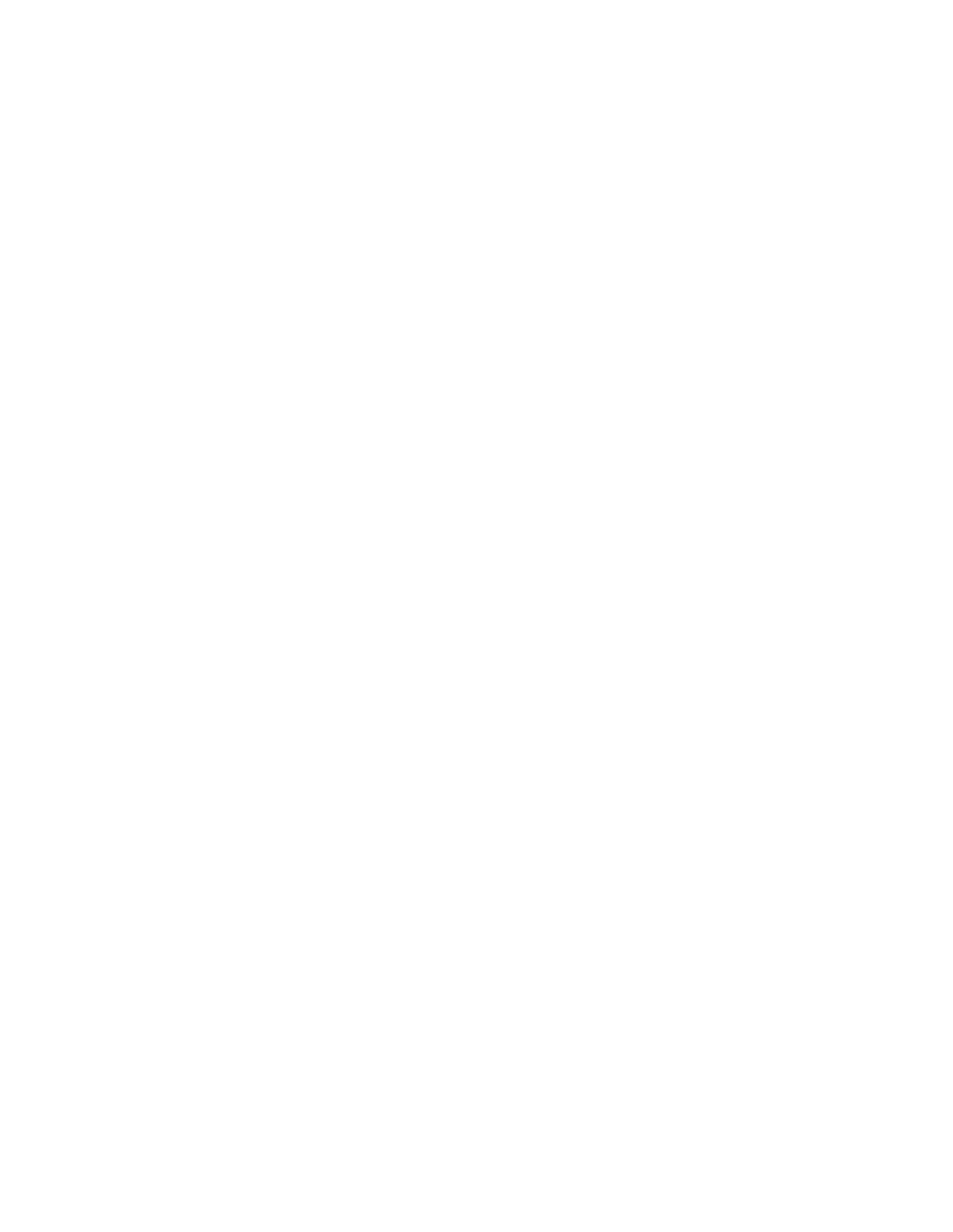#### **Quickie Statistics (3rd Quarter only) Idaho vs. Colorado State (12/22/2016 at Boise, Idaho)**

|                                  | UI          | СS          |
|----------------------------------|-------------|-------------|
| Score                            | 21          | 7           |
| <b>FIRST DOWNS</b>               | 8           | 4           |
| <b>RUSHES-YARDS (NET)</b>        | 12-40       | $6 - 10$    |
| <b>PASSING-YARDS (NET)</b>       | 160         | 97          |
| Passes Att-Comp-Int              | $9 - 6 - 0$ | $8 - 4 - 0$ |
| <b>TOTAL OFFENSE PLAYS-YARDS</b> | 21-200      | 14-107      |
| Fumble Returns-Yards             | $1-0$       | $0 - 0$     |
| Punt Returns-Yards               | $0 - 0$     | $1 - 4$     |
| Kickoff Returns-Yards            | $2 - 48$    | $3-40$      |
| Interception Returns-Yards       | $0 - 0$     | $0 - 0$     |
| Punts (Number-Avg)               | $1-50.0$    | $2 - 45.5$  |
| Fumbles-Lost                     | $0 - 0$     | $1 - 1$     |
| Penalties-Yards                  | $3-28$      | $4 - 29$    |
| Possession Time                  | 09:43       | 05:17       |
| <b>Third-Down Conversions</b>    | $3 - 4$     | $1 - 3$     |
| Fourth-Down Conversions          | $0 - 0$     | $0 - 0$     |

| Rushing             | No. | Gain           | Loss         | Net            | TD           | Avg            | Lg              | <b>Rushing</b>      | No.            | Gain           | Loss         | Net TD   |              | Avg<br>Lg                |
|---------------------|-----|----------------|--------------|----------------|--------------|----------------|-----------------|---------------------|----------------|----------------|--------------|----------|--------------|--------------------------|
| Saunders, I         | 10  | 34             | 0            | 34             | $\mathbf 0$  | 3.4            | 8               | DAWKINS, Dalyn      | 4              | $\overline{7}$ | $-1$         | 6        | 0            | 1.5<br>5                 |
| Linehan, Matt       | 1   | $\overline{7}$ | 0            | $\overline{7}$ | 1            | $\overline{7}$ | 7               | MATTHEWS, Izzy      | 2              | 5              | $-1$         | 4        | 0            | 2<br>5                   |
| Passing             |     | $C-A-I$        | Yds          | <b>TD</b>      | Lg           |                | <b>Sack</b>     | <b>Passing</b>      |                | $C-A-I$        | Yds          | TD       | Lg           | Sack                     |
| Linehan, Matt       |     | $6 - 9 - 0$    | 159          | $\overline{2}$ | 74           |                | 1               | STEVENS, Nick       |                | $4 - 6 - 0$    | 97           | 1        | 47           | $\Omega$                 |
| Receiving           |     | No.            | Yards        |                | TD           | Tgt            | Lg              | Receiving           |                | No.            | Yards        | TD       | Tgt          | Lg                       |
| Watson, Deon        |     | 1              | 74           |                | 1            | 1              | 74              | JOHNSON, Olabis     |                | 2              | 71           | 0        |              | 2<br>47                  |
| Sannon, Jacob       |     | 2              | 43           |                | 1            | 2              | 27              | GALLUP, Michael     |                | $\mathbf{1}$   | 12           | 1        |              | 1<br>12                  |
| Hightower, C        |     | 1              | 13           |                | 0            | 1              | 13              | RUIZ, Robert        |                | $\mathbf{1}$   | 14           | $\Omega$ |              | 2<br>14                  |
| Frysinger, J        |     | $\mathbf{1}$   | 10           |                | 0            | $\mathbf{1}$   | 10              |                     |                |                |              |          |              |                          |
| Punting             |     | Yds<br>No.     | Avg          |                | Lng          | In20           | тв              | <b>Punting</b>      | No.            | Yds            | Avg          | Lng      | In20         | TВ                       |
| Rehkow, Austin      |     | $\mathbf 1$    | 50<br>50.0   |                | 50           | $\mathbf{1}$   | $\mathbf 0$     | HUNT, Hayden        | $\overline{2}$ | 91             | 45.5         | 53       |              | $\Omega$<br>$\mathbf{1}$ |
| <b>Punt Returns</b> |     | No.            |              | Yards          |              | <b>TD</b>      | Lg              | <b>Punt Returns</b> |                | No.            |              | Yards    | TD           | Lg                       |
|                     |     |                |              |                |              |                |                 | RUIZ, Robert        |                | 1              |              | $\Omega$ | $\Omega$     | $\overline{0}$           |
| Kick Returns        |     | No.            |              | Yards          |              | <b>TD</b>      | Lg              | <b>Kick Returns</b> |                | No.            |              | Yards    | TD           | Lg                       |
| Brantley, D         |     |                | 2            |                | 48           | $\mathbf 0$    | $\overline{27}$ | CLARK, Detrich      |                | 3              |              | 40       | $\Omega$     | $\overline{16}$          |
| Tackles             |     | UA-A           | <b>Total</b> |                | <b>Sacks</b> |                | <b>TFL</b>      | <b>Tackles</b>      | <b>UA-A</b>    |                | <b>Total</b> |          | <b>Sacks</b> | <b>TFL</b>               |
| Lashley, Tony       |     | $0 - 1$        | 0.5          |                |              | 0.0            | 0.0             | WATSON, Josh        |                | $2 - 1$        | 2.5          |          | 0.0          | 0.0                      |
| Elliss, Kaden       |     | $0 - 1$        | 0.5          |                |              | 0.0            | 0.0             | DAVIS, Kevin        |                | $1 - 1$        | 1.5          |          | 0.0          | 0.0                      |
|                     |     |                |              |                |              |                |                 | COLORITO, Evan      |                | $2 - 1$        | 2.5          |          | 0.5          | 0.5                      |
|                     |     |                |              |                |              |                |                 | SCHLAGER, Jake      |                | $1 - 0$        | 1.0          |          | 0.0          | 0.0                      |

|  | <b>Qtr Time Scoring Play</b>                                                                      | V-H       |
|--|---------------------------------------------------------------------------------------------------|-----------|
|  | 3rd 11:12 UI - Linehan, Matt 7 yd TD RUSH (KICK by Rehkow, Austin), 9-69 3:48                     | $27-7$    |
|  | 3rd 08:13 UI - Watson, Deon 74 yd TD PASS from Linehan, Matt (KICK by Rehkow, Austin), 1-79 0:18  | $34-7$    |
|  | 3rd 03:16 UI - Sannon, Jacob 16 yd TD PASS from Linehan, Matt (KICK by Rehkow, Austin), 3-14 0:53 | $41 - 7$  |
|  | 3rd 01:43 CS - GALLUP, Michael 12 yd TD PASS from STEVENS, Nick (KICK by BRYAN, Wyatt), 5-91 1:33 | $41 - 14$ |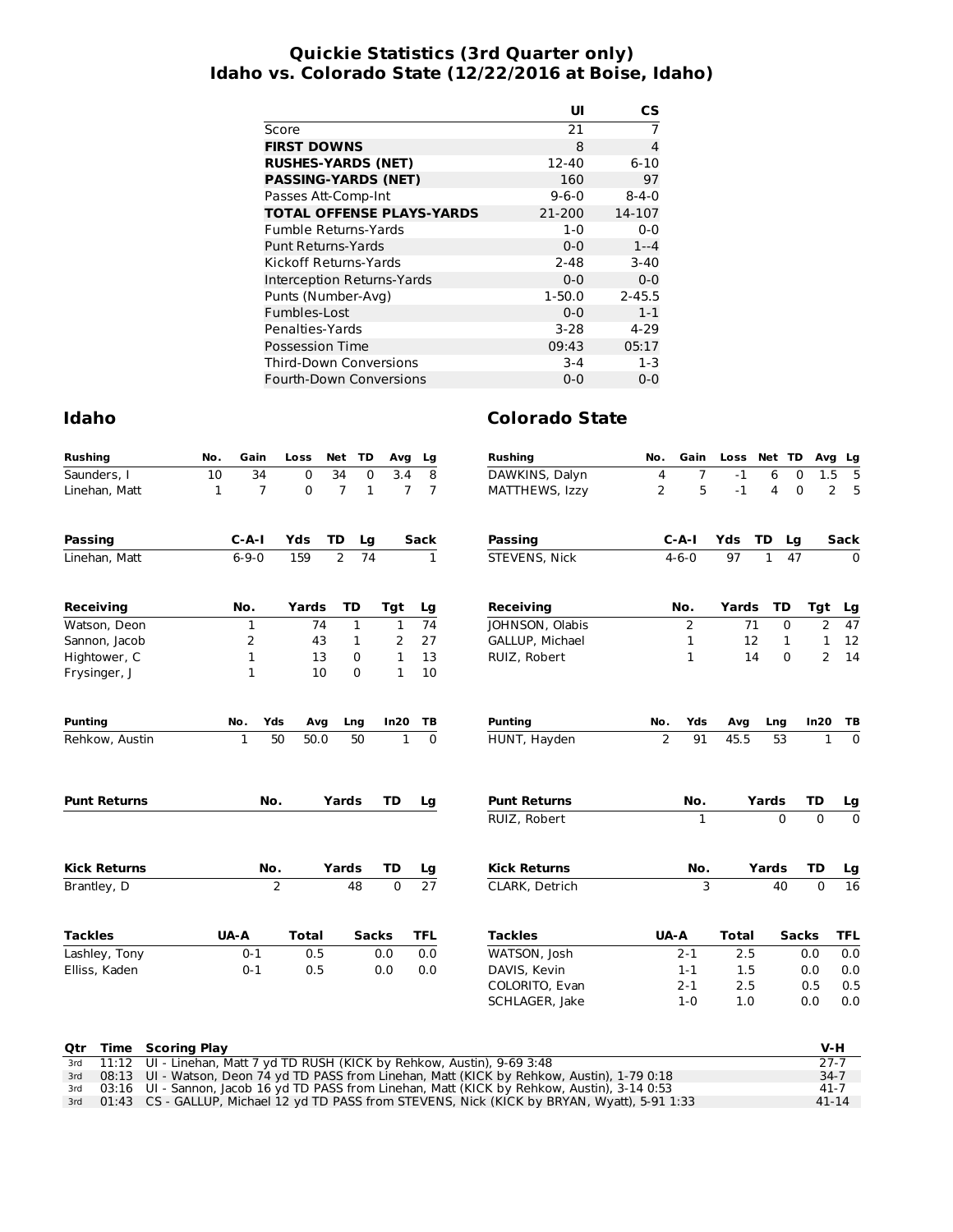#### **Play-by-Play Summary (4th quarter) Idaho vs. Colorado State (12/22/2016 at Boise, Idaho)**

| $2 - 5$     | UI46                        | Start of 4th quarter, clock 15:00.                                                                       |        |
|-------------|-----------------------------|----------------------------------------------------------------------------------------------------------|--------|
| $2 - 5$     | UI46                        | Saunders, I rush left for 2 yards to the UI48 (SWEET, Justin).                                           |        |
| $3 - 3$     | UI48                        | Linehan, Matt pass complete to Saunders, I for 5 yards to the CS47, 1ST DOWN UI, out-of-bounds (SWEET,   | P      |
|             |                             | Justin).                                                                                                 |        |
|             | 1-10 CS47                   | Duckworth, A rush over right tackle for 42 yards to the CS5, 1ST DOWN UI.                                | R      |
| $1 - 0$     | CS05                        | Duckworth, A rush up middle for 5 yards to the CS0, TOUCHDOWN, clock 12:56.                              |        |
| $1 - 0$     | CS <sub>03</sub>            | Rehkow, Austin kick attempt good.                                                                        |        |
|             |                             |                                                                                                          |        |
|             |                             |                                                                                                          |        |
|             |                             | Idaho 48, Colorado State 14                                                                              |        |
|             |                             | 7 plays, 69 yards, 3:47                                                                                  |        |
|             |                             | Rehkow, Austin kickoff 55 yards to the CS10, CLARK, Detrich return 4 yards to the CS14.                  |        |
|             |                             | <b>COLORADO STATE drive start at 12:56.</b>                                                              |        |
|             | 1-10 CS14                   | DAWKINS, Dalyn rush up middle for 13 yards to the CS27, 1ST DOWN CS (Banks, Desmond).                    |        |
|             | 1-10 CS27                   | STEVENS, Nick pass complete to JOHNSON, Olabis for 73 yards to the UI0, 1ST DOWN CS, TOUCHDOWN,          | R<br>P |
|             |                             | clock 12:21.                                                                                             |        |
| $1-0$       | UI03                        | BRYAN, Wyatt kick attempt good.                                                                          |        |
|             |                             |                                                                                                          |        |
|             |                             | Idaho 48, Colorado State 21                                                                              |        |
|             |                             |                                                                                                          |        |
|             |                             | 2 plays, 86 yards, 0:35                                                                                  |        |
|             |                             | DAVIS, Braxton kickoff 58 yards to the UI7, Hightower, L return 17 yards to the UI24 (JOHNSON, Shun).    |        |
|             | IDAHO drive start at 12:21. |                                                                                                          |        |
|             | 1-10 UI24                   | Saunders, I rush up middle for 10 yards to the UI34, 1ST DOWN UI (SCHUPP, Johnny).                       | R      |
|             | 1-10 UI34                   | Saunders, I rush up middle for no gain to the UI34 (COLORITO, Evan).                                     |        |
|             | 2-10 UI34                   | Linehan, Matt pass complete to Frysinger, J for 5 yards to the UI39 (JOHNSON, Shun).                     |        |
| $3 - 5$     | UI39                        | Saunders, I rush up middle for 7 yards to the UI46, 1ST DOWN UI (WATSON, Josh).                          | R      |
|             | 1-10 UI46                   | Linehan, Matt pass complete to Frysinger, J for 54 yards to the CS0, 1ST DOWN UI, TOUCHDOWN, clock       | P      |
|             |                             | 09:27, PENALTY CS pass interference declined.                                                            |        |
| $1-0$       | CS <sub>03</sub>            | Rehkow, Austin kick attempt good.                                                                        |        |
|             |                             |                                                                                                          |        |
|             |                             | Idaho 55, Colorado State 21                                                                              |        |
|             |                             | 5 plays, 76 yards, 2:54                                                                                  |        |
|             |                             |                                                                                                          |        |
|             |                             | Rehkow, Austin kickoff 53 yards to the CS12, CLARK, Detrich return 28 yards to the CS40.                 |        |
|             |                             | <b>COLORADO STATE drive start at 09:27.</b>                                                              |        |
|             | 1-10 CS40                   | STEVENS, Nick pass complete to GALLUP, Michael for 60 yards to the UI0, 1ST DOWN CS, TOUCHDOWN,          | P      |
|             |                             | clock 09:06.                                                                                             |        |
| $1 - 0$     | UI03                        | BRYAN, Wyatt kick attempt good.                                                                          |        |
|             |                             |                                                                                                          |        |
|             |                             | Idaho 55, Colorado State 28                                                                              |        |
|             |                             | 1 plays, 60 yards, 0:21                                                                                  |        |
|             |                             |                                                                                                          |        |
|             |                             | HUNT, Hayden kickoff 8 yards to the CS43, on-side kick, recovered by UI Ungerer, Dave on CS29, PENALTY   |        |
|             |                             | CS offside 5 yards to the CS24, 1st and 10, UI ball on CS24.                                             |        |
|             | IDAHO drive start at 09:06. |                                                                                                          |        |
|             | 1-10 CS24                   | Saunders, I rush up middle for loss of 2 yards to the CS26 (DAVIS, Kevin).                               |        |
|             | 2-12 CS26                   | Saunders, I rush up middle for 2 yards to the CS24 (WATSON, Josh), PENALTY CS unsportsmanlike conduct 12 | E.     |
|             |                             | yards to the CS12, 1ST DOWN UI.                                                                          |        |
| 1st and 10. |                             |                                                                                                          |        |
|             | 1-10 CS12                   | Saunders, I rush up middle for 12 yards to the CS0, 1ST DOWN UI, TOUCHDOWN, clock 07:40.                 | R      |
| $1-0$       | CS03                        | Rehkow, Austin kick attempt failed.                                                                      |        |
|             |                             |                                                                                                          |        |
|             |                             | Idaho 61, Colorado State 28                                                                              |        |
|             |                             | 3 plays, 24 yards, 1:26                                                                                  |        |
|             |                             |                                                                                                          |        |
|             |                             | Rehkow, Austin kickoff 32 yards to the CS33, PERALTA, Nolan return 3 yards to the CS36.                  |        |
|             |                             | <b>COLORADO STATE drive start at 07:40.</b>                                                              |        |
|             | 1-10 CS36                   | MATTHEWS, Izzy rush over left tackle for 9 yards to the CS45 (Hall, Ed).                                 |        |
| 2-1         | CS45                        | STEVENS, Nick pass complete to JOHNSON, Olabis for 3 yards to the CS48, 1ST DOWN CS.                     | P      |
|             | 1-10 CS48                   | STEVENS, Nick pass incomplete to RUIZ, Robert (Jordan, J).                                               |        |
|             | 2-10 CS48                   | STEVENS, Nick pass complete to RUIZ, Robert for 10 yards to the UI42, 1ST DOWN CS (Graham, Ty),          | P      |
|             |                             | PENALTY UI roughing passer (Coleman, Aikeem) 15 yards to the UI27, 1ST DOWN CS.                          |        |
| 1st and 10. |                             |                                                                                                          |        |
|             | 1-10 UI27                   | STEVENS, Nick pass incomplete to GALLUP, Michael.                                                        |        |
|             | 2-10 UI27                   | STEVENS, Nick pass complete to GALLUP, Michael for 11 yards to the UI16, 1ST DOWN CS, out-of-bounds      | P      |
|             |                             | (Lashley, Tony).                                                                                         |        |
|             | 1-10 UI16                   | STEVENS, Nick pass complete to MATTHEWS, Izzy for 5 yards to the UI11 (Akanno, Charles; Lashley, Tony).  |        |
| $2 - 5$     | UI11                        | MATTHEWS, Izzy rush up middle for 8 yards to the UI3, 1ST DOWN CS (Elliss, Kaden).                       | R.     |

1-0 UI03 STEVENS, Nick pass complete to GALLUP, Michael for 3 yards to the UI0, TOUCHDOWN, clock 05:29.

1-0 UI03 BRYAN, Wyatt kick attempt good.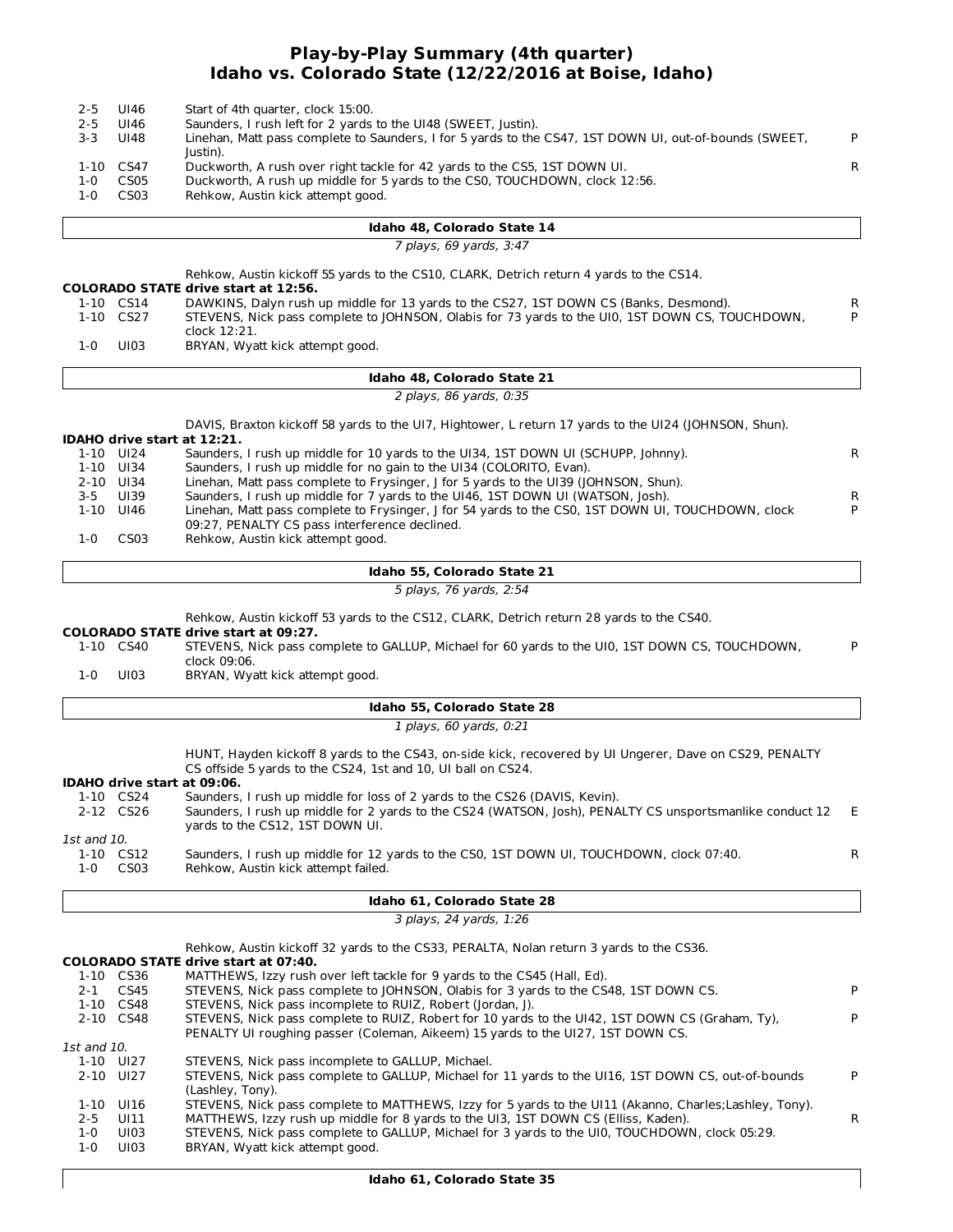9 plays, 64 yards, 2:11

**IDAHO drive start at 05:29.** HUNT, Hayden kickoff 18 yards to the UI47, on-side kick, recovered by UI Siavii, Russell on UI47. Linehan, Matt rush up middle for loss of 4 yards to the UI43, fumble by Linehan, Matt recovered by UI 53 at UI45. 2-12 UI45 Saunders, I rush left for 4 yards to the UI49 (WATSON, Josh).<br>2-8 UI49 Saunders, I rush left for 1 vard to the 50 vardline (WATSON, I Saunders, I rush left for 1 yard to the 50 yardline (WATSON, Josh;SWEET, Justin).

- 4-7 UI50 Timeout Idaho, clock 03:12.<br>4-7 UI50 Rehkow, Austin punt 33 yar
- 3 plays, 3 yards, 2:26 4-7 UI50 Rehkow, Austin punt 33 yards to the CS17, downed.

#### **COLORADO STATE drive start at 03:03.**

| 1-10 CS17   | STEVENS, Nick pass incomplete to CLARK, Detrich.                                                       |
|-------------|--------------------------------------------------------------------------------------------------------|
| 2-10 CS17   | DAWKINS, Dalyn rush up middle for 13 yards to the CS30, 1ST DOWN CS (Lashley, Tony), PENALTY UI        |
|             | personal foul (Lashley, Tony) 15 yards to the CS45, 1ST DOWN CS.                                       |
| 1st and 10. |                                                                                                        |
| 1-10 CS45   | STEVENS, Nick pass intercepted by Hampton, D.J. at the UI20, Hampton, D.J. return 0 yards to the UI20. |
|             | 3 plays, 28 yards, 0:21                                                                                |

R

#### **IDAHO drive start at 02:42.**

Amos, Gunnar at QB for Idaho.

|         | 11103, Odiniai at O <i>D I</i> OI Iddiio, |                                                                         |
|---------|-------------------------------------------|-------------------------------------------------------------------------|
|         | 1-10 UI20                                 | Duckworth, A rush up middle for 5 yards to the UI25 (SCHUPP, Johnny).   |
| $2 - 5$ | UI25                                      | Timeout Colorado State, clock 02:42.                                    |
| 2-5     | UI25                                      | Ungerer, Dave rush right for loss of 2 yards to the UI23.               |
| $3 - 7$ | UI23                                      | Timeout Colorado State, clock 02:28.                                    |
| $3 - 7$ | UI23                                      | Duckworth, A rush right for no gain to the UI23 (BUYS, Jakob).          |
| 4-7     | UI23                                      | Timeout Colorado State, clock 02:23.                                    |
| 4-7     | UI23                                      | Rehkow, Austin punt 34 yards to the CS43, fair catch by SIMMONS, Tyree. |
|         |                                           | 3 plays, 3 yards, 0:26                                                  |
|         |                                           |                                                                         |

**COLORADO STATE drive start at 02:16.**

|         | 1-10 CS43 | STEVENS, Nick pass complete to JOHNSON, Olabis for 27 yards to the UI30, 1ST DOWN CS (Jordan, J). | P. |
|---------|-----------|---------------------------------------------------------------------------------------------------|----|
|         | 1-10 UI30 | STEVENS, Nick pass complete to DAWKINS, Dalyn for 5 yards to the UI25 (Lashley, Tony).            |    |
|         | 2-5 UI25  | MATTHEWS, Izzy rush left for 3 yards to the UI22.                                                 |    |
| $3 - 2$ | UI22      | DAWKINS, Dalyn rush up middle for 22 yards to the UI0, 1ST DOWN CS, TOUCHDOWN, clock 01:07.       | R. |
| 1-0     | UI03      | BRYAN, Wyatt kick attempt good.                                                                   |    |
|         |           |                                                                                                   |    |

#### **Idaho 61, Colorado State 42**

4 plays, 57 yards, 1:09

HUNT, Hayden kickoff 9 yards to the CS44, on-side kick, recovered by CS DAWKINS, Dalyn on CS46.

#### **COLORADO STATE drive start at 01:07.**

|     |           | COLONADO 3 IAIL GINE SLAIL AL VIIVI.                                                                   |    |
|-----|-----------|--------------------------------------------------------------------------------------------------------|----|
|     | 1-10 CS46 | STEVENS, Nick pass complete to JOHNSON, Olabis for 39 yards to the UI15, 1ST DOWN CS, out-of-bounds    | P. |
|     |           | (Siavii, Russell).                                                                                     |    |
|     | 1-10 UI15 | STEVENS, Nick pass complete to FACKRELL, Dalto for 14 yards to the UI1, 1ST DOWN CS (Siavii, Russell). | P. |
| 1-0 | UI01      | STEVENS, Nick pass incomplete, PENALTY UI pass interference 0 yards to the UI1, 1ST DOWN CS, NO PLAY.  | E. |
| 1-0 | UI01      | MATTHEWS, Izzy rush up middle for 1 yard to the UI0, TOUCHDOWN, clock 00:29.                           |    |
| 1-0 | UI03      | STEVENS, Nick pass attempt to JOHNSON, Olabis good.                                                    |    |
|     |           |                                                                                                        |    |

#### **Idaho 61, Colorado State 50**

3 plays, 54 yards, 0:38

HUNT, Hayden kickoff 8 yards to the CS43, on-side kick, recovered by UI Watson, Deon on CS40.

## **IDAHO drive start at 00:29.**

1-10 CS40 Jordan, J rush left for 12 yards to the CS28, 1ST DOWN UI, out-of-bounds (AWUNGANYI, Robe). R<br>1-10 CS28 End of game, clock 00:00.

End of game, clock 00:00.

1 plays, 12 yards, 0:29

|                        |                    | <b>Time 1st Downs Conversions</b> |  |  |  |  |                   |     |         |             |           |
|------------------------|--------------------|-----------------------------------|--|--|--|--|-------------------|-----|---------|-------------|-----------|
| <b>Quarter Summary</b> | Score Poss R P X T |                                   |  |  |  |  | 3rd               | 4th | Rushina | Passing     | Penalties |
| Idaho                  | 20.                |                                   |  |  |  |  | 09:45 5 2 1 8 2-4 | ი-ი | 16-96   | 3-3-0-64    | $3 - 30$  |
| Colorado State         | 36                 | $05:15$ 4 8 3 15 1-1              |  |  |  |  |                   | ი-ი | 7-69    | 11-15-1-250 | $2 - 17$  |